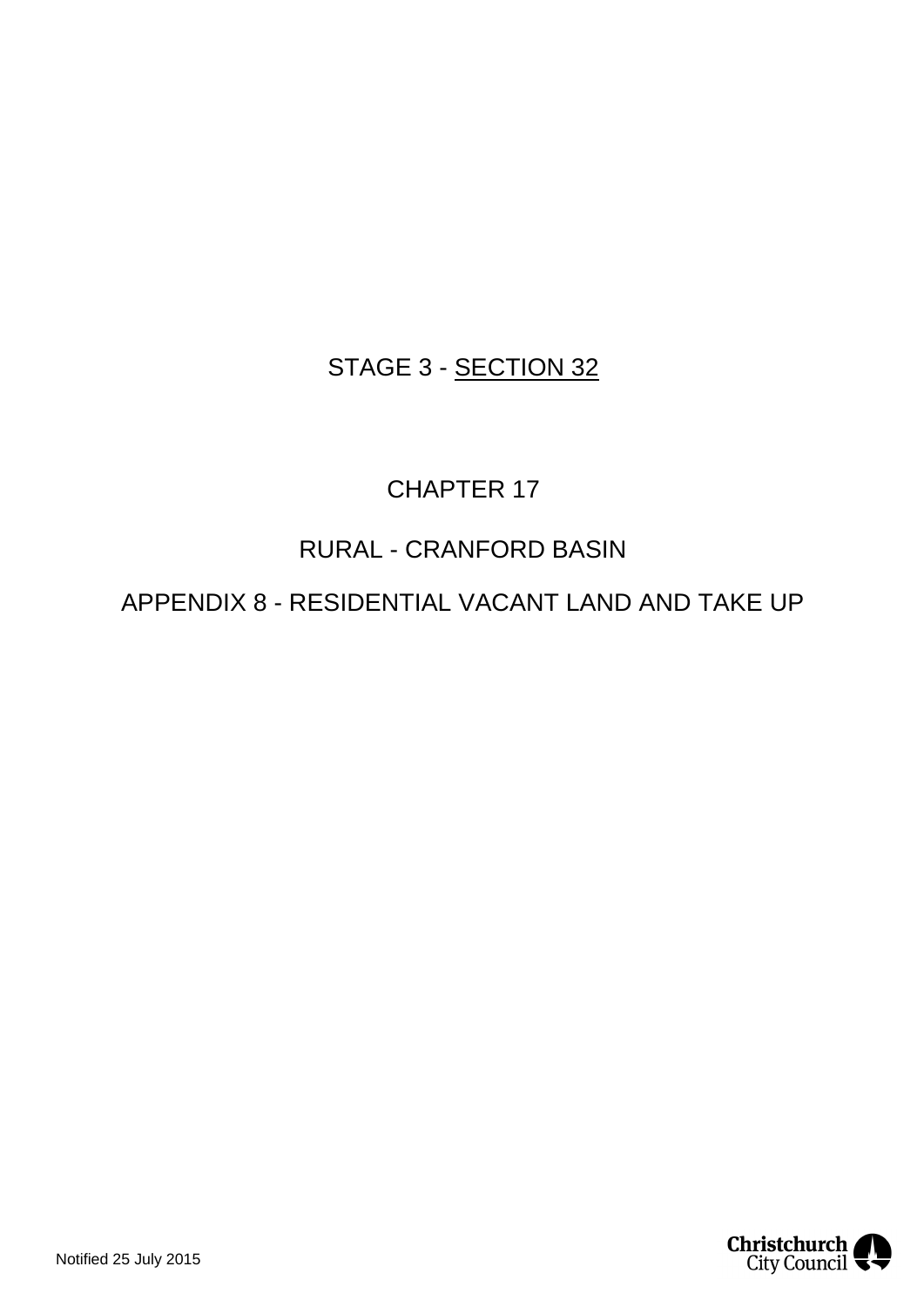## Index

| Residential Vacant Land by Zone and Area Unit       |    |
|-----------------------------------------------------|----|
| Residential TakeUp by Zone and Area Unit            |    |
| Residential Building Consents by Zone and Area Unit | 13 |

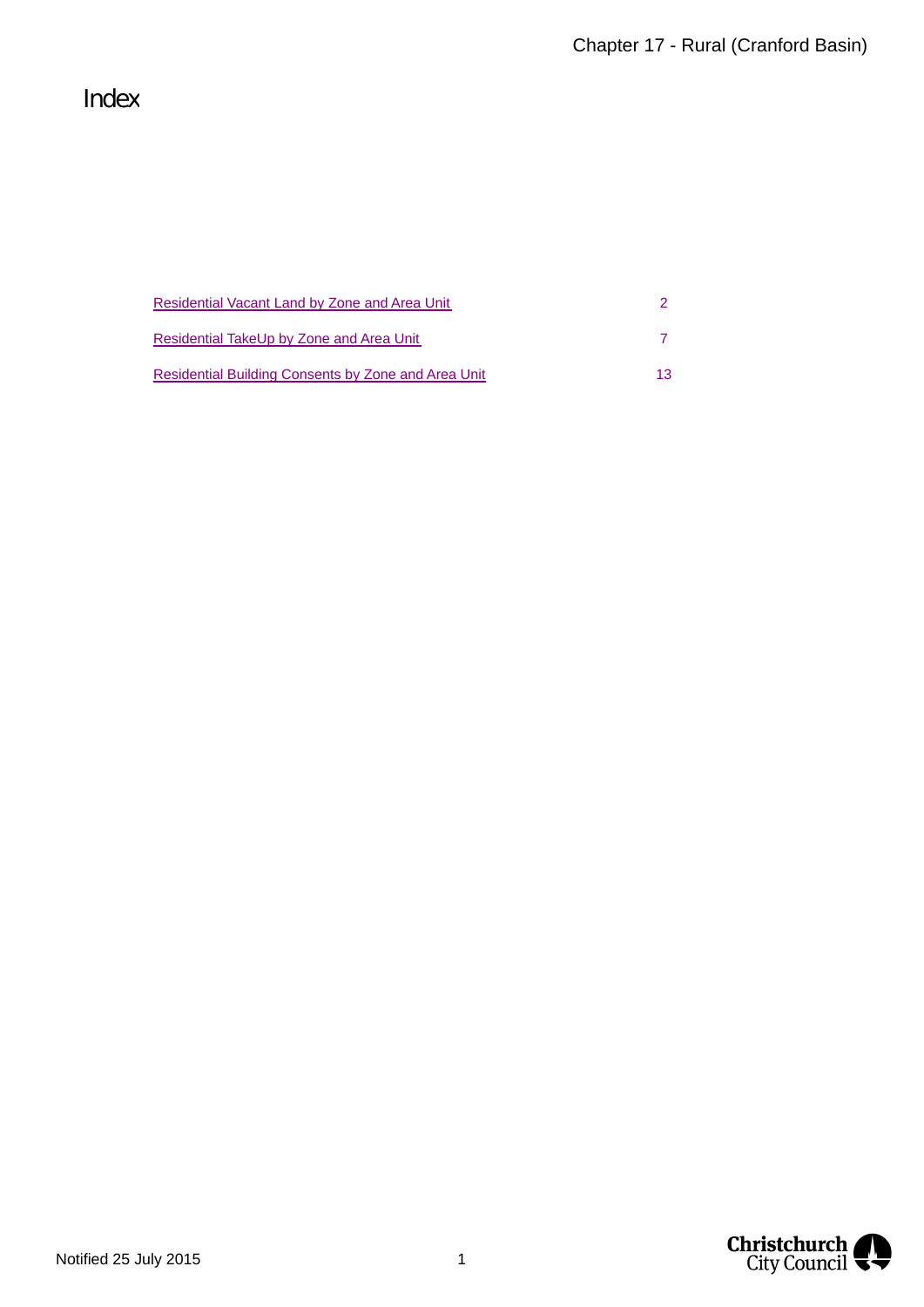| Vacant Area (Ha)            | <b>Financial Year</b> |             |             |            |            |            |            |            |            |                  |
|-----------------------------|-----------------------|-------------|-------------|------------|------------|------------|------------|------------|------------|------------------|
| Row Labels                  | 2005                  | 2006        | 2007        | 2008       | 2009       | 2010       | 2011       | 2012       | 2013       | 2014             |
| AH                          |                       |             | 17.6        | 17.6       | 16.9       | 17.0       | 14.2       | 14.2       | 14.2       | 14.2             |
| Akaroa                      |                       |             | 17.6        | 17.6       | 16.9       | 17.0       | 14.2       | 14.2       | 14.2       | 14.2             |
| $AH_d$ $(d)$                |                       |             | 12.8        | 12.8       | 12.8       | 12.8       | 12.9       | 12.9       | 12.9       | 12.8             |
| Akaroa Harbour              |                       |             | 12.8        | 12.8       | 12.8       | 12.8       | 12.9       | 12.9       | 12.9       | 12.8             |
| <b>B4</b>                   |                       |             |             |            |            | 0.2        | 0.3        |            |            |                  |
| Russley                     |                       |             |             |            |            | 0.2        | 0.3        |            |            |                  |
| - L1                        | 309.9                 | 270.0       | 225.8       | 200.5      | 212.9      | 192.7      | 180.5      | 155.2      | 140.1      | 127.9            |
| Aorangi                     | 0.8                   | 0.7         | 0.4         | 0.4        | 0.5        | 0.3        | 0.2        | 0.2        | 0.2        | 0.2              |
| Aranui                      | 1.3                   | 1.3         | 1.6         | 1.1        | 1.1        | 1.1        | 1.1        | 1.1        | 1.1        | 1.1              |
| Avondale                    | 0.3                   | 0.3         | 0.2         | 0.2        | 0.2        | 0.1        | 0.1        | 0.1        | 0.1        | 0.1              |
| Avonhead                    | 0.4                   | 0.3         | 0.3         | 0.3        | 0.4        | 0.4        | 0.3        | 0.4        | 0.2        | 0.2              |
| Avonside                    | 0.8                   | 0.8         | 0.8         | 0.8        | 1.0        | 0.9        | 0.9        | 0.9        | 0.8        | 0.8              |
| <b>Barrington North</b>     | 0.6                   | 0.6         | 0.6         | 0.6        | 0.6        | 0.6        | 0.6        | 0.6        | 0.6        | 0.6              |
| Barrington South            | 0.2                   | 0.2         | 0.2         | 0.0        | 0.1        | 0.0        | 0.0        | 0.0        | 0.1        |                  |
| Beckenham<br><b>Belfast</b> | 0.8                   | 0.8         | 0.1         | 0.1        | 0.1        | 0.1        | 0.1        | 0.1        | 0.1        | 0.1              |
|                             | 7.6                   | 7.9         | 6.5         | 5.8        | 5.2        | 3.9        | 3.3        | 2.7        | 2.4        | 2.3              |
| <b>Belfast South</b>        | 19.5<br>3.6           | 17.9<br>1.8 | 12.3<br>1.6 | 8.3<br>1.0 | 6.9<br>0.9 | 4.5        | 4.0<br>0.4 | 3.8<br>0.4 | 3.6<br>0.4 | 3.5<br>0.4       |
| Bexley<br>Bishopdale        |                       |             |             |            | 0.0        | 0.5        |            |            |            |                  |
| <b>Bromley</b>              | 9.4                   | 9.0         | 8.6         | 8.5        | 8.4        | 7.5        | 7.4        | 7.4        | 7.3        | 7.2              |
| <b>Broomfield</b>           | 1.6                   | 1.6         | 0.9         | 0.9        | 0.9        | 0.9        | 0.9        | 0.9        | 0.9        | 0.9              |
| <b>Bryndwr</b>              | 2.1                   | 2.0         | 1.4         | 1.3        | 1.3        | 1.3        | 1.3        | 1.3        | 1.5        | 1.5              |
| <b>Burnside</b>             | 1.2                   | 1.2         | 1.2         | 1.1        | 1.1        | 1.1        | 1.0        | 1.0        | 1.0        | 1.0              |
| Burwood                     | 2.6                   | 2.1         | 1.6         | 1.6        | 1.5        | 2.6        | 2.1        | 1.9        | 1.7        | 1.7              |
| Casebrook                   | 2.4                   | 2.4         | 2.4         | 2.4        | 2.4        | 2.3        | 2.3        | 2.3        | 2.3        | 2.3              |
| Cashmere East               | 1.2                   | 1.0         | 0.8         | 0.4        | 0.4        | 0.3        | 0.1        | 0.2        | 0.2        | 0.2              |
| Cashmere West               | 2.5                   | 2.5         | 1.9         | 2.0        | 2.0        | 1.5        | 1.5        | 1.5        | 1.5        | 1.5              |
| Chisnall                    | 4.2                   | 4.3         | 1.5         | 1.6        | 1.2        | 1.5        | 1.5        | 1.5        | 1.5        | 1.4              |
| Dallington                  | 0.9                   | 1.0         | 0.8         | 1.1        | 0.8        | 0.4        | 0.4        | 0.4        | 0.4        | 0.4              |
| Deans Bush                  | 0.5                   | 0.6         | 0.5         | 0.5        | 0.4        | 0.2        | 0.2        | 0.2        | 0.2        | 0.2              |
| Fendalton                   | 3.5                   | 3.5         | 3.6         | 3.5        | 3.4        | 3.4        | 3.2        | 3.3        | 3.0        | 3.0              |
| Ferrymead                   | 24.0                  | 19.9        | 18.9        | 19.2       | 17.4       | 15.9       | 15.4       | 14.6       | 14.4       | 13.4             |
| <b>Halswell Domain</b>      | 29.7                  | 27.4        | 23.5        | 15.9       | 15.8       | 14.9       | 13.3       | 10.6       | 9.2        | 7.3              |
| <b>Halswell South</b>       | 2.5                   | 2.8         | 2.6         | 2.2        | 2.1        | 1.9        | 1.9        | 1.9        | 1.8        | 1.5              |
| Halswell West               |                       |             |             |            |            |            |            |            |            | 0.1              |
| Harewood                    | 0.1                   | 0.1         | 0.1         | 0.1        | 0.1        |            |            |            |            |                  |
| Hawthornden                 | 1.2                   | 1.2         | 1.2         | 1.3        | 1.2        | 1.1        | 1.1        | 1.1        | 1.1        | 1.1              |
| <b>Heathcote Valley</b>     | 7.2                   | 6.9         | 3.9         | 3.7        | 3.4        | 3.0        | 2.6        | 2.5        | 2.5        | 2.4              |
| Hillmorton                  | 0.1                   |             | 0.1         | 0.1        | 0.3        | 0.2        | 0.1        | 0.1        | 0.1        |                  |
| Holmwood<br>Hoon Hay        | 2.9<br>0.4            | 3.1<br>0.4  | 3.3<br>0.4  | 3.5<br>0.4 | 3.8<br>0.4 | 4.1<br>0.2 | 4.1<br>0.2 | 4.1<br>0.2 | 3.7<br>0.2 | 3.6<br>$0.2\,$   |
| Hoon Hay South              | 0.1                   | 0.1         | 0.4         | 0.1        | 0.1        | 0.1        | 0.1        | 0.1        | 0.1        | 0.1              |
| Hornby North                | 1.2                   | 1.3         | 1.2         | 1.2        | 1.3        | 1.2        | 1.2        | 1.2        | 1.2        | 1.2              |
| Hornby South                | 0.1                   | 0.1         | 0.1         | 0.1        | 0.1        | 0.1        | 0.1        | 0.1        | 0.1        | 0.1              |
| llam                        | 0.7                   | 0.5         | 0.4         | 0.4        | 0.4        | 0.2        | 0.3        | 0.3        | 0.3        | 0.3              |
| Islington                   | 2.4                   | 0.6         | 0.7         | 0.4        | 0.5        | 0.3        | 0.2        | 0.2        | 0.2        | 0.2              |
| Jellie Park                 | 1.2                   | 1.2         | 1.1         | 1.0        | 0.9        | 1.0        | 0.9        | 0.9        | 0.7        | 0.7              |
| Kaimahi                     | 1.7                   | 1.6         | 0.8         | 0.5        | 0.5        | 0.4        | 0.3        | 0.3        | 0.3        | 0.2              |
| Linwood                     |                       |             |             |            | 0.1        |            |            |            |            |                  |
| Linwood East                | 2.2                   | 2.2         | 2.2         | 1.7        | 1.3        | 1.1        | 0.9        | 0.9        | 0.4        | 0.3              |
| Linwood North               | 0.5                   | 0.5         | 0.5         | 0.5        | 0.5        | 0.5        | 0.5        | 0.5        | 0.5        | $0.5\,$          |
| Mairehau                    | 0.1                   | 0.2         | 0.1         | 0.1        | 0.1        | 0.1        | 0.1        | 0.1        | 0.1        | 0.1              |
| Marshland                   | 22.6                  | 20.5        | 18.6        | 16.8       | 15.4       | 14.4       | 13.6       | 13.0       | 12.5       | 12.5             |
| Masham                      | 0.7                   | 0.9         | 0.7         | 0.6        | 0.8        | 0.6        | 0.6        | 0.6        | 0.4        | 0.4              |
| Merrin                      | 1.6                   | 1.9         | 1.8         | 1.8        | 1.8        | 1.8        | 1.8        | 1.8        | 1.8        | 1.7              |
| Middleton                   | 13.1                  | 12.7        | 12.7        | 12.7       | 7.1        | 3.8        | 3.0        | 2.7        | 2.7        | 2.4              |
| Mona Vale                   | 0.4                   | 0.4         | 0.0         | 0.0        | 0.0        | 0.0        | 0.0        | 0.0        | 0.0        | $0.0\,$          |
| Moncks Bay                  | 1.9                   | 1.9         | 1.8         | 1.4        | 1.4        | 1.3        | 2.2        | 2.2        | 2.2        | 2.2              |
| Mt Pleasant                 | 1.4                   | 1.5         | 0.8         | 0.5        | 0.5        | 0.5        | 0.5        | 0.5        | 0.5        | $0.5\,$          |
| New Brighton                | 0.5                   | 0.5         | 0.5         | 0.5        | 0.4        | 0.4        | 0.4        | 0.4        | 0.3        | 0.3              |
| North Beach<br>Northcote    | 1.0<br>1.5            | 1.1<br>1.5  | 0.9<br>1.4  | 1.0<br>1.5 | 1.2<br>1.5 | 1.0<br>1.4 | 0.8<br>1.4 | 0.8<br>1.4 | 0.8<br>1.4 | $0.8\,$<br>$1.4$ |
| Oaklands East               | 0.5                   | 0.5         | 0.3         | 0.3        | 0.3        | 0.2        | 0.2        | 0.2        | 0.2        | $0.2\,$          |
| Oaklands West               | 2.1                   | 1.9         | 1.9         | 1.9        | 1.9        | 1.8        | 1.8        | 1.8        | 1.7        | 1.2              |
|                             |                       |             |             |            |            |            |            |            |            |                  |

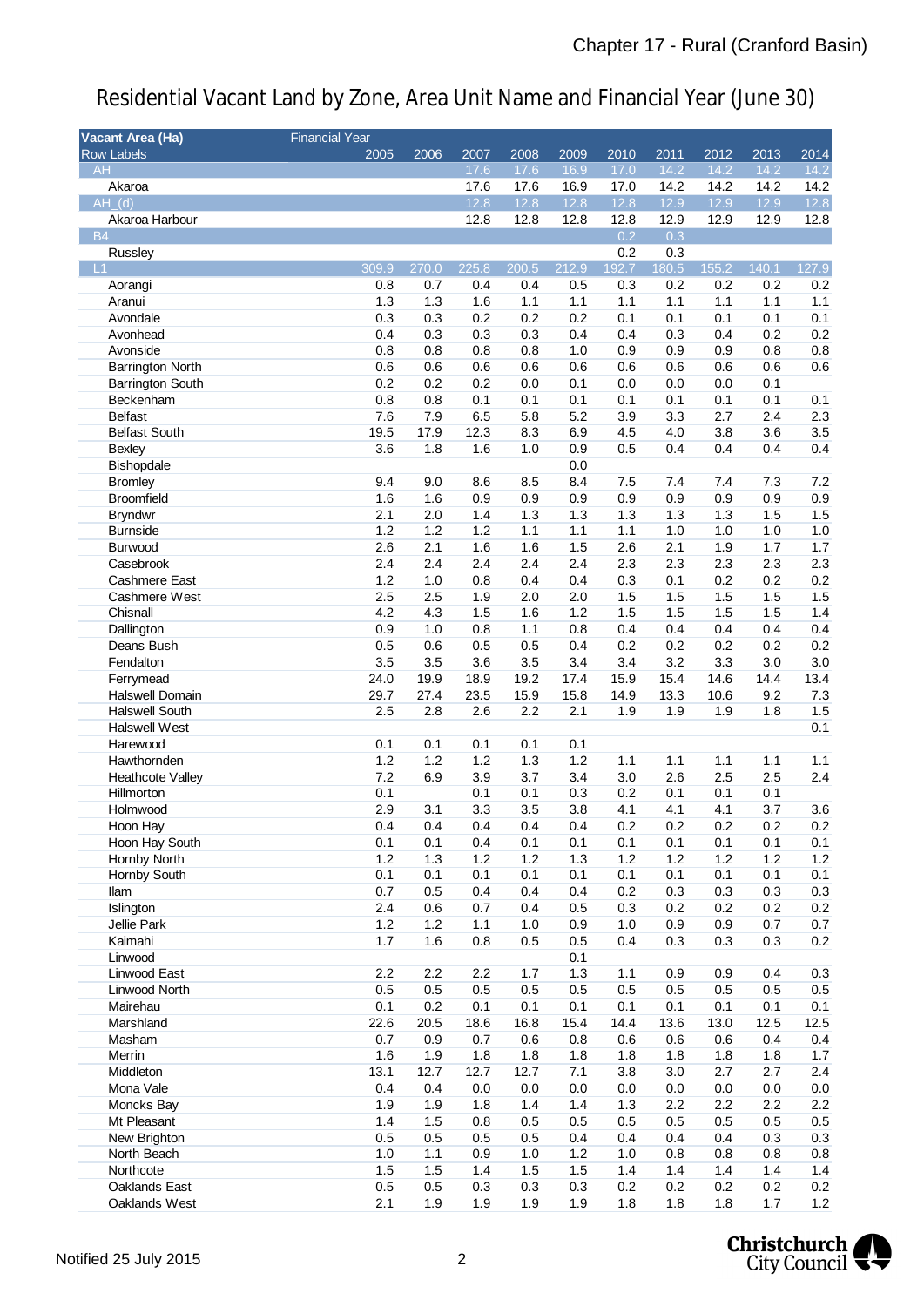| Vacant Area (Ha)                     | <b>Financial Year</b> |             |             |                   |                  |              |             |             |             |             |
|--------------------------------------|-----------------------|-------------|-------------|-------------------|------------------|--------------|-------------|-------------|-------------|-------------|
| <b>Row Labels</b>                    | 2005                  | 2006        | 2007        | 2008              | 2009             | 2010         | 2011        | 2012        | 2013        | 2014        |
| Opawa                                | 3.2                   | 3.1         | 2.5         | 2.5               | 2.5              | 2.3          | 2.3         | 2.3         | 2.3         | 2.3         |
| Papanui                              | 0.3                   | 0.2         | 0.3         | 1.1               | 1.0              | 0.8          | 0.6         | 0.6         | 0.5         | 0.5         |
| Parklands                            | 1.2                   | 1.1         | 1.0         | 0.8               | 0.9              | 0.8          | 0.8         | 0.8         | 0.4         | 0.4         |
| Rapaki Track                         | 1.1                   | 1.7         | 1.4         | 1.4               | 1.4              | 1.4          | 1.4         | 1.4         | 1.4         | 1.4         |
| Rawhiti                              | 2.5                   | 2.3         | 2.1         | 2.0               | 1.9              | 1.9          | 1.9         | 1.9         | 1.9         | 1.9         |
| Redwood North                        | 0.3                   | 0.3         | 0.3         | 0.2               | 0.3              | 0.3          | 0.3         | 0.2         | 0.2         | 0.2         |
| Redwood South                        | 4.8                   | 4.7         | 3.8         | 3.8               | 3.8              | 3.8          | 3.8         | 3.8         | 3.8         | 3.8         |
| <b>Richmond North</b>                | 1.1                   | 1.0         | 0.5         | 0.5               | 0.8              | 0.9          | 0.8         | 0.8         | 0.8         | 0.8         |
| <b>Richmond South</b>                |                       |             | 0.2         | 0.2               | 0.2              | 0.3          | 0.4         | 0.4         | 0.4         | 0.4         |
| Russley                              | 3.0                   | 3.0         | 1.3         | 0.8               | 0.8              | 0.4          | 0.3         | 0.3         | 0.3         | 0.3         |
| Rutland                              | 0.3                   | 0.3         | 0.2         | 0.2               | 0.2              | 0.3          | 0.2         | 0.2         | 0.2         | 0.2         |
| Sawyers Arms                         | 0.9                   | 0.9         | 0.9         | 0.9               | 4.5              | 2.8          | 2.1         | 1.5         | 1.4         | 1.2         |
| <b>Shirley East</b>                  | 0.8                   | 0.8         | 0.6         | 0.6               | 0.6              | 0.7          | 0.5         | 0.5         | 0.5         | 0.5         |
| Shirley West                         | 0.2                   | 0.2         | 0.1         | 0.1               | 0.1              | 0.6          | 0.6         | 0.6         | 0.6         | 0.6         |
| Sockburn                             | 2.8                   | 2.9         | 2.7         | 2.5               | 2.2              | 2.2          | 1.8         | 1.3         | 1.0         | 1.0         |
| Somerfield                           | 0.1                   | 0.2         | 0.1         | 0.1               | 0.1              | 0.1          | 0.1         | 0.1         | 0.1         | 0.1         |
| South Brighton                       | 2.7                   | 2.6         | 2.5         | 2.3               | 2.3              | 3.0          | 3.1         | 3.1         | 3.0         | 3.1         |
| <b>St Martins</b>                    | 3.0                   | 2.6         | 2.4         | 2.4               | 2.4              | 0.9          | 0.9         | 1.0         | 1.0         | 1.0         |
| Strowan                              | 0.8                   | 0.8         | 0.7         | 0.7               | 0.6              | 0.7          | 0.5         | 0.6         | 0.6         | 0.5         |
| <b>Styx</b>                          | 6.9                   | 6.7         | 6.7         | 6.6               | 6.4              | 6.2          | 6.2         | 3.2         | 2.5         | 2.9         |
| <b>Styx Mill</b>                     | 0.1                   | 0.1         | 0.1         | 0.1               | 0.1              | 0.1          | 0.1         | 0.1         | 0.1         | 0.1         |
| Sumner                               | 0.3                   | 0.2         | 0.3         | 0.2               | 0.2              | 0.2          | 0.1         | 0.1         | 0.1         | 0.1         |
| Templeton                            | 0.1                   | 0.1         | 0.1         | 0.1               | 0.2              | 0.2          | 0.1         | 0.1         | 0.1         | 0.1         |
| <b>Travis</b>                        | 19.2                  | 17.4        | 14.1        | 10.5              | 5.7              | 5.2          | 4.5         | 4.5         | 4.5         | 4.5         |
| Travis Wetland                       | 39.8                  | 24.5        | 19.4        | 15.9              | 15.3             | 14.7         | 14.8        | 12.4        | 9.6         | 6.0         |
| <b>Upper Riccarton</b>               | 0.4                   | 0.5         | 0.5         | 0.5               | 0.5              | 0.4          | 0.4         | 0.4         | 0.3         | 0.3         |
| Waimairi Beach                       | 10.7                  | 4.9         | 2.4         | 1.7               | 1.4              | 1.0          | 0.8         | 0.7         | 0.7         | 0.5         |
| Wairarapa                            | 0.4                   | 0.4         | 0.3         | 0.3               | 0.3              | 0.3          | 0.2         | 0.2         | 0.1         | 0.1         |
| Westburn                             | 1.5                   | 1.5         | 1.5         | 1.5               | 1.5              | 1.5          | 1.5         | 1.5         | 1.5         | 1.5         |
| Westmorland                          | 5.3                   | 2.7         | 0.9         | 2.6               | 1.2              | 0.4          | 0.2         | 0.2         | 0.1         | 0.1         |
| Wharenui                             | 1.4                   | 1.8         | 1.8         | 1.8               | 1.8              | 1.6          | 1.7         | 1.7         | 1.7         | 1.7         |
| Wigram                               | 0.1                   | 0.3         | 0.9         | 0.2               | 27.6             | 27.1         | 24.4        | 11.2        | 5.2         | 2.1         |
| Woolston South                       | 0.2                   | 0.2         | 0.1         | 0.1               | 0.1              | 0.1          | 0.1         | 0.1         | 0.1         | 0.1         |
| Woolston West                        | 0.7                   | 0.6         | 0.4         | 0.4               | 0.5              | 0.4          | 0.4         | 0.4         | 0.4         | 0.4         |
| L1_DEF                               | 19.2                  | 23.4        | 23.4        | 23.3              | 14.0             | 13.0         | 22.8        | 6.2         | 6.1         | 6.1         |
| <b>Belfast South</b>                 | 3.8                   | 3.8         | 3.8         | 3.8               | 2.5              | 1.5          | 0.9         | 0.1         | 0.1         | 0.1         |
| Cashmere West                        | 15.4                  | 15.4        | 15.4        | 15.4              | 7.3              | 7.3          | 17.7        | 1.9         | 1.9         | 1.9         |
| Marshland                            |                       | 4.1         | 4.1         | 4.1               | 4.1              | 4.1          | 4.1         | 4.1         | 4.1         | 4.1         |
| L1A                                  | 100.9                 | 94.1        | 79.8        | 82.2              | 81.4             | 62.4         | 56.2        | 67.8        | 50.4        | 35.4        |
| Aidanfield                           | 77.5                  | 73.4        | 65.3        | 64.5              | 64.1             | 46.3         | 39.9        | 51.5        | 34.4        | 19.8        |
| <b>Halswell South</b>                | 2.8                   | 1.5         | 0.7         | 0.7               | 0.7              | 0.6          | 0.8         | $0.8\,$     | 0.8         | 0.8         |
| Harewood                             | 0.4                   | 0.3         | 0.0         | 0.0               | 0.0              |              |             |             |             |             |
| Kaimahi                              | 2.4                   | 1.7         | 1.7         | 1.6               | 1.6              | 1.6          | 1.7         | 1.7         | 1.7         | 1.4         |
| Marshland                            | 15.2                  | 10.2        | 9.2         | 13.7              | 13.6             | 12.8         | 12.8        | 12.8        | 12.7        | 12.7        |
| Redwood North                        | 1.3                   | 1.1         | 1.0         | 0.2               | 0.2              | 0.2          | 0.2         | 0.2         | 0.2         | 0.2         |
| <b>Styx Mill</b>                     | 1.2                   | 0.9         | 0.8         | 0.7               | 0.4              | 0.4          | 0.4         | 0.4         | 0.4         | 0.4         |
| Templeton                            |                       | 5.1         | 1.2         | 0.7               | 0.7              | 0.5          | 0.4         | 0.4         | 0.2         | 0.1         |
| L <sub>1A_DEF</sub>                  | 29.4                  | 18.8        | 15.6        | $\overline{15.2}$ | 5.1              | 14.1         | 16.3        | 18.8        | 11.7        | 14.8        |
| Aidanfield                           | 28.9                  | 18.3        | 15.6        | 15.2              | 3.4              | 12.4         | 14.6        | 14.6        | 9.6         | 12.3        |
| Cashmere West                        |                       |             |             |                   | 1.7              | 1.7          | 1.7         | 4.2         | 2.1         | 2.1         |
| Wigram                               |                       |             |             |                   |                  |              |             |             |             | 0.4         |
| Yaldhurst                            | 0.5                   | 0.5         |             |                   |                  |              |             |             |             |             |
| L1B                                  | 34.7                  | 38.4        | 34.4        | 33.4              | 32.8             | 32.0         | 32.0        | 31.4        | 31.2        | 30.7        |
|                                      |                       |             |             |                   |                  |              |             |             |             |             |
| <b>Heathcote Valley</b><br>Marshland | 2.3<br>29.7           | 1.2<br>32.6 | 1.0<br>32.0 | 1.0<br>30.9       | 1.0<br>30.3      | 0.7<br>29.9  | 0.6<br>29.9 | 0.6<br>29.3 | 0.6<br>29.3 | 0.6<br>29.1 |
| Redwood South                        | 2.5                   | 4.5         | 1.5         | 1.5               | 1.5              | 1.5          | 1.5         | 1.5         | 1.3         | 1.0         |
| Rutland                              | 0.2                   | 0.2         |             |                   |                  |              |             |             |             |             |
| L1C                                  | 2.5                   | 2.5         |             |                   |                  |              |             |             |             |             |
|                                      |                       |             |             |                   |                  |              |             |             |             |             |
| Hawthornden                          | 2.5                   | 2.5         |             |                   | $\overline{2.0}$ |              |             |             |             |             |
| L1E                                  | 1.1<br>1.1            | 0.9         | 1.1<br>1.1  | 2.2<br>2.2        | 2.0              | $1.5$<br>1.5 | 0.7<br>0.7  | 0.5<br>0.5  | 0.5<br>0.5  | $0.5\,$     |
| Sawyers Arms<br>L <sub>1</sub> F     |                       | 0.9         |             |                   | 6.6              | 6.6          | 6.6         | 6.6         | 6.6         | 0.5<br>6.6  |
| Marshland                            |                       |             |             |                   |                  |              |             |             |             |             |
| L <sub>2</sub>                       | 7.8                   | 8.2         | 8.1         | 7.1               | 6.6<br>7.2       | 6.6<br>6.6   | 6.6<br>6.1  | 6.6<br>6.4  | 6.6<br>6.3  | 6.6<br>6.0  |
|                                      |                       |             |             |                   |                  |              |             |             |             |             |

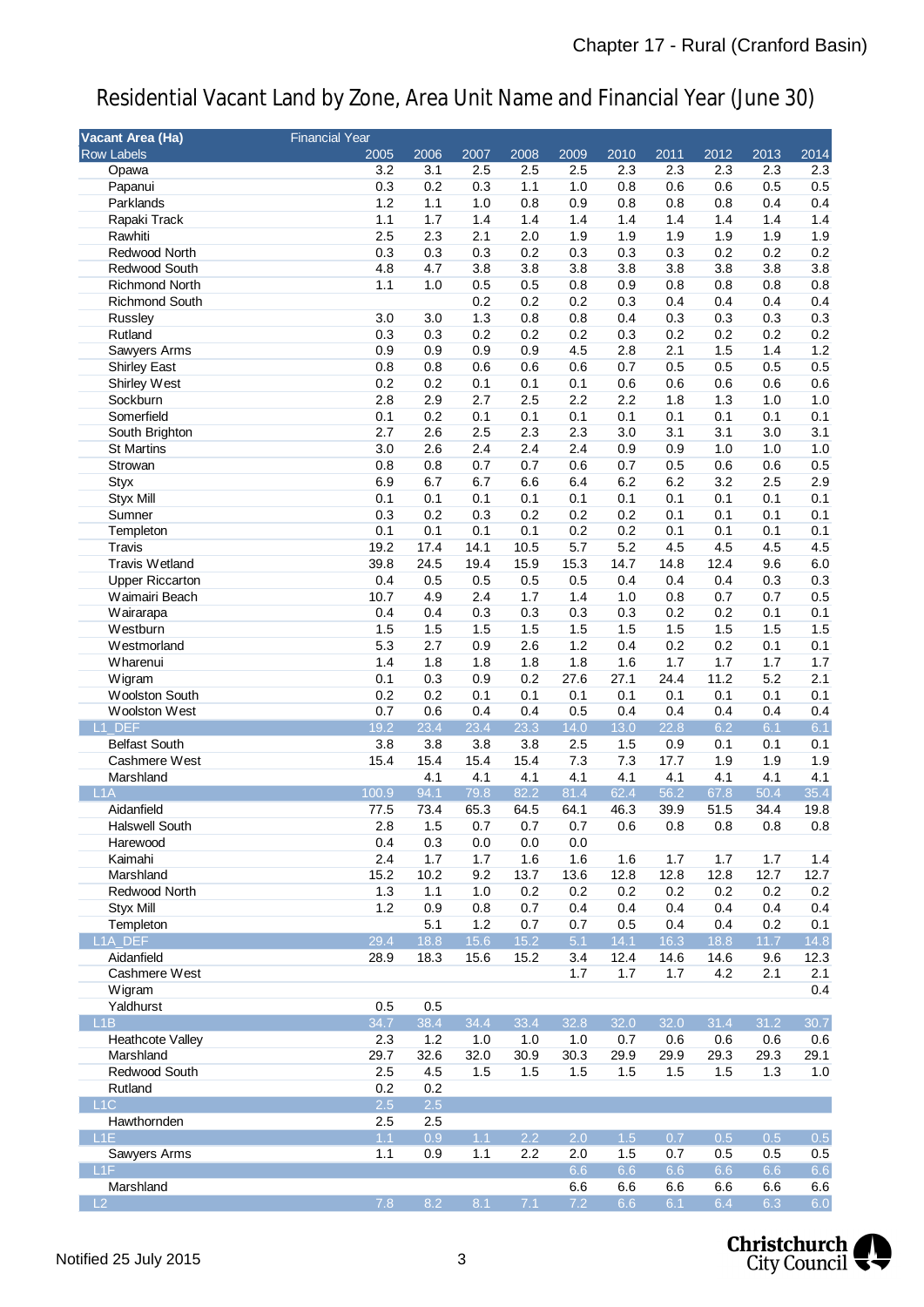| Vacant Area (Ha)        | <b>Financial Year</b> |      |      |      |      |      |      |       |      |         |
|-------------------------|-----------------------|------|------|------|------|------|------|-------|------|---------|
| <b>Row Labels</b>       | 2005                  | 2006 | 2007 | 2008 | 2009 | 2010 | 2011 | 2012  | 2013 | 2014    |
| <b>Barrington North</b> | 0.2                   | 0.2  | 0.3  | 0.1  | 0.3  | 0.1  | 0.1  | 0.1   | 0.1  | 0.1     |
| Edgeware                | 0.2                   | 0.2  | 0.1  | 0.1  | 0.1  | 0.1  | 0.1  | 0.1   | 0.1  | 0.1     |
| Ensors                  | 0.6                   | 0.6  | 0.9  | 0.5  | 0.5  | 0.4  | 0.4  | 0.4   | 0.4  | 0.4     |
| Fendalton               | 0.0                   | 0.0  | 0.0  | 0.0  | 0.0  |      |      | 0.1   | 0.1  | 0.1     |
| Hornby South            | 1.9                   | 1.9  | 1.9  | 1.9  | 1.9  | 1.4  | 1.4  | 1.4   | 1.4  | $1.2$   |
| llam                    | 0.1                   | 0.1  | 0.1  | 0.1  | 0.1  | 0.1  | 0.1  | 0.1   | 0.1  | 0.1     |
| Linwood                 | 0.1                   | 0.1  | 0.1  |      |      |      |      |       |      |         |
| Linwood East            |                       | 0.1  |      |      |      |      |      |       |      |         |
| Linwood North           | 0.3                   | 0.3  | 0.3  | 0.3  | 0.4  | 0.3  | 0.3  | 0.3   | 0.3  | 0.3     |
| Mairehau                | 0.0                   | 0.0  | 0.0  | 0.0  | 0.0  | 0.1  | 0.1  | 0.1   | 0.1  | 0.1     |
| Merivale                | 0.0                   | 0.0  | 0.0  | 0.0  | 0.1  | 0.1  | 0.1  | 0.1   | 0.1  | 0.1     |
| Middleton               | 0.0                   | 0.0  | 0.4  | 0.2  | 0.1  | 0.0  | 0.0  | 0.0   | 0.0  | 0.0     |
| Mona Vale               | 0.0                   | 0.0  | 0.0  | 0.0  | 0.0  |      |      | 0.0   | 0.0  | $0.0\,$ |
| New Brighton            | 0.1                   | 0.1  |      |      | 0.2  | 0.2  | 0.2  | 0.2   | 0.2  | 0.2     |
| Northcote               | 0.2                   | 0.2  | 0.2  | 0.2  | 0.2  | 0.2  | 0.2  | 0.2   | 0.2  | 0.2     |
| Opawa                   | 2.0                   | 2.0  | 2.0  | 1.9  | 1.9  | 1.9  | 1.9  | 1.9   | 1.9  | 1.9     |
| Papanui                 | 0.1                   | 0.1  | 0.0  | 0.0  |      |      |      |       |      |         |
| Phillipstown            | 0.1                   | 0.2  | 0.1  | 0.1  | 0.1  | 0.1  | 0.1  | 0.1   | 0.1  | 0.1     |
| Rawhiti                 |                       | 0.1  |      |      |      | 0.1  | 0.1  | 0.1   | 0.1  | 0.1     |
| <b>Riccarton West</b>   | 0.2                   | 0.1  | 0.1  | 0.1  | 0.1  | 0.1  | 0.1  | 0.1   | 0.1  | 0.1     |
| <b>Richmond South</b>   | 0.3                   | 0.3  | 0.3  | 0.4  | 0.4  | 0.3  | 0.3  | 0.3   | 0.3  | 0.3     |
| Rutland                 | 0.1                   | 0.1  | 0.1  | 0.0  | 0.1  | 0.1  |      |       |      |         |
| Somerfield              | 0.0                   | 0.1  | 0.1  | 0.1  | 0.0  |      |      | 0.1   | 0.1  | 0.1     |
| Spreydon                | 0.2                   | 0.1  | 0.1  | 0.1  | 0.1  | 0.0  | 0.0  | 0.0   | 0.0  | 0.0     |
| St Albans East          | 0.3                   | 0.2  | 0.2  | 0.1  | 0.1  | 0.1  | 0.1  | 0.1   | 0.1  | 0.1     |
| St Albans West          | 0.2                   | 0.2  | 0.2  | 0.1  | 0.1  | 0.1  | 0.1  | 0.1   | 0.1  | 0.1     |
| Sumner                  |                       |      | 0.0  | 0.0  | 0.0  | 0.1  | 0.1  | 0.1   | 0.1  | 0.1     |
| Sydenham                |                       | 0.0  | 0.0  |      |      |      |      |       |      |         |
| <b>Upper Riccarton</b>  |                       | 0.0  | 0.0  | 0.0  | 0.0  | 0.1  | 0.1  | 0.1   | 0.1  | 0.1     |
| Wharenui                | 0.1                   | 0.1  | 0.0  | 0.0  | 0.0  |      |      |       |      |         |
| Woolston South          | 0.2                   | 0.1  | 0.1  | 0.1  | 0.2  | 0.0  | 0.0  | 0.0   | 0.0  | 0.0     |
| Woolston West           | 0.2                   | 0.4  | 0.2  | 0.3  | 0.2  | 0.3  | 0.2  | 0.2   | 0.2  | 0.1     |
| $\mathsf{L}3$           | 30.9                  | 31.4 | 28.8 | 26.4 | 37.6 | 27.0 | 20.6 | 39.7  | 27.3 | 22.2    |
| Addington               | 0.3                   | 0.5  | 0.4  | 0.4  | 0.4  | 0.3  | 0.3  | 0.3   | 0.3  | 0.3     |
| Aidanfield              | 11.6                  | 11.3 | 10.8 | 8.5  | 13.5 | 4.9  | 3.1  | 17.1  | 7.7  | 3.6     |
| <b>Barrington North</b> |                       |      |      | 0.1  |      |      |      |       |      |         |
| <b>Belfast South</b>    | 2.5                   | 2.6  | 1.8  | 0.9  | 0.7  | 0.1  | 0.1  | 0.1   |      |         |
| Edgeware                | 5.0                   | 5.0  | 4.2  | 4.7  | 4.2  | 4.4  | 3.7  | 3.8   | 3.8  | 3.8     |
| Ensors                  | 0.0                   | 0.1  | 0.1  | 0.0  | 0.0  |      |      |       |      |         |
| Linwood                 | 0.6                   | 0.6  | 0.4  | 0.4  | 0.5  | 0.4  | 0.4  | 0.4   | 0.4  | 0.4     |
| Merivale                | 0.1                   | 0.1  | 0.1  | 0.1  | 0.1  | 0.0  | 0.0  | 0.0   | 0.0  | $0.0\,$ |
| Middleton               | 1.4                   | 1.4  | 1.4  | 1.4  | 1.4  | 1.4  | 1.3  | 1.3   | 1.3  | 1.3     |
| Moncks Bay              | 0.1                   | 0.1  | 0.1  | 0.1  | 0.1  | 0.1  | 0.1  | 0.1   | 0.1  | 0.1     |
| New Brighton            |                       | 0.0  | 0.0  | 0.0  | 0.0  | 0.0  | 0.0  | 0.0   | 0.0  | 0.0     |
| North Beach             | 0.3                   | 0.3  | 0.3  | 0.3  | 0.3  | 0.3  | 0.3  | 0.3   | 0.3  | 0.3     |
| Papanui                 |                       |      |      |      | 0.0  | 0.0  |      |       |      |         |
| Phillipstown            | 0.6                   | 1.3  | 1.3  | 1.2  | 1.2  | 0.5  | 0.5  | 0.5   | 0.5  | 0.5     |
| Rawhiti                 | 0.1                   | 0.1  | 0.1  | 0.1  | 0.1  | 0.1  | 0.1  | 0.1   | 0.1  | 0.1     |
| Riccarton               | 1.0                   | 1.0  | 1.0  | 1.1  | 1.1  | 1.2  | 1.5  | 1.5   | 1.5  | 1.5     |
| <b>Riccarton South</b>  | 4.7                   | 4.7  | 4.7  | 4.7  | 4.7  | 4.6  | 4.6  | 4.6   | 4.6  | 4.6     |
| Richmond South          | 0.9                   | 0.9  | 0.4  | 0.4  | 0.4  | 0.3  | 0.3  | 0.3   | 0.3  | 0.3     |
| Spreydon                |                       | 0.1  | 0.0  | 0.0  | 0.0  | 0.0  | 0.0  | 0.0   | 0.0  | 0.0     |
| St Albans East          | 0.2                   | 0.2  | 0.2  | 0.3  | 1.0  | 0.5  | 0.3  | 0.2   | 0.2  | 0.1     |
| St Albans West          |                       |      | 0.0  | 0.0  |      |      |      |       |      |         |
| Sumner                  | 0.1                   | 0.1  | 0.2  | 0.2  | 0.2  | 0.2  | 0.1  | 0.1   | 0.1  | 0.1     |
| Sydenham                | 0.8                   | 0.6  | 0.7  | 0.6  | 0.6  | 0.7  | 0.5  | 0.6   | 0.6  | 0.6     |
| Waltham                 | 0.6                   | 0.6  | 0.6  | 0.6  | 0.6  | 0.7  | 0.7  | 0.7   | 0.7  | 0.7     |
| Wigram                  |                       |      |      |      | 6.1  | 6.1  | 2.5  | 7.5   | 4.7  | 3.7     |
| Woolston South          |                       |      |      | 0.0  | 0.0  | 0.1  | 0.1  | 0.1   | 0.1  | 0.1     |
| LAA                     | 1.2                   | 1.3  | 1.0  | 0.9  | 1.0  | 1.0  | 1.0  | 1.0   | 0.5  | 0.5     |
| Avon Loop               | 1.2                   | 1.3  | 1.0  | 0.9  | 1.0  | 1.0  | 1.0  | 1.0   | 0.5  | 0.5     |
| L4B                     | 1.4                   | 1.4  | 1.3  | 1.3  | 1.3  | 1.3  | 1.3  | $1.2$ | 0.9  | 0.9     |
| Avon Loop               | 0.4                   | 0.4  | 0.3  | 0.3  | 0.3  | 0.3  | 0.3  | 0.3   |      |         |
| Merivale                | 0.0                   | 0.0  | 0.0  | 0.1  | 0.1  | 0.1  | 0.1  | 0.1   | 0.1  | 0.1     |

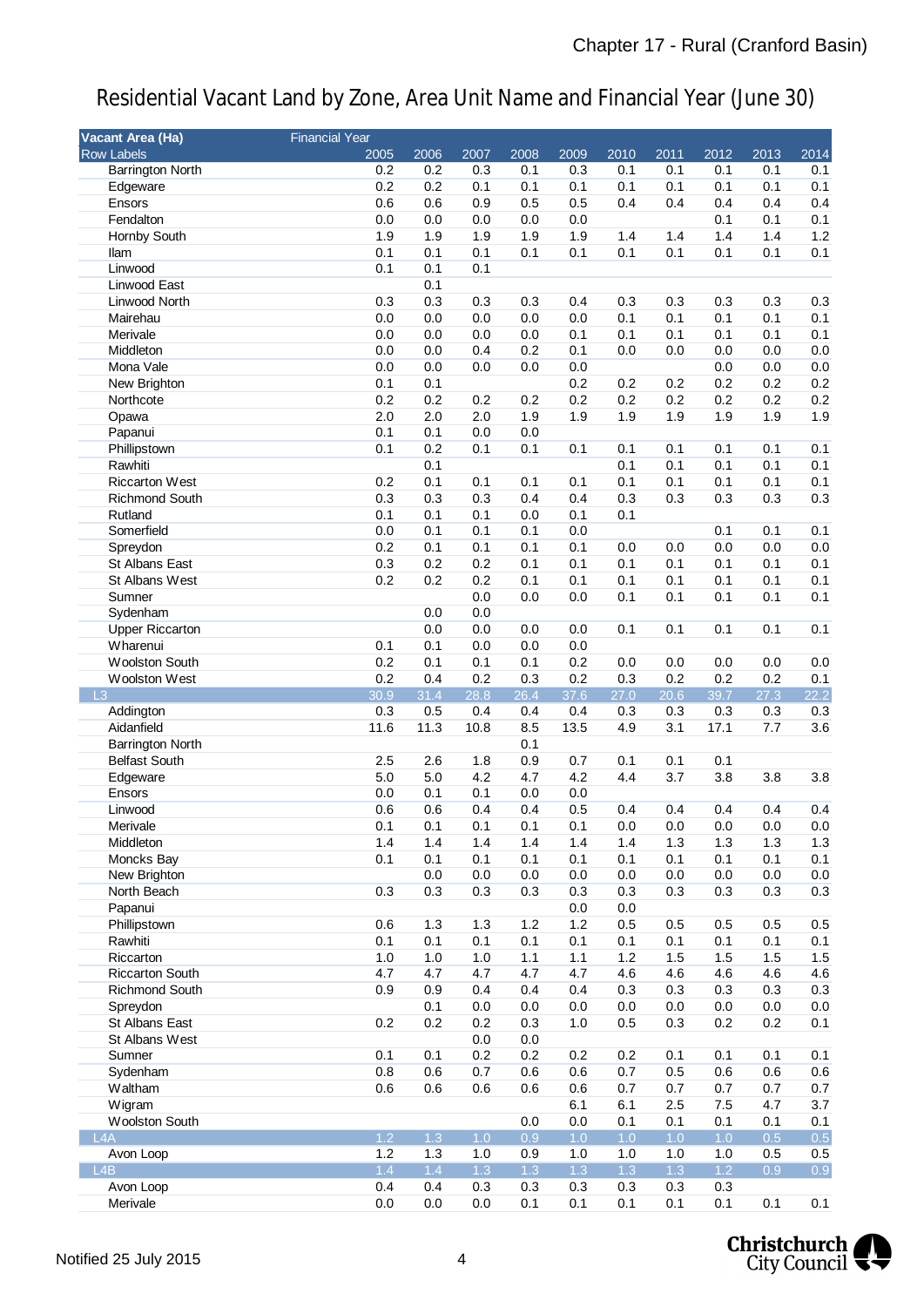| Vacant Area (Ha)        | <b>Financial Year</b> |       |       |       |       |                   |       |       |       |                  |
|-------------------------|-----------------------|-------|-------|-------|-------|-------------------|-------|-------|-------|------------------|
| <b>Row Labels</b>       | 2005                  | 2006  | 2007  | 2008  | 2009  | $\overline{2010}$ | 2011  | 2012  | 2013  | 2014             |
| Waimairi Beach          | 1.0                   | 1.0   | 1.0   | 1.0   | 1.0   | 1.0               | 1.0   | 0.9   | 0.8   | 0.8              |
| L4C                     | 1.5                   | 1.5   | 1.1   | 1.0   | 1.0   | 1.1               | 1.4   | 1.1   | 1.4   | $\overline{1.5}$ |
| Avon Loop               | 1.3                   | 1.3   | 1.0   | 1.0   | 1.0   | 1.1               | 1.4   | 1.1   | 1.4   | 1.5              |
| <b>Hagley Park</b>      | 0.1                   | 0.1   | 0.1   | 0.0   | 0.0   |                   |       |       |       |                  |
| $-L5$                   | 0.9                   | 1.0   | 1.1   | 0.8   | 1.7   | 1.4               | 1.5   | 1.6   | 1.6   | 1.5              |
| Avon Loop               | 0.3                   | 0.3   | 0.3   | 0.3   | 0.3   | 0.1               | 0.1   | 0.3   | 0.2   | 0.2              |
| <b>Hagley Park</b>      | 0.4                   | 0.5   | 0.5   | 0.5   | 0.5   | 0.5               | 0.5   | 0.5   | 0.5   | 0.5              |
| Mona Vale               | 0.2                   | 0.2   | 0.2   |       |       |                   |       |       |       |                  |
| Riccarton               |                       |       | 0.1   |       |       |                   |       |       |       |                  |
| Russley                 | 0.1                   |       |       |       |       |                   |       |       |       |                  |
| Wigram                  |                       |       |       |       | 0.9   | 0.9               | 0.9   | 0.9   | 0.9   | 0.9              |
| LG                      | 59.1                  | 59.1  | 88.2  | 83.3  | 75.9  | 62.5              | 56.9  | 50.4  | 46.2  | 41.5             |
| <b>Broomfield</b>       |                       |       | 28.4  | 28.4  | 26.5  | 23.1              | 20.5  | 16.8  | 13.6  | 9.1              |
| Yaldhurst               | 59.1                  | 59.1  | 59.9  | 54.9  | 49.3  | 39.3              | 36.4  | 33.6  | 32.6  | 32.3             |
| LG(Aw)                  |                       |       |       |       |       |                   |       | 99.0  | 99.0  | 86.8             |
| Oaklands West           |                       |       |       |       |       |                   |       | 3.1   | 3.1   | 3.1              |
| Wigram                  |                       |       |       |       |       |                   |       | 95.9  | 95.9  | 83.8             |
| LG(EB)                  |                       |       |       |       |       |                   |       | 54.2  | 54.2  | 54.1             |
| <b>Belfast</b>          |                       |       |       |       |       |                   |       | 54.2  | 54.2  | 54.1             |
| LG(H)                   |                       |       |       |       |       |                   |       |       |       | 35.0             |
| (blank)                 |                       |       |       |       |       |                   |       |       |       | 35.0             |
| LG(HP)                  |                       |       |       |       |       |                   |       |       |       | 255.8            |
| (blank)                 |                       |       |       |       |       |                   |       |       |       | 255.8            |
| LG(HW)                  |                       |       |       |       |       |                   |       | 112.1 | 105.0 | 93.2             |
| Halswell West           |                       |       |       |       |       |                   |       | 112.1 | 105.0 | 93.2             |
|                         |                       |       |       |       |       |                   |       |       |       |                  |
| LG(NWB)                 |                       |       |       |       |       |                   |       | 89.8  | 90.5  | 93.9             |
| <b>Belfast</b>          |                       |       |       |       |       |                   |       | 89.8  | 90.5  | 93.9             |
| LG(P)                   |                       |       |       |       |       |                   |       | 182.4 | 181.9 | 132.4            |
| Marshland               |                       |       |       |       |       |                   |       | 96.9  | 96.9  | 96.9             |
| <b>Styx</b>             |                       |       |       |       |       |                   |       | 84.2  | 83.8  | 34.2             |
| Travis Wetland          |                       |       |       |       |       |                   |       | 1.3   | 1.3   | 1.3              |
| LG(Wg)                  |                       |       |       |       |       |                   |       | 121.3 | 106.9 | 83.5             |
| Wigram                  |                       |       |       |       |       |                   |       | 121.3 | 106.9 | 83.5             |
| <b>LH</b>               | 281.8                 | 267.2 | 256.6 | 246.6 | 250.7 | 243.5             | 238.8 | 266.4 | 245.7 | 243.0            |
| Cashmere East           | 55.7                  | 52.6  | 50.6  | 48.9  | 56.1  | 51.5              | 50.3  | 50.0  | 49.6  | 49.3             |
| Cashmere West           | 9.9                   | 9.0   | 8.4   | 7.7   | 7.7   | 7.4               | 6.4   | 6.2   | 6.2   | $6.0\,$          |
| Halswell West           |                       |       |       |       |       |                   |       |       |       | 0.1              |
| <b>Heathcote Valley</b> | 7.6                   | 7.6   | 7.6   | 7.3   | 7.3   | 7.3               | 7.3   | 7.3   | 7.3   | 7.3              |
| <b>Hendersons Basin</b> | 0.5                   | 0.5   |       |       |       |                   |       |       |       |                  |
| Moncks Bay              | 70.3                  | 66.5  | 64.2  | 61.6  | 60.5  | 59.1              | 57.3  | 57.2  | 56.9  | 56.4             |
| Mt Pleasant             | 46.8                  | 43.7  | 41.1  | 39.0  | 37.7  | 38.0              | 37.5  | 66.3  | 46.7  | 46.4             |
| Opawa                   | 1.3                   | 1.2   | 1.0   | 1.0   | 1.0   | 1.0               | 1.0   | 1.0   | 1.0   | $1.0$            |
| Rapaki Track            | 30.7                  | 30.3  | 29.7  | 29.3  | 29.3  | 29.9              | 29.9  | 29.9  | 29.9  | 29.7             |
| <b>St Martins</b>       | 6.9                   | 6.9   | 5.7   | 5.6   | 5.3   | 5.9               | 5.9   | 5.8   | 5.8   | 5.7              |
| Sumner                  | 16.4                  | 15.7  | 14.6  | 13.7  | 13.8  | 13.4              | 13.9  | 13.7  | 13.6  | 13.6             |
| Westmorland             | 35.8                  | 33.3  | 33.8  | 32.4  | 32.0  | 30.0              | 29.3  | 29.0  | 28.7  | 27.5             |
| LH DEF                  | 38.0                  | 38.0  | 38.0  | 47.7  | 24.4  | 21.6              | 21.6  | 49.6  | 24.8  | 24.8             |
| Cashmere West           | 38.0                  | 38.0  | 38.0  | 47.7  | 24.4  | 21.6              | 21.6  | 49.6  | 24.8  | 24.8             |
| <b>LHA</b>              | 48.1                  | 42.7  | 56.0  | 53.2  | 52.5  | 47.5              | 44.7  | 42.8  | 40.5  | 38.0             |
| Cashmere West           | 5.6                   | 5.6   | 5.6   | 5.6   | 5.2   | 5.2               | 5.4   | 5.4   | 5.1   | 4.9              |
| <b>Heathcote Valley</b> | 11.2                  | 9.1   | 8.4   | 7.2   | 7.2   | 6.5               | 6.6   | 6.6   | 6.4   | 6.4              |
| Kennedys Bush           | 26.3                  | 23.5  | 21.1  | 19.4  | 19.5  | 15.6              | 12.4  | 11.0  | 9.7   | 7.7              |
| Moncks Bay              |                       |       | 16.7  | 16.3  | 15.9  | 15.2              | 14.8  | 14.4  | 14.1  | 14.0             |
| Mt Pleasant             | 5.0                   | 4.6   | 4.2   | 4.7   | 4.7   | 4.7               | 5.4   | 5.4   | 5.2   | 5.2              |
| Sumner                  |                       |       |       |       |       | 0.3               | 0.1   |       |       |                  |
| LHA_DEF                 | 105.9                 | 105.9 | 105.9 | 95.7  | 95.4  | 105.8             | 95.7  | 98.5  | 98.5  | 98.5             |
| Cashmere West           | 10.2                  | 10.2  | 10.2  |       |       | 10.4              |       | 12.3  | 12.3  | 12.3             |
| <b>Heathcote Valley</b> | 19.7                  | 19.7  | 19.7  | 19.7  | 19.4  | 19.4              | 19.4  | 19.4  | 19.4  | 19.4             |
| Kennedys Bush           | 64.4                  | 64.4  | 64.4  | 64.4  | 64.4  | 64.4              | 64.4  | 64.4  | 64.4  | 64.4             |
| Mt Pleasant             | 11.6                  | 11.6  | 11.6  | 11.6  | 11.6  | 11.6              | 12.0  | 2.4   | 2.4   | 2.4              |
| <b>LHB</b>              | 109.5                 | 110.1 | 111.0 | 105.0 | 110.0 | 104.2             | 106.1 | 108.2 | 107.5 | 107.5            |
| Cashmere West           | 27.4                  | 28.1  | 27.8  | 27.8  | 35.6  | 27.8              | 28.6  | 28.9  | 28.9  | 28.9             |
| <b>Halswell West</b>    | 2.3                   | 2.3   | 2.3   | 1.9   | 1.9   | 1.9               | 1.6   | 1.6   | 1.6   | 1.6              |
| Kennedys Bush           | 63.5                  | 63.5  | 64.9  | 60.6  | 57.7  | 60.1              | 62.1  | 63.9  | 63.2  | 62.9             |

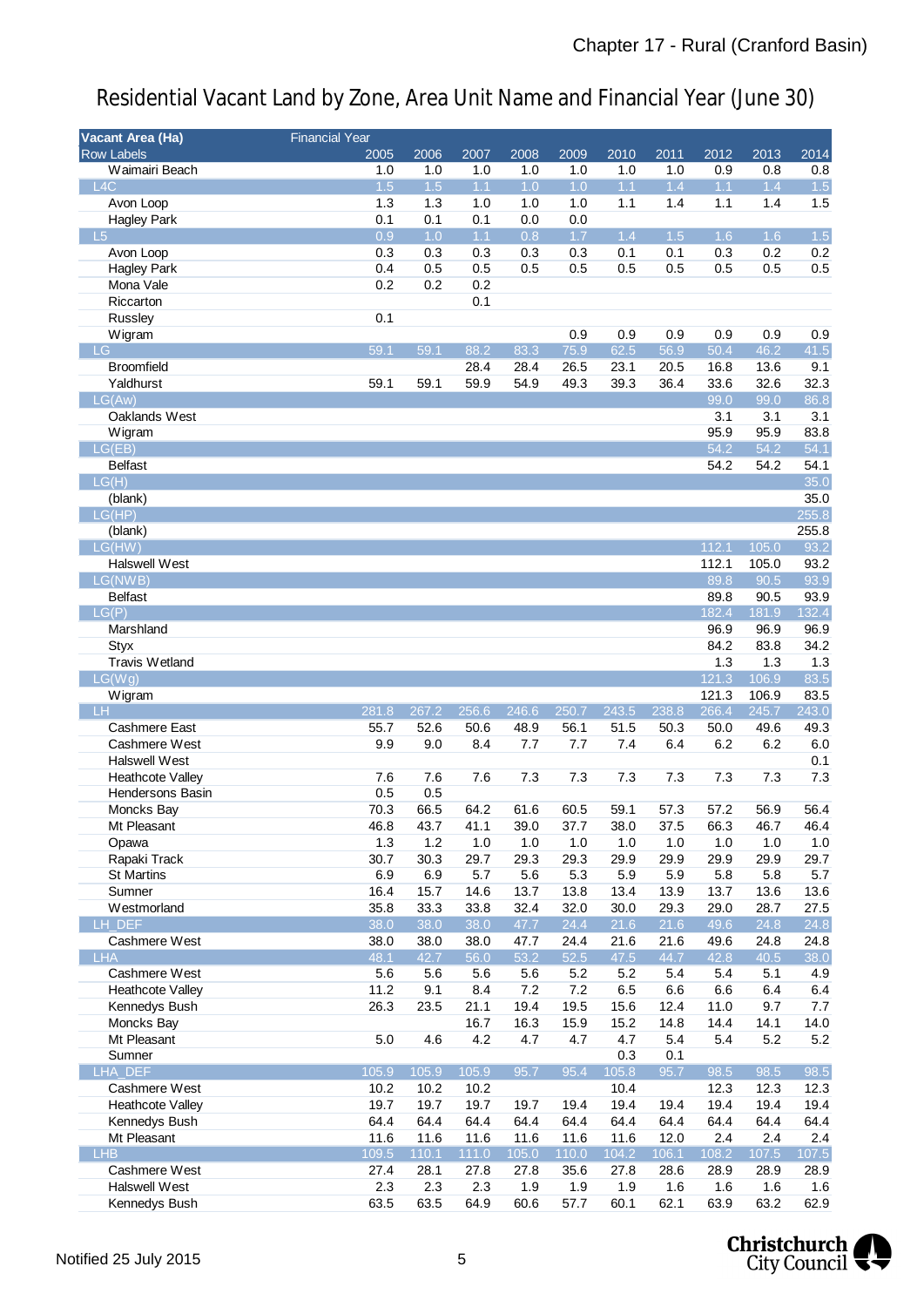| Vacant Area (Ha)                    | <b>Financial Year</b> |      |                  |       |                  |                  |       |       |       |                  |
|-------------------------------------|-----------------------|------|------------------|-------|------------------|------------------|-------|-------|-------|------------------|
| <b>Row Labels</b>                   | 2005                  | 2006 | 2007             | 2008  | 2009             | 2010             | 2011  | 2012  | 2013  | 2014             |
| Mt Pleasant                         | 16.3                  | 16.2 | 15.9             | 14.7  | 14.7             | 14.3             | 13.8  | 13.8  | 13.8  | 14.1             |
| <b>LRS</b>                          | 13.2                  | 12.0 | 10.4             | 9.0   | 6.9              | $\overline{5.3}$ | 4.8   | 4.8   | 4.8   | 4.8              |
| Styx                                | 13.2                  | 12.0 | 10.4             | 9.0   | 6.9              | 5.3              | 4.8   | 4.8   | 4.8   | 4.8              |
| LRV                                 | 0.4                   | 0.4  | 1.0              | 1.0   | $\overline{0.7}$ | 0.7              | 0.4   | 0.3   | 0.3   | 0.4              |
| Styx                                | 0.4                   | 0.4  | 1.0              | 1.0   | 0.7              | 0.7              | 0.4   | 0.3   | 0.3   | 0.4              |
| PA                                  |                       |      | 35.6             | 35.6  | 35.6             | 35.6             | 35.6  | 35.6  | 35.6  | 35.6             |
| Lyttelton                           |                       |      | 27.9             | 27.9  | 27.9             | 27.9             | 27.9  | 27.9  | 27.9  | 27.9             |
| Port Levy                           |                       |      | 7.7              | 7.7   | 7.7              | 7.7              | 7.7   | 7.7   | 7.7   | 7.7              |
| R                                   |                       |      | 149.9            | 147.8 | 143.2            | 141.9            | 143.4 | 142.6 | 142.0 | 141.0            |
| Akaroa                              |                       |      | 14.2             | 14.1  | 14.2             | 13.5             | 15.9  | 15.6  | 15.6  | 15.5             |
| Akaroa Harbour                      |                       |      | 25.6             | 25.1  | 24.5             | 23.9             | 24.2  | 23.8  | 23.6  | 23.6             |
| <b>Diamond Harbour</b>              |                       |      | 66.0             | 65.1  | 63.4             | 62.5             | 61.6  | 61.6  | 61.3  | 60.9             |
| Lyttelton                           |                       |      | 44.0             | 43.4  | 41.1             | 42.1             | 41.8  | 41.6  | 41.4  | 41.0             |
| R(d)                                |                       |      | 0.1              | 0.1   | 0.1              | 0.1              | 0.1   | 0.1   | 0.1   | 0.1              |
| Akaroa                              |                       |      | 0.1              | 0.1   | 0.1              | 0.1              | 0.1   | 0.1   | 0.1   | 0.1              |
| <b>RC</b>                           |                       |      | $\overline{2.0}$ | 1.9   | 1.9              | 2.0              | 1.9   | 1.9   | 1.9   | 1.9              |
| Akaroa                              |                       |      | 1.4              | 1.4   | 1.4              | 1.5              | 1.3   | 1.3   | 1.3   | 1.3              |
| Lyttelton                           |                       |      | 0.6              | 0.5   | 0.5              | 0.6              | 0.6   | 0.6   | 0.6   | 0.6              |
| SP(AWA)                             |                       |      |                  |       |                  |                  | 98.1  |       |       |                  |
| Oaklands West                       |                       |      |                  |       |                  |                  | 2.2   |       |       |                  |
| Wigram                              |                       |      |                  |       |                  |                  | 95.9  |       |       |                  |
| SP(HOSP)                            |                       |      |                  |       | 3.0              | 0.8              | 0.8   | 0.7   | 0.7   | 0.6              |
| Middleton                           |                       |      |                  |       | 3.0              | 0.8              | 0.8   | 0.7   | 0.7   | 0.6              |
| SP(WIGR)                            | 7.0                   | 3.7  | 1.5              | 0.6   |                  |                  |       |       |       |                  |
| Wigram                              | 7.0                   | 3.7  | 1.5              | 0.6   |                  |                  |       |       |       |                  |
| <b>SS</b>                           |                       |      | 147.1            | 146.1 | 141.1            | 138.8            | 137.0 | 136.4 | 135.4 | 133.4            |
| Akaroa Harbour                      |                       |      | 10.9             | 10.9  | 10.5             | 10.6             | 10.6  | 10.6  | 10.6  | 10.6             |
| <b>Banks Peninsula Eastern Bays</b> |                       |      | 15.1             | 14.9  | 14.8             | 14.4             | 14.4  | 14.4  | 14.2  | 14.1             |
| <b>Diamond Harbour</b>              |                       |      | 30.3             | 30.2  | 27.5             | 26.7             | 25.9  | 25.6  | 25.6  | 24.1             |
| Governors Bay                       |                       |      | 42.2             | 41.8  | 40.9             | 40.6             | 40.1  | 40.0  | 39.7  | 39.8             |
| <b>Little River</b>                 |                       |      | 41.4             | 41.1  | 40.2             | 39.6             | 39.1  | 38.9  | 38.3  | 38.0             |
| Lyttelton                           |                       |      | 7.2              | 7.2   | 7.2              | 6.9              | 6.9   | 6.9   | 6.9   | 6.8              |
| <b>SSt</b>                          |                       |      | 6.9              | 6.9   | 6.9              | $\overline{5.3}$ | 4.2   | 4.0   | 3.8   | $\overline{3.7}$ |
| Akaroa Harbour                      |                       |      | 6.9              | 6.9   | 6.9              | 5.3              | 4.2   | 4.0   | 3.8   | 3.7              |

**Grand Total 1,204.5 1,132.0 1,461.9 1,405.2 1,382.4 1,306.2 1,364.5 1,965.7 1,837.0 1,990.9**

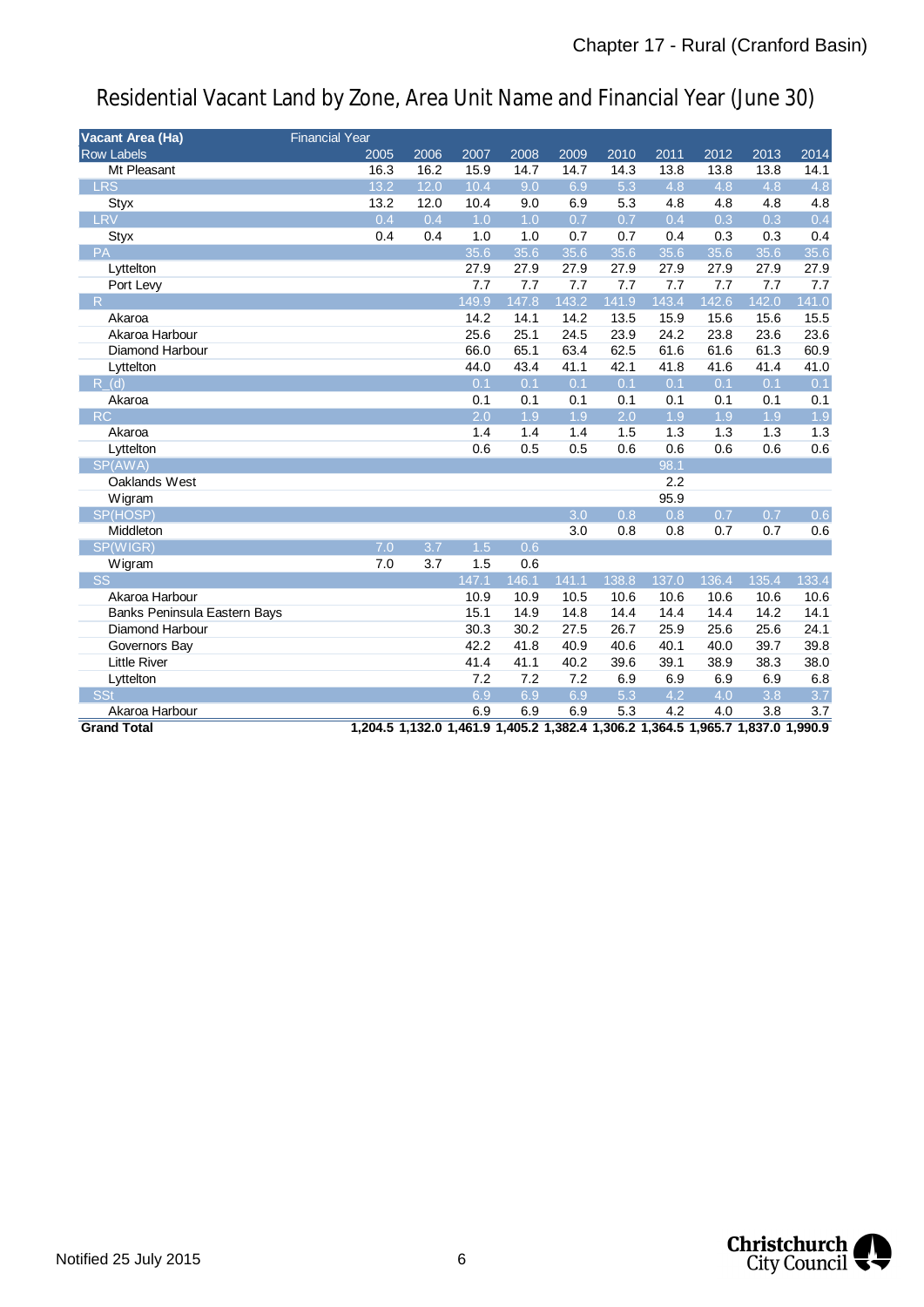| <b>Take Up Area (Ha)</b> | <b>Financial Year</b> |      |      |                  |      |      |      |      |      |      |                                                   |            |
|--------------------------|-----------------------|------|------|------------------|------|------|------|------|------|------|---------------------------------------------------|------------|
| Zone by Area Unit Name   |                       | 2004 |      |                  |      |      |      |      |      |      | 2005 2006 2007 2008 2009 2010 2011 2012 2013 2014 |            |
| <b>AH</b>                |                       |      |      |                  |      |      |      | 0.3  |      | 0.1  |                                                   | 0.6        |
| Akaroa                   |                       |      |      |                  |      |      |      | 0.3  |      | 0.1  |                                                   | 0.6        |
| $AH_d$ (d)               |                       |      |      |                  |      |      |      |      | 0.3  |      |                                                   |            |
| Akaroa Harbour           |                       |      |      |                  |      |      |      |      | 0.3  |      |                                                   |            |
| <b>B1</b>                |                       |      | 0.1  |                  |      |      |      |      |      |      |                                                   |            |
| Hornby South             |                       |      | 0.1  |                  |      |      |      |      |      |      |                                                   |            |
| <b>B4</b>                |                       |      |      |                  |      |      |      |      | 0.1  | 0.3  |                                                   |            |
| <b>Russley</b>           |                       |      |      |                  |      |      |      |      | 0.1  | 0.3  |                                                   |            |
| C <sub>1</sub>           |                       |      |      | 2.4              |      |      | 13.7 |      |      |      |                                                   |            |
| Sawyers Arms             |                       |      |      |                  |      |      | 13.7 |      |      |      |                                                   |            |
| Westmorland              |                       |      |      | 2.4              |      |      |      |      |      |      |                                                   |            |
| C1A                      |                       |      |      | $\overline{0.1}$ |      |      |      |      |      |      |                                                   |            |
| <b>Styx</b>              |                       |      |      | 0.1              |      |      |      |      |      |      |                                                   |            |
| L1                       |                       | 0.0  | 77.9 | 46.7             | 28.6 | 21.1 | 21.4 | 25.8 | 19.1 | 18.5 |                                                   | 15.5 125.1 |
| Aorangi                  |                       |      | 0.1  |                  | 0.1  |      | 0.1  | 0.2  | 0.1  | 0.0  |                                                   | 4.8        |
| Aranui                   |                       |      | 0.2  | 0.1              |      | 0.2  |      |      |      |      |                                                   | 2.2        |
| Avondale                 |                       |      | 0.1  | 0.1              | 0.1  |      |      | 0.1  |      |      |                                                   | 1.8        |
| Avonhead                 |                       |      | 0.2  | 0.1              |      |      |      |      | 0.1  |      | 0.2                                               | 0.2        |
| Avonside                 |                       |      | 0.1  |                  | 0.1  |      |      | 0.1  | 0.0  |      | 0.0                                               | 0.5        |
| <b>Barrington North</b>  |                       |      | 0.1  |                  |      |      |      |      |      |      |                                                   | 0.6        |
| <b>Barrington South</b>  |                       |      |      | 0.0              |      |      |      | 0.1  |      |      |                                                   | 1.0        |
| Beckenham                |                       |      | 0.0  |                  | 0.0  |      |      |      |      | 0.1  |                                                   | 0.9        |
| <b>Belfast</b>           |                       |      | 0.6  | 0.1              | 0.7  | 0.3  | 0.7  | 1.3  | 0.6  | 0.6  | 0.3                                               | 1.0        |
| <b>Belfast South</b>     |                       |      | 12.1 | 5.4              | 4.8  | 3.0  | 1.6  | 2.5  | 0.5  | 0.2  | 0.2                                               |            |
| Bexley                   |                       |      | 1.5  | 1.8              | 0.1  | 0.7  | 0.1  | 0.4  | 0.1  |      |                                                   | 2.2        |
| Bishopdale               |                       |      |      |                  |      |      |      | 0.0  |      |      |                                                   | 0.1        |
| <b>Bromley</b>           |                       | 0.0  | 0.4  | 0.1              | 0.4  | 0.1  | 0.1  | 1.0  | 0.1  |      | 0.1                                               | 1.0        |
| <b>Broomfield</b>        |                       |      |      |                  | 0.4  |      |      |      |      |      |                                                   | 0.1        |
| <b>Bryndwr</b>           |                       |      | 0.2  | 0.1              |      | 0.3  |      |      | 0.1  |      | 0.1                                               | 1.3        |
| <b>Burnside</b>          |                       |      |      |                  | 0.1  | 0.1  |      |      | 0.1  |      |                                                   | 0.2        |
| Burwood                  |                       |      | 2.3  | 0.5              | 0.4  |      | 0.1  |      | 0.4  | 0.2  | 0.2                                               | 0.4        |
| Casebrook                |                       |      |      |                  |      | 0.1  | 0.4  | 0.1  |      |      |                                                   | 0.5        |
| <b>Cashmere East</b>     |                       |      | 0.1  | 0.2              | 0.1  |      |      | 0.1  |      |      |                                                   | 1.2        |
| Cashmere West            |                       |      | 0.2  | 0.1              | 0.2  |      |      | 0.8  |      |      |                                                   | 0.2        |
| Chisnall                 |                       |      | 0.2  | 2.2              | 0.4  |      | 0.1  | 0.2  |      |      |                                                   | 2.8        |
| Dallington               |                       |      | 0.7  |                  | 0.1  |      | 0.2  | 0.4  |      |      |                                                   | 0.9        |
| Deans Bush               |                       |      | 0.0  | 0.0              | 0.1  |      | 0.1  | 0.2  |      |      |                                                   | 0.2        |
| East Linwood             |                       |      |      |                  |      |      |      |      |      |      |                                                   | 0.4        |
| Edgeware                 |                       |      |      |                  | 0.1  |      |      |      |      |      |                                                   |            |
| Ensors                   |                       |      |      |                  |      |      |      |      |      |      |                                                   | 0.3        |
| Fendalton                |                       |      | 0.2  | 0.1              | 0.1  | 0.1  | 0.1  | 0.1  | 0.2  | 0.1  | 0.3                                               | 0.5        |
| Ferrymead                |                       |      | 1.3  | 2.1              | 0.1  | 0.9  | 2.0  | 1.4  | 0.6  | 0.8  | 0.1                                               | 6.0        |
| <b>Halswell Domain</b>   |                       |      | 6.6  | 1.5              | 5.6  | 5.2  | 0.1  | 0.9  | 1.6  | 2.3  | 1.4                                               |            |
| <b>Halswell East</b>     |                       |      |      |                  |      |      |      |      |      |      |                                                   | 9.3        |
| <b>Halswell South</b>    |                       |      | 0.1  |                  | 0.1  | 0.3  | 0.0  | 0.2  |      |      | 0.2                                               | 2.1        |
| Harewood                 |                       |      |      |                  |      |      |      | 0.1  |      |      |                                                   | 0.0        |
| Hawthornden              |                       |      | 0.3  |                  | 0.1  | 0.0  | 0.1  | 0.1  |      |      |                                                   | 0.1        |
| <b>Heathcote Valley</b>  |                       |      | 0.3  | 1.1              | 1.0  | 0.2  | 0.3  | 0.5  | 0.4  | 0.1  |                                                   | 0.9        |
| Hillmorton               |                       |      |      | 0.1              |      |      |      | 0.1  | 0.1  | 0.0  |                                                   | 6.5        |
| Holmwood                 |                       |      | 0.4  |                  |      | 0.1  | 0.3  | 0.1  |      |      | 0.4                                               | 1.2        |
| Hoon Hay                 |                       |      |      | 0.1              | 0.1  |      | 0.1  | 0.3  |      |      |                                                   | 0.9        |
| Hoon Hay South           |                       |      |      |                  |      | 0.3  |      |      |      |      |                                                   | 0.7        |
| Hornby North             |                       |      | 0.1  |                  | 0.1  |      |      | 0.1  |      |      |                                                   | 0.2        |
| <b>Hornby South</b>      |                       |      | 0.1  |                  |      |      |      |      |      | 0.1  |                                                   | 0.7        |
| llam                     |                       |      | 0.2  | 0.2              | 0.0  |      |      | 0.2  |      |      |                                                   | 0.1        |
| Islington                |                       |      | 6.7  | 1.6              | 0.1  | 0.2  |      | 0.2  | 0.1  |      |                                                   | 0.7        |
| <b>Jellie Park</b>       |                       |      | 0.2  |                  |      | 0.1  | 0.2  |      | 0.1  |      | 0.1                                               | 0.5        |
| Kaimahi                  |                       |      | 0.2  | 0.2              | 0.3  | 0.1  |      | 0.1  | 0.1  | 0.1  |                                                   | 0.7        |

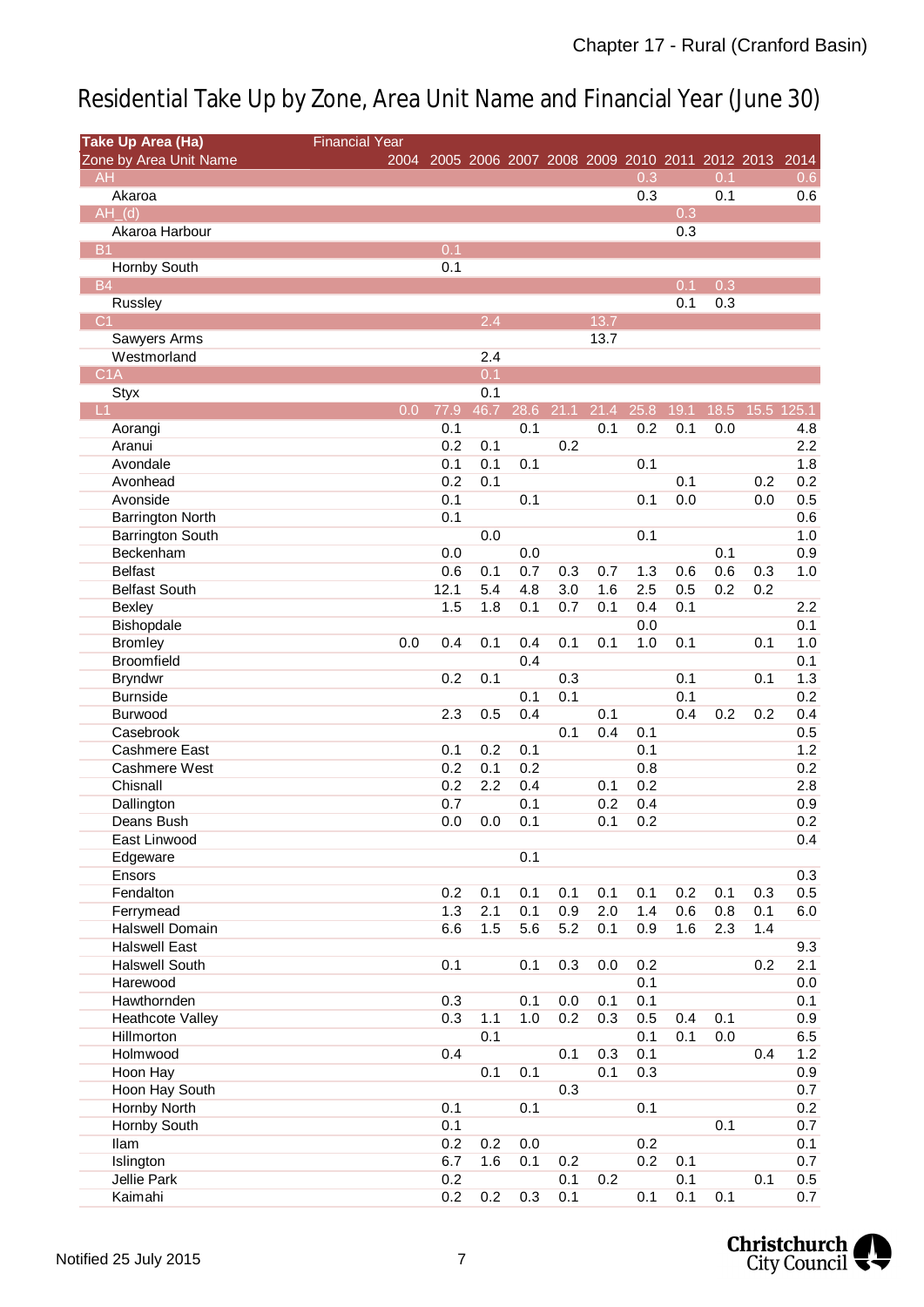| <b>Take Up Area (Ha)</b> | <b>Financial Year</b> |      |      |            |     |     |            |     |     |     |                                                   |
|--------------------------|-----------------------|------|------|------------|-----|-----|------------|-----|-----|-----|---------------------------------------------------|
| Zone by Area Unit Name   | 2004                  |      |      |            |     |     |            |     |     |     | 2005 2006 2007 2008 2009 2010 2011 2012 2013 2014 |
| Linwood                  |                       |      |      |            |     |     | 0.1        |     |     |     |                                                   |
| Linwood East             |                       | 0.2  |      |            | 0.1 | 0.5 | 0.2        | 0.1 | 0.0 | 0.5 |                                                   |
| Linwood North            |                       | 0.1  |      |            |     |     | 0.0        |     |     |     |                                                   |
| Mairehau                 |                       | 0.1  |      | 0.1        |     |     | 0.0        |     |     |     | 0.9                                               |
| Marshland                |                       |      | 1.5  | 1.8        | 0.9 | 1.9 | 0.9        | 0.6 | 0.6 | 0.4 | 7.4                                               |
| Masham                   |                       |      |      | 0.2        | 0.1 |     | 0.3        | 0.1 |     | 0.1 | 0.2                                               |
| Merivale                 |                       |      |      |            |     |     |            |     |     |     | 0.1                                               |
| Merrin                   |                       | 0.1  |      | 0.1        |     |     |            |     |     |     | 0.1                                               |
| Middleton                |                       | 0.1  | 0.4  |            | 0.1 | 5.6 | 3.2        | 0.8 | 0.2 | 0.1 | 0.2                                               |
| Mona Vale                |                       | 0.2  | 0.4  |            |     |     | 0.0        |     |     |     |                                                   |
| Moncks Bay               |                       |      | 0.1  | 0.1        |     |     | 0.1        | 0.2 |     |     | 0.6                                               |
| Mt Pleasant              |                       |      |      | 0.1        | 0.1 |     |            |     |     |     | 0.6                                               |
| New Brighton             |                       | 0.0  |      | 0.0        |     | 0.1 | 0.1        | 0.0 |     | 0.1 | 1.3                                               |
| North Beach              |                       | 0.2  | 0.1  |            | 0.0 |     | 0.2        | 0.2 |     |     | 3.5                                               |
| North Linwood            |                       |      |      |            |     |     |            |     |     |     | 0.5                                               |
| North Richmond           |                       |      |      |            |     |     |            |     |     |     | 1.6                                               |
| Northcote                |                       |      |      | 0.1        | 0.1 |     | 0.1        |     |     |     | 0.1                                               |
| Oaklands                 |                       |      |      |            |     |     |            |     |     |     | 2.6                                               |
| Oaklands East            |                       |      |      |            | 0.1 |     | 0.1        |     |     |     |                                                   |
| Oaklands West            |                       | 0.2  | 0.2  |            |     |     | 0.1        |     |     | 0.1 |                                                   |
| Opawa                    |                       | 0.1  | 0.1  | 0.2        |     |     | 0.2        |     |     |     | 0.7                                               |
| Papanui                  |                       |      | 0.1  |            |     | 0.2 | 0.2        | 0.2 |     | 0.1 | 0.5                                               |
| Parklands                |                       | 0.5  | 0.1  |            | 0.1 |     | 0.1        |     |     | 0.3 | 10.4                                              |
| Rapaki Track             |                       | 0.0  |      |            |     |     | 0.2        |     |     |     | 0.9                                               |
| Rawhiti                  |                       | 0.6  | 0.2  | 0.1        | 0.3 | 0.1 | 0.2        |     |     |     | 5.0                                               |
| Redwood North            |                       | 0.0  |      |            | 0.1 |     |            |     | 0.1 |     | 0.4                                               |
| Redwood South            |                       | 0.1  | 0.1  |            |     |     |            |     |     |     | 0.8                                               |
| <b>Riccarton West</b>    |                       |      |      |            |     |     |            |     |     |     | 0.4                                               |
| <b>Richmond North</b>    |                       | 0.1  | 0.1  |            |     |     | 0.1        | 0.1 |     |     |                                                   |
| Russley                  |                       | 2.8  | 0.0  | 0.8        |     | 0.1 | 0.3        | 0.1 |     |     | 0.2                                               |
| Rutland                  |                       | 0.1  |      |            |     |     |            | 0.1 |     |     | 1.0                                               |
| Sawyers Arms             |                       |      |      |            |     | 0.1 | 1.7        | 0.7 | 0.6 | 0.1 | 1.5                                               |
| <b>Shirley East</b>      |                       |      |      |            | 0.0 | 0.1 |            | 0.1 |     |     | 0.5                                               |
| <b>Shirley West</b>      |                       | 0.3  |      | 0.1        |     |     |            | 0.1 |     |     | 0.4                                               |
| Sockburn                 |                       | 0.0  | 0.2  | 0.1        | 0.1 |     | 0.1        | 0.4 | 0.6 | 0.3 | 2.1                                               |
| Somerfield               |                       | 0.1  | 0.1  | 0.1        |     |     |            |     |     |     | 0.5                                               |
| South Brighton           |                       | 0.3  | 0.2  |            | 0.1 |     | 0.2        | 0.2 |     | 0.1 | 1.9                                               |
| <b>St Martins</b>        |                       | 0.2  | 0.2  | 0.1        |     | 0.0 | 1.5        |     |     |     | 1.1                                               |
| Strowan                  |                       | 0.0  |      | 0.1        |     | 0.0 | 0.2        | 0.1 |     |     | 1.1                                               |
| <b>Styx</b>              |                       | 0.8  | 0.2  |            |     | 0.2 | 0.2        |     | 1.1 | 0.7 | 6.5                                               |
| <b>Styx Mill</b>         |                       |      | 0.1  |            | 0.0 |     |            |     |     |     | 0.1                                               |
| Sumner                   |                       |      | 0.1  |            | 0.1 |     |            |     |     |     | 0.3                                               |
| Templeton                |                       | 0.2  |      |            |     |     |            | 0.0 |     |     |                                                   |
| Travis                   |                       | 0.3  | 0.8  | 2.1        | 3.9 | 1.4 | 0.8        | 0.7 | 0.1 |     | 6.3                                               |
| <b>Travis Wetland</b>    |                       | 13.6 | 13.4 | 4.8        | 1.8 | 0.7 | 0.6        | 2.1 | 2.6 | 2.8 |                                                   |
| <b>Upper Riccarton</b>   |                       |      |      | 0.1        | 0.1 | 0.1 | 0.1        |     |     | 0.1 | 0.5                                               |
| Waimairi Beach           |                       | 12.3 | 5.8  | 0.6        | 0.6 | 0.5 | 0.4        | 0.2 | 0.1 |     |                                                   |
| Wairarapa                |                       |      | 0.2  |            |     |     |            | 0.1 |     | 0.1 | 0.5                                               |
| Westburn                 |                       | 0.1  |      |            |     |     | 0.1        |     |     |     | 0.4                                               |
| Westmorland              |                       | 5.8  | 1.8  | 1.3        | 0.1 | 1.5 | 0.8        | 0.2 |     | 0.1 | 1.4                                               |
| Wharenui                 |                       |      |      |            |     | 0.0 | 0.3        |     |     |     | 0.3                                               |
| Wigram                   |                       | 2.5  | 2.4  |            |     | 2.2 | 0.5        | 6.5 | 8.1 | 6.0 | 2.5                                               |
| <b>Woolston South</b>    |                       | 0.1  |      |            |     |     | 0.0        |     |     |     | 1.5                                               |
| <b>Woolston West</b>     |                       | 0.1  | 0.1  | 0.1        |     |     | 0.1        |     |     |     | 0.0                                               |
| L1 DEF                   |                       |      |      |            |     | 1.0 | 1.2        | 0.6 | 0.8 | 0.1 | 2.9                                               |
| <b>Belfast South</b>     |                       |      |      |            |     | 1.0 | 1.2        | 0.6 | 0.8 | 0.1 |                                                   |
| Marshland                |                       |      |      |            |     |     |            |     |     |     | 2.9                                               |
| L <sub>1</sub> A         |                       | 33.2 |      | $9.5$ 10.6 | 2.1 |     | $3.2$ 10.7 | 5.7 | 2.7 | 8.0 | 20.2                                              |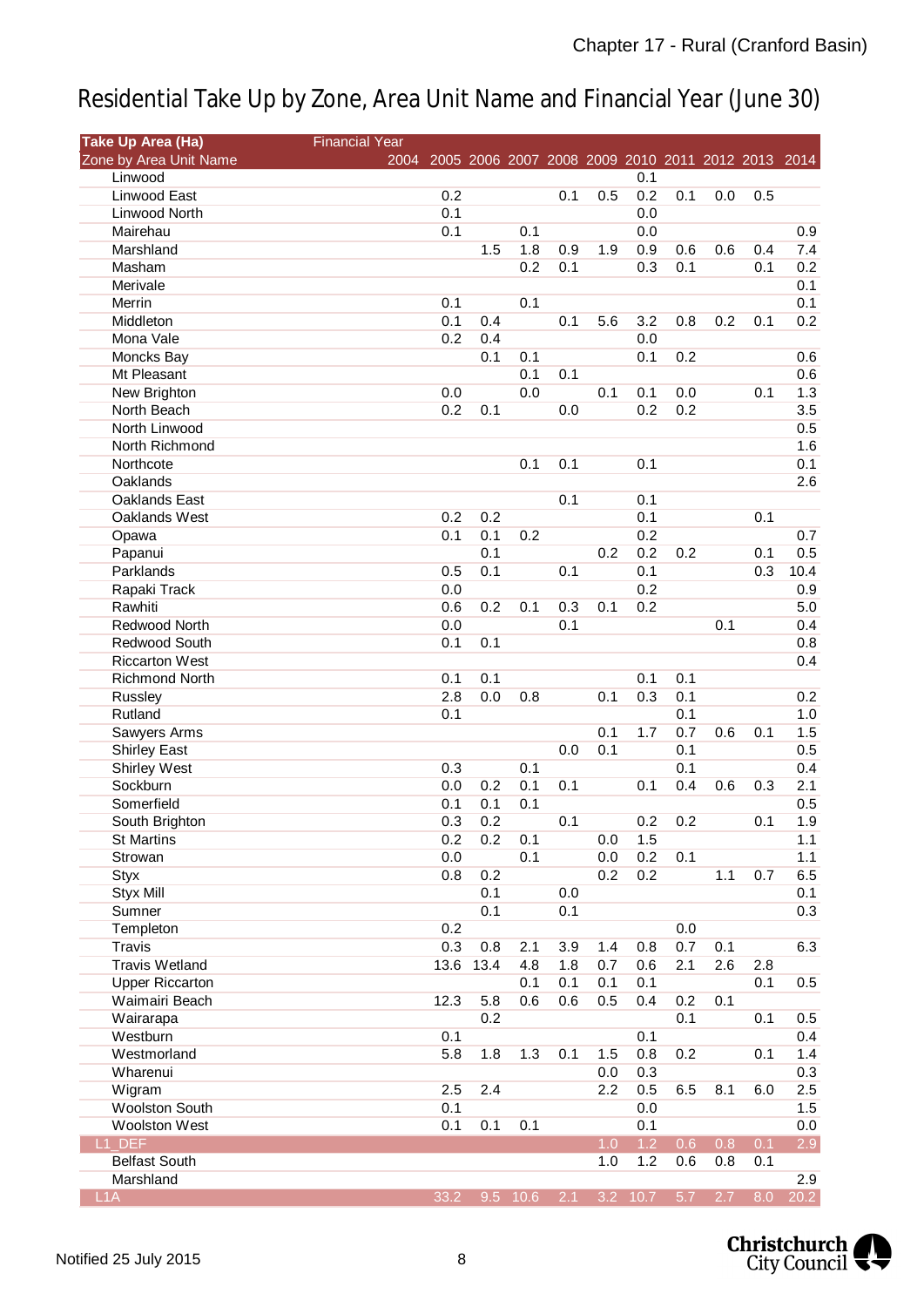| <b>Take Up Area (Ha)</b> | <b>Financial Year</b> |      |     |     |     |                  |     |     |     |                                                   |                  |
|--------------------------|-----------------------|------|-----|-----|-----|------------------|-----|-----|-----|---------------------------------------------------|------------------|
| Zone by Area Unit Name   | 2004                  |      |     |     |     |                  |     |     |     | 2005 2006 2007 2008 2009 2010 2011 2012 2013 2014 |                  |
| Aidanfield               |                       | 14.4 | 4.1 | 5.3 | 1.3 | 2.9              | 9.4 | 5.3 | 2.6 | 7.7                                               |                  |
| <b>Halswell East</b>     |                       |      |     |     |     |                  |     |     |     |                                                   | 17.8             |
| <b>Halswell South</b>    |                       | 6.3  | 1.2 | 0.4 |     |                  | 0.1 |     |     |                                                   | 0.6              |
| Harewood                 |                       | 0.7  | 0.2 | 0.1 |     |                  | 0.0 |     |     |                                                   | 0.7              |
| Kaimahi                  |                       | 1.3  | 0.7 | 0.0 | 0.1 |                  |     | 0.2 |     |                                                   | 0.4              |
| Marshland                |                       | 5.5  | 0.9 | 0.7 | 0.2 |                  | 0.9 | 0.1 | 0.2 | 0.2                                               | 0.6              |
| Redwood North            |                       | 3.8  | 0.2 | 0.1 |     |                  |     | 0.0 |     |                                                   |                  |
| <b>Styx Mill</b>         |                       | 1.2  | 0.3 |     | 0.1 | 0.3              | 0.1 |     |     |                                                   |                  |
| Templeton                |                       |      | 1.7 | 3.9 | 0.4 | 0.1              | 0.2 | 0.1 |     | 0.2                                               | 0.2              |
| <b>L1A DEF</b>           | 0.2                   | 2.6  | 8.8 | 2.7 | 0.3 | 0.2              | 0.2 |     |     | 0.3                                               | 2.8              |
| Aidanfield               |                       | 2.6  | 8.8 | 2.7 | 0.3 | 0.2              | 0.2 |     |     | 0.3                                               |                  |
| <b>Halswell East</b>     |                       |      |     |     |     |                  |     |     |     |                                                   | 2.8              |
| Yaldhurst                | 0.2                   |      |     |     |     |                  |     |     |     |                                                   |                  |
| L1B                      |                       | 3.0  | 1.9 | 0.8 | 1.1 | 0.6              | 0.7 | 0.1 | 0.6 | 0.2                                               | $\overline{0.9}$ |
| Heathcote Valley         |                       | 1.8  | 1.1 | 0.2 |     |                  | 0.3 | 0.1 |     |                                                   | 0.3              |
| Marshland                |                       |      | 0.1 | 0.4 | 1.1 | 0.6              | 0.5 |     | 0.6 |                                                   | 0.0              |
| Papanui                  |                       |      |     |     |     |                  |     |     |     |                                                   | 0.1              |
| Redwood South            |                       | 0.9  | 0.6 | 0.2 |     |                  |     |     |     | 0.2                                               | 0.6              |
| Rutland                  |                       | 0.3  |     |     |     |                  |     |     |     |                                                   |                  |
| L <sub>1</sub> E         |                       |      | 0.2 |     |     | $\overline{0.2}$ | 0.5 | 0.9 | 0.1 |                                                   | 0.4              |
| Sawyers Arms             |                       |      | 0.2 |     |     | 0.2              | 0.5 | 0.9 | 0.1 |                                                   | 0.4              |
| L1F                      |                       |      |     |     |     |                  |     |     |     |                                                   | 0.1              |
| Marshland                |                       |      |     |     |     |                  |     |     |     |                                                   | 0.1              |
| L <sub>2</sub>           |                       | 2.6  | 0.9 | 0.9 | 1.1 | 0.3              | 1.4 | 0.5 |     | 0.1                                               | 10.1             |
| Aorangi                  |                       |      |     |     |     |                  |     |     |     |                                                   | 0.0              |
| <b>Barrington North</b>  |                       | 0.3  | 0.1 | 0.1 | 0.2 |                  | 0.1 | 0.0 |     | 0.0                                               | 0.5              |
| <b>Barrington South</b>  |                       |      |     |     |     |                  |     |     |     |                                                   | 0.0              |
| Beckenham                |                       |      |     |     |     |                  |     |     |     |                                                   | 0.1              |
| East Linwood             |                       |      |     |     |     |                  |     |     |     |                                                   | 0.2              |
| Edgeware                 |                       |      | 0.0 | 0.0 | 0.1 |                  |     | 0.0 |     |                                                   | 0.0              |
| Ensors                   |                       | 0.1  | 0.1 |     | 0.0 | 0.0              | 0.1 |     |     |                                                   | 0.7              |
| Fendalton                |                       |      |     |     |     |                  | 0.0 |     |     |                                                   | 0.1              |
| Hornby South             |                       | 0.1  |     |     |     |                  | 0.5 |     |     |                                                   | 0.1              |
| <b>Ilam</b>              |                       |      |     |     |     |                  |     | 0.0 |     |                                                   |                  |
| Linwood                  |                       | 0.1  | 0.0 |     |     |                  |     |     |     |                                                   |                  |
| Linwood East             |                       |      |     | 0.1 |     |                  |     |     |     |                                                   |                  |
| Linwood North            |                       | 0.0  |     |     | 0.0 |                  | 0.1 | 0.1 |     |                                                   |                  |
| Mairehau                 |                       |      |     |     |     |                  |     |     |     |                                                   | 0.2              |
| Merivale                 |                       | 0.2  |     |     |     |                  | 0.0 |     |     |                                                   | 0.4              |
| Middleton                |                       | 0.1  |     |     | 0.1 |                  | 0.0 |     |     |                                                   |                  |
| Mona Vale                |                       |      |     |     |     |                  | 0.0 |     |     |                                                   |                  |
| New Brighton             |                       |      |     |     |     |                  |     | 0.0 |     |                                                   | 0.1              |
| North Linwood            |                       |      |     |     |     |                  |     |     |     |                                                   | 1.3              |
| North Richmond           |                       |      |     |     |     |                  |     |     |     |                                                   | 0.2              |
| Northcote                |                       |      |     |     | 0.0 |                  |     |     |     |                                                   | 0.2              |
| Opawa                    |                       |      |     |     | 0.0 |                  |     |     |     |                                                   | 0.8              |
| Papanui                  |                       | 0.0  |     |     | 0.1 | 0.0              |     |     |     |                                                   | 0.2              |
| Phillipstown             |                       |      |     | 0.1 | 0.0 |                  |     |     |     |                                                   | 0.4              |
| Rawhiti                  |                       | 0.0  |     | 0.1 |     |                  |     |     |     |                                                   | 0.0              |
| <b>Riccarton West</b>    |                       | 0.0  | 0.0 |     | 0.0 |                  |     | 0.0 |     |                                                   | 0.5              |
| Richmond South           |                       |      |     |     |     |                  | 0.0 |     |     |                                                   |                  |
| Rutland                  |                       | 0.1  | 0.1 | 0.0 | 0.0 |                  | 0.0 | 0.1 |     |                                                   | 0.7              |
| Somerfield               |                       | 0.3  |     | 0.0 | 0.1 | 0.0              | 0.0 |     |     |                                                   | 0.6              |
| Spreydon                 |                       | 0.5  | 0.2 | 0.0 | 0.0 | 0.0              | 0.0 |     |     |                                                   | 0.4              |
| St Albans East           |                       | 0.3  | 0.1 | 0.0 |     |                  | 0.1 |     |     |                                                   | 1.3              |
| St Albans West           |                       | 0.2  | 0.1 | 0.1 | 0.0 | 0.1              | 0.0 |     |     | 0.0                                               | 0.2              |
| Sydenham                 |                       |      |     |     | 0.0 |                  |     |     |     |                                                   | 0.1              |
| <b>Upper Riccarton</b>   |                       | 0.1  |     |     |     |                  |     |     |     |                                                   | 0.1              |
|                          |                       |      |     |     |     |                  |     |     |     |                                                   |                  |

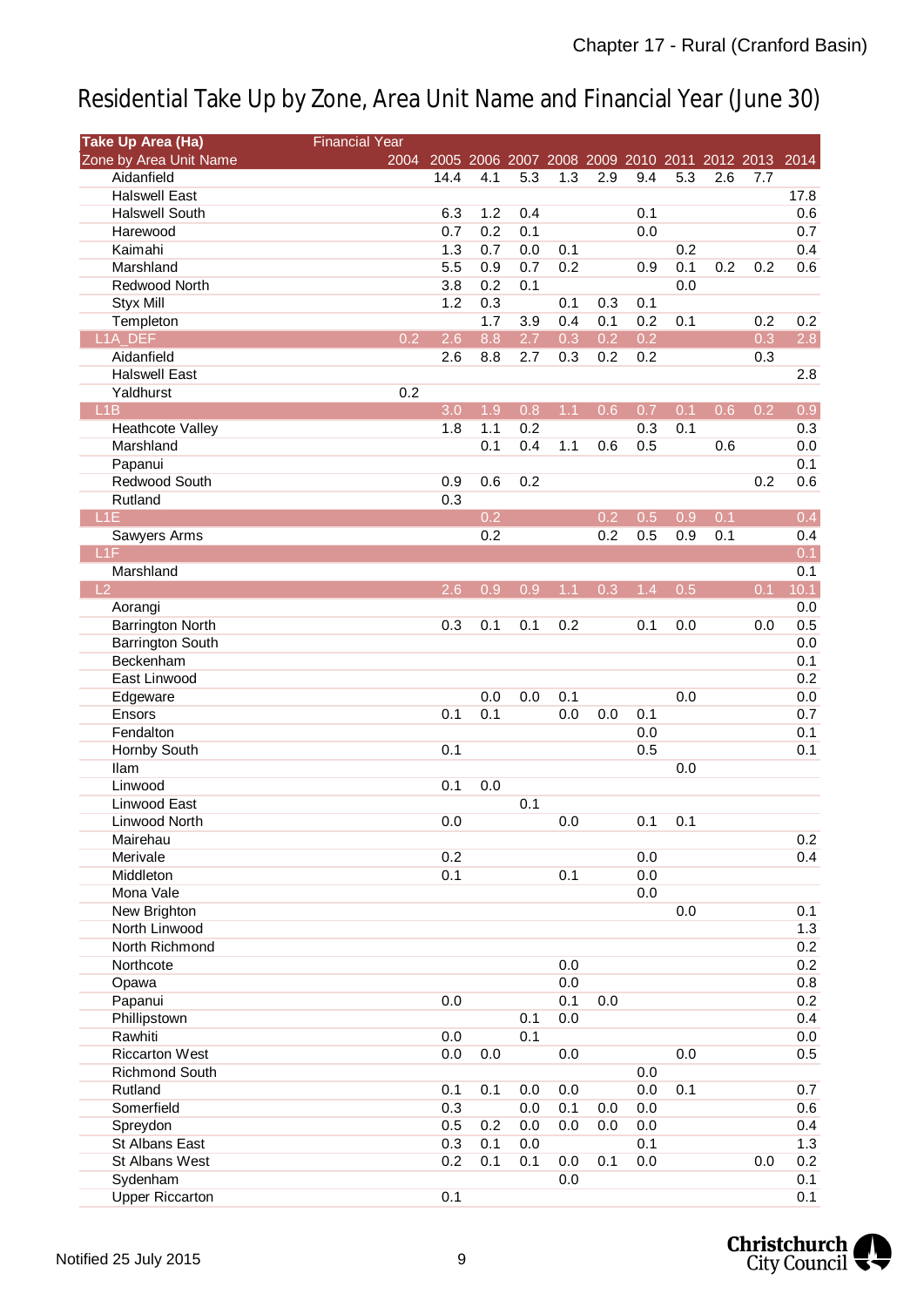| <b>Take Up Area (Ha)</b> | <b>Financial Year</b> |                                                        |     |     |     |     |      |     |                  |      |                   |
|--------------------------|-----------------------|--------------------------------------------------------|-----|-----|-----|-----|------|-----|------------------|------|-------------------|
| Zone by Area Unit Name   |                       | 2004 2005 2006 2007 2008 2009 2010 2011 2012 2013 2014 |     |     |     |     |      |     |                  |      |                   |
| Wharenui                 |                       |                                                        |     |     |     |     | 0.0  |     |                  |      |                   |
| <b>Woolston South</b>    |                       | 0.1                                                    | 0.0 | 0.1 | 0.0 |     | 0.1  |     |                  |      | 0.2               |
| <b>Woolston West</b>     |                       | 0.2                                                    | 0.0 | 0.2 | 0.1 | 0.1 | 0.0  | 0.1 |                  |      | 0.7               |
| L3                       |                       | 5.4                                                    | 0.9 | 1.2 | 0.9 | 1.5 | 11.3 | 2.2 | 0.1              | 3.1  | 13.6              |
| Addington                |                       | 0.0                                                    |     | 0.1 | 0.0 |     | 0.1  |     |                  |      | 0.8               |
| Aidanfield               |                       | 0.4                                                    | 0.4 | 0.3 | 0.3 | 0.8 | 8.7  | 0.7 | 0.1              | 0.1  |                   |
| <b>Barrington North</b>  |                       |                                                        |     |     |     | 0.1 |      |     |                  |      |                   |
| <b>Belfast South</b>     |                       | 3.7                                                    | 0.3 | 0.8 | 0.4 | 0.2 | 0.6  |     |                  | 0.1  |                   |
| Edgeware                 |                       | 0.0                                                    |     |     |     | 0.0 | 0.0  | 0.7 |                  |      | 0.5               |
| Ensors                   |                       | 0.0                                                    |     | 0.0 | 0.1 |     | 0.0  |     |                  |      | 0.2               |
| <b>Halswell East</b>     |                       |                                                        |     |     |     |     |      |     |                  |      | 2.5               |
| Linwood                  |                       | 0.1                                                    |     |     |     |     | 0.1  |     |                  |      | 1.5               |
|                          |                       |                                                        |     |     |     |     | 0.1  |     |                  |      |                   |
| Merivale                 |                       | 0.0                                                    |     |     |     |     |      |     |                  |      | 0.5               |
| North Beach              |                       |                                                        |     |     |     |     |      |     |                  |      | 0.1               |
| Papanui                  |                       | 0.1                                                    |     |     |     |     |      | 0.0 |                  |      |                   |
| Phillipstown             |                       | 0.2                                                    |     |     | 0.0 |     | 0.7  |     |                  |      | 1.1               |
| Rawhiti                  |                       |                                                        |     |     |     |     |      |     |                  |      | 0.0               |
| Riccarton                |                       | 0.1                                                    |     |     |     | 0.0 | 0.1  | 0.3 |                  |      | 0.7               |
| <b>Riccarton South</b>   |                       | 0.1                                                    |     |     |     |     | 0.0  |     |                  |      | 0.2               |
| <b>Riccarton West</b>    |                       | 0.0                                                    |     |     |     |     |      |     |                  |      | 0.5               |
| <b>Richmond South</b>    |                       | 0.0                                                    |     |     |     | 0.0 | 0.1  |     |                  |      |                   |
| Sawyers Arms             |                       |                                                        |     |     |     |     |      |     |                  |      | 0.3               |
| South Richmond           |                       |                                                        |     |     |     |     |      |     |                  |      | 0.8               |
| Spreydon                 |                       | 0.1                                                    |     | 0.0 |     |     |      |     |                  |      | 0.2               |
| St Albans East           |                       | 0.1                                                    | 0.0 |     | 0.0 | 0.2 | 0.5  | 0.2 | 0.0              | 0.1  | 1.6               |
| St Albans West           |                       | 0.0                                                    |     |     |     | 0.0 |      |     |                  |      | 0.2               |
| Sumner                   |                       | 0.0                                                    |     |     |     |     |      | 0.1 |                  |      | 0.4               |
| Sydenham                 |                       | 0.1                                                    | 0.2 |     | 0.0 |     | 0.1  | 0.1 |                  |      | 0.9               |
| Waltham                  |                       | 0.0                                                    |     |     |     |     |      |     |                  |      | 0.1               |
|                          |                       |                                                        |     |     |     |     |      |     |                  |      |                   |
| Wigram                   |                       | 0.3                                                    |     |     |     |     |      | 0.0 |                  | 2.8  | 0.5               |
| <b>Woolston South</b>    |                       |                                                        |     |     |     |     |      |     |                  |      | 0.2               |
| LAA                      |                       |                                                        |     |     |     |     | 0.1  |     |                  | 0.4  | 1.0               |
| Avon Loop                |                       |                                                        |     |     |     |     | 0.1  |     |                  | 0.4  | 1.0               |
| Cathedral Square         |                       |                                                        |     |     |     |     |      |     |                  |      | 0.0               |
| L4B                      |                       | 0.0                                                    |     |     |     |     | 0.0  |     | 0.1              | 0.3  | 0.2               |
| Avon Loop                |                       |                                                        |     |     |     |     |      |     |                  | 0.3  | 0.1               |
| <b>Hagley Park</b>       |                       | 0.0                                                    |     |     |     |     |      |     |                  |      |                   |
| Merivale                 |                       |                                                        |     |     |     |     | 0.0  |     |                  |      | 0.0               |
| Styx                     |                       |                                                        |     |     |     |     |      |     |                  |      | 0.1               |
| Waimairi Beach           |                       |                                                        |     |     |     |     |      |     | 0.1              | 0.0  |                   |
| L4C                      |                       | 0.1                                                    |     | 0.1 | 0.0 |     | 0.0  |     | $\overline{0.2}$ | 0.0  | 1.8               |
| Avon Loop                |                       | 0.1                                                    |     |     |     |     |      |     | 0.2              | 0.0  | 1.2               |
| <b>Hagley Park</b>       |                       |                                                        |     | 0.1 | 0.0 |     | 0.0  |     |                  |      | 0.6               |
| L5                       |                       | 0.1                                                    | 0.1 |     |     |     | 0.2  |     |                  | 0.1  | 0.1               |
| Avon Loop                |                       |                                                        |     |     |     |     | 0.2  |     |                  | 0.1  |                   |
| <b>Hagley Park</b>       |                       |                                                        |     |     |     |     | 0.0  |     |                  |      |                   |
| Merivale                 |                       | 0.1                                                    |     |     |     |     |      |     |                  |      | 0.1               |
| Russley                  |                       |                                                        | 0.1 |     |     |     |      |     |                  |      |                   |
| LG                       |                       | 0.6                                                    | 0.6 |     | 1.0 | 6.8 | 13.4 | 5.6 | 6.4              | 4.2  | 2.4               |
| <b>Broomfield</b>        |                       |                                                        |     |     |     | 1.8 | 3.4  | 2.7 | 3.6              | 3.2  | 1.8               |
|                          |                       |                                                        |     |     |     |     |      |     |                  |      |                   |
| Yaldhurst                |                       | 0.6                                                    | 0.6 |     | 1.0 | 5.0 | 10.0 | 3.0 | 2.8              | 1.0  | 0.6               |
| LG(Aw)                   |                       |                                                        |     |     |     |     |      |     |                  | 0.0  | 20.4              |
| Wigram                   |                       |                                                        |     |     |     |     |      |     |                  | 0.0  | 20.4              |
| LG(HW)                   |                       |                                                        |     |     |     |     |      |     |                  | 14.1 | 15.5              |
| <b>Halswell West</b>     |                       |                                                        |     |     |     |     |      |     |                  | 14.1 | 15.5              |
| LG(NWB)                  |                       |                                                        |     |     |     |     |      |     |                  |      | 5.4               |
| <b>Belfast</b>           |                       |                                                        |     |     |     |     |      |     |                  |      | 5.4               |
| LG(P)                    |                       |                                                        |     |     |     |     |      |     |                  | 0.5  | $\overline{15.2}$ |

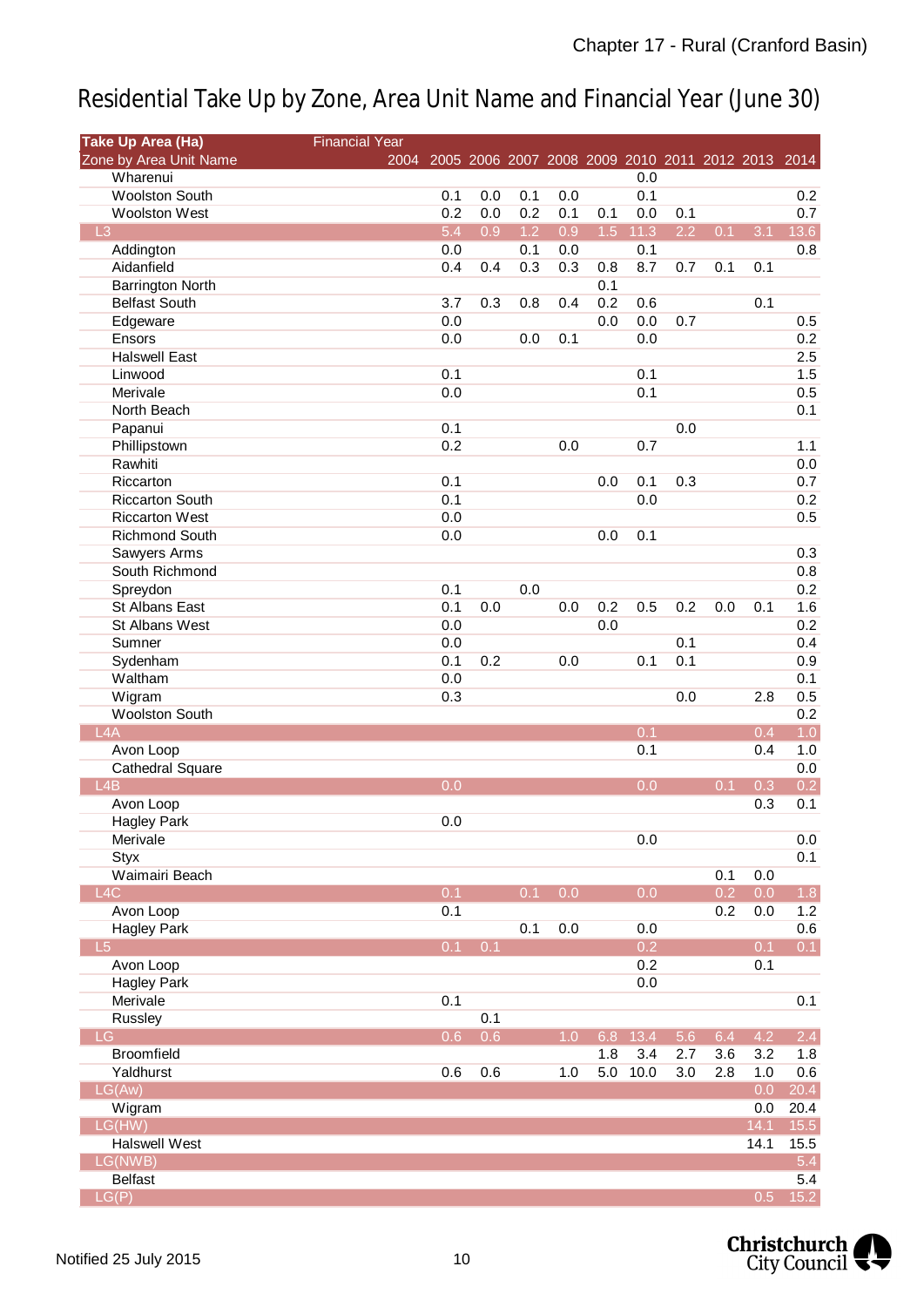| <b>Take Up Area (Ha)</b> | <b>Financial Year</b> |                                                        |      |     |              |     |     |     |     |      |                  |
|--------------------------|-----------------------|--------------------------------------------------------|------|-----|--------------|-----|-----|-----|-----|------|------------------|
| Zone by Area Unit Name   |                       | 2004 2005 2006 2007 2008 2009 2010 2011 2012 2013 2014 |      |     |              |     |     |     |     |      |                  |
| Styx                     |                       |                                                        |      |     |              |     |     |     |     | 0.5  | 15.2             |
| LG(Wg)                   |                       |                                                        |      |     |              |     |     |     |     | 14.2 | 23.8             |
| Wigram                   |                       |                                                        |      |     |              |     |     |     |     | 14.2 | 23.8             |
| LH                       |                       | 15.4                                                   | 15.7 | 6.6 | 7.9          | 5.5 | 8.8 | 3.8 | 1.5 | 1.5  | 16.9             |
| <b>Cashmere East</b>     |                       | 3.9                                                    | 4.7  | 0.9 | 1.5          | 1.4 | 4.6 | 1.2 | 0.4 | 0.4  | 1.7              |
| Cashmere West            |                       | 0.3                                                    | 0.7  | 0.2 | 0.4          | 0.2 | 0.3 | 0.1 | 0.2 |      | 0.6              |
| <b>Heathcote Valley</b>  |                       | 0.1                                                    | 0.1  |     | 0.1          |     |     |     |     |      | 0.3              |
| Moncks Bay               |                       | 3.8                                                    | 3.6  | 1.4 | 2.2          | 1.2 | 1.6 | 0.6 | 0.1 | 0.4  | 3.1              |
| Mt Pleasant              |                       | 1.6                                                    | 3.2  | 1.6 | 1.1          | 1.4 | 0.5 | 0.5 | 0.1 | 0.3  | 5.6              |
| Opawa                    |                       |                                                        | 0.1  | 0.1 |              |     |     |     |     |      | 0.5              |
| Rapaki Track             |                       | 3.1                                                    | 0.3  | 0.5 | 0.4          |     |     |     | 0.1 |      | 0.7              |
| <b>St Martins</b>        |                       | 0.4                                                    | 0.3  | 0.2 | 0.1          | 0.3 | 0.1 | 0.1 | 0.1 |      | 2.0              |
| Sumner                   |                       | 1.0                                                    | 0.9  | 0.6 | 0.8          | 0.5 | 0.3 | 0.5 | 0.3 | 0.1  | 0.4              |
| Westmorland              |                       | 1.2                                                    | 1.8  | 1.0 | 1.3          | 0.5 | 1.4 | 0.8 | 0.3 | 0.3  | 2.0              |
| LH DEF<br>Cashmere West  |                       |                                                        |      |     | 27.8<br>27.8 |     |     |     |     |      |                  |
| <b>LHA</b>               |                       | 5.0                                                    | 5.4  | 3.5 | 2.9          | 3.1 | 1.7 | 1.5 | 0.4 | 2.3  | 5.6              |
| Cashmere West            |                       |                                                        |      |     | 0.1          | 0.3 |     | 0.2 |     | 0.3  | 0.1              |
| <b>Heathcote Valley</b>  |                       | 2.3                                                    | 2.6  | 0.8 | 1.5          |     | 0.5 | 0.3 |     | 0.2  | 0.8              |
| Kennedys Bush            |                       | 1.6                                                    | 2.4  | 2.5 | 1.1          | 2.6 | 0.8 | 0.6 |     | 1.3  | 2.5              |
| Moncks Bay               |                       | 0.2                                                    |      |     |              | 0.1 | 0.3 | 0.4 | 0.4 | 0.4  | 0.5              |
| Mt Pleasant              |                       | 0.8                                                    | 0.3  | 0.2 | 0.2          |     |     |     |     | 0.2  |                  |
| Sumner                   |                       |                                                        |      |     |              |     |     |     |     |      | 1.7              |
| <b>LHA DEF</b>           |                       | 0.0                                                    |      | 0.1 |              | 0.3 |     |     |     |      |                  |
| <b>Heathcote Valley</b>  |                       | 0.0                                                    |      | 0.1 |              | 0.3 |     |     |     |      |                  |
| <b>LHB</b>               |                       | 1.2                                                    | 0.9  | 1.0 | 0.7          | 0.1 | 0.4 | 0.9 |     | 0.7  | 0.1              |
| <b>Cashmere West</b>     |                       |                                                        | 0.6  | 0.7 | 0.2          |     |     |     |     |      |                  |
| Ferrymead                |                       |                                                        |      |     | 0.1          |     |     |     |     |      |                  |
| <b>Halswell West</b>     |                       |                                                        |      |     |              | 0.0 |     | 0.3 |     |      |                  |
| Kennedys Bush            |                       | 0.4                                                    | 0.1  | 0.3 |              | 0.1 |     | 0.6 |     | 0.7  | 0.0              |
| Mt Pleasant              |                       | 0.9                                                    | 0.2  |     | 0.4          |     | 0.4 |     |     |      | 0.1              |
| <b>LRS</b>               |                       | 3.1                                                    | 1.0  | 0.7 | 1.4          | 1.3 | 1.8 | 0.4 |     |      | 3.6              |
| <b>Styx</b>              |                       | 3.1                                                    | 1.0  | 0.7 | 1.4          | 1.3 | 1.8 | 0.4 |     |      | 3.6              |
| <b>LRV</b>               |                       |                                                        |      | 0.1 |              |     |     | 0.4 |     |      |                  |
| <b>Styx</b>              |                       |                                                        |      | 0.1 |              |     |     | 0.4 |     |      |                  |
| Ο1                       |                       |                                                        |      |     |              | 0.7 |     |     |     |      |                  |
| Wigram                   |                       |                                                        |      |     |              | 0.7 |     |     |     |      |                  |
| O <sub>2</sub>           |                       |                                                        | 0.1  |     |              | 3.3 |     |     |     |      |                  |
| <b>Halswell Domain</b>   |                       |                                                        | 0.1  |     |              |     |     |     |     |      |                  |
| Wigram                   |                       |                                                        |      |     |              | 3.3 |     |     |     |      |                  |
| PA                       |                       |                                                        |      |     |              |     |     |     |     |      | 0.1              |
| Lyttelton                |                       |                                                        |      |     |              |     |     |     |     |      | 0.1              |
| R                        |                       |                                                        |      | 0.1 | 0.9          | 3.4 | 3.8 | 1.5 | 1.0 | 0.5  | 2.8              |
| Akaroa                   |                       |                                                        |      |     |              | 0.1 | 1.1 | 0.2 | 0.3 |      | 1.3              |
| Akaroa Harbour           |                       |                                                        |      |     | 0.2          | 1.2 | 0.6 | 0.1 | 0.4 | 0.2  |                  |
| Diamond Harbour          |                       |                                                        |      |     | 0.6          | 1.1 | 1.1 | 0.9 | 0.1 | 0.2  | 0.7              |
| Lyttelton                |                       |                                                        |      | 0.1 | 0.1          | 0.9 | 1.0 | 0.4 | 0.2 | 0.1  | 0.6              |
| Okains Bay               |                       |                                                        |      |     |              |     |     |     |     |      | 0.2              |
| <b>RC</b>                |                       |                                                        |      |     | 0.0          | 0.0 |     |     |     |      | 0.6              |
| Akaroa                   |                       |                                                        |      |     |              |     |     |     |     |      | 0.0              |
| Lyttelton                |                       |                                                        |      |     | 0.0          | 0.0 |     |     |     |      | 0.6              |
| RU <sub>5</sub>          |                       | 13.1                                                   |      | 2.5 |              |     |     |     |     |      |                  |
| Hawthornden              |                       | 13.1                                                   |      | 2.5 |              |     |     |     |     |      |                  |
| <b>RUH</b>               |                       | 0.4                                                    |      |     |              |     |     |     |     |      |                  |
| Cashmere East            |                       | 0.0                                                    |      |     |              |     |     |     |     |      |                  |
| <b>Heathcote Valley</b>  |                       | 0.3                                                    |      |     |              |     |     |     |     |      |                  |
| Sumner                   |                       | 0.1                                                    |      |     |              |     |     |     |     |      |                  |
| <b>RuR</b>               |                       |                                                        |      |     |              |     |     |     |     |      | 0.0 <sub>1</sub> |

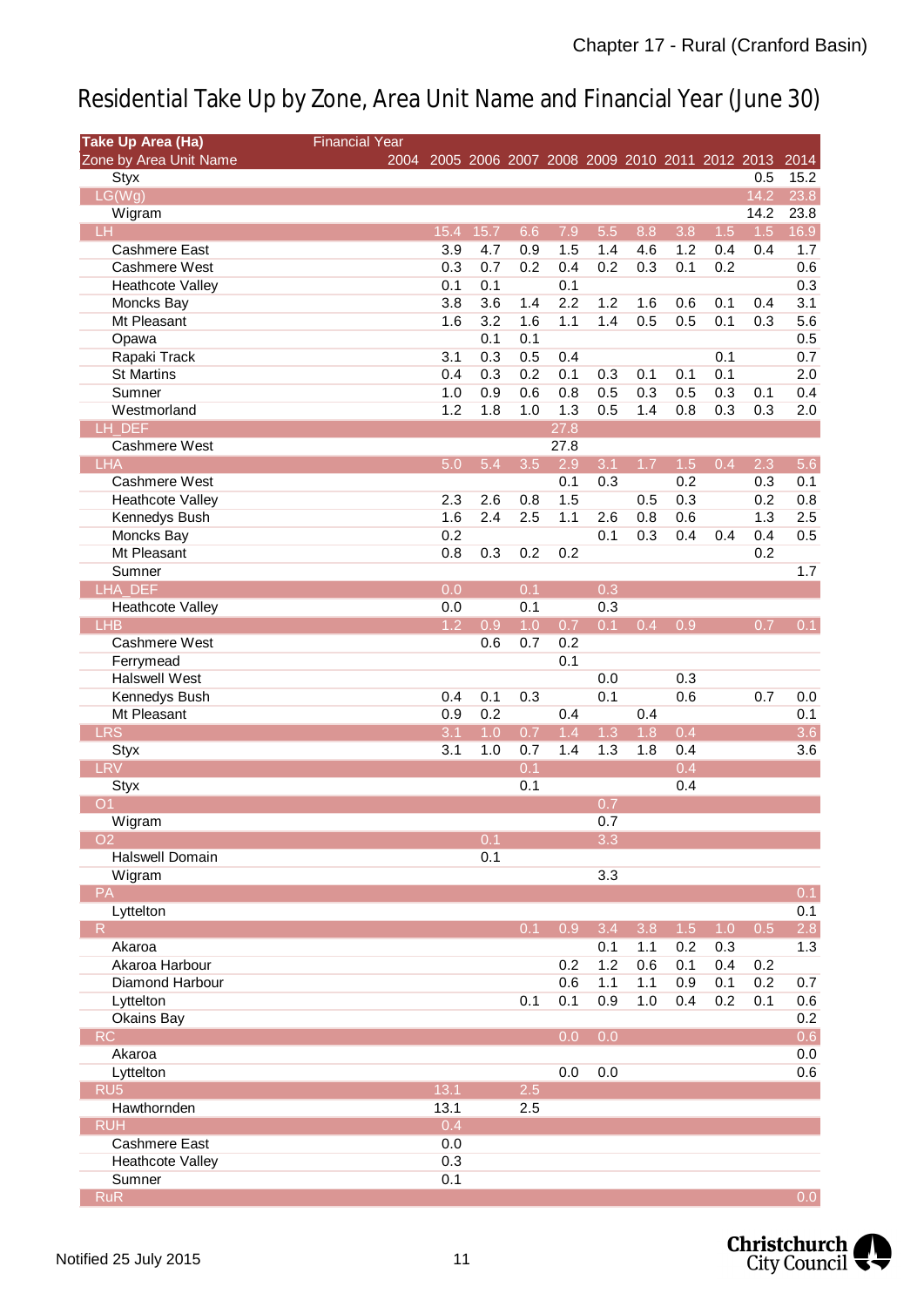| <b>Take Up Area (Ha)</b>     | <b>Financial Year</b> |             |      |      |      |      |                                              |                  |      |     |            |
|------------------------------|-----------------------|-------------|------|------|------|------|----------------------------------------------|------------------|------|-----|------------|
| Zone by Area Unit Name       | 2004                  |             |      |      |      |      | 2005 2006 2007 2008 2009 2010 2011 2012 2013 |                  |      |     | 2014       |
| Governors Bay                |                       |             |      |      |      |      |                                              |                  |      |     | 0.0        |
| <b>RV</b>                    |                       |             |      |      |      | 0.0  |                                              |                  |      |     |            |
| Little River                 |                       |             |      |      |      | 0.0  |                                              |                  |      |     |            |
| SP(HOSP)                     |                       |             |      |      |      |      | 2.1                                          |                  | 0.2  |     |            |
| <b>Middleton</b>             |                       |             |      |      |      |      | 2.1                                          |                  | 0.2  |     |            |
| <b>SS</b>                    |                       |             |      | 0.1  | 1.0  | 4.5  | 3.7                                          | 1.8 <sup>°</sup> | 0.6  | 1.0 | 2.9        |
| Banks Peninsula Eastern Bays |                       |             |      |      | 0.2  |      | 0.4                                          |                  |      | 0.2 |            |
| Diamond Harbour              |                       |             |      |      | 0.1  | 2.7  | 1.5                                          | 0.8              | 0.3  |     | 1.6        |
| Governors Bay                |                       |             |      | 0.1  | 0.5  | 0.9  | 0.4                                          | 0.5              | 0.1  | 0.2 | 0.0        |
| <b>Little River</b>          |                       |             |      |      | 0.2  | 0.9  | 1.0                                          | 0.4              | 0.3  | 0.5 | 0.5        |
| Lyttelton                    |                       |             |      |      |      |      | 0.4                                          |                  |      |     | 0.0        |
| Okains Bay                   |                       |             |      |      |      |      |                                              |                  |      |     | 0.8        |
| <b>SSt</b>                   |                       |             |      |      |      | 1.9  | 1.5                                          | 1.1              | 0.2  | 0.2 | 1.1        |
| Akaroa Harbour               |                       |             |      |      |      | 1.9  | 1.5                                          | 1.1              | 0.2  | 0.2 |            |
| Okains Bay                   |                       |             |      |      |      |      |                                              |                  |      |     | 1.1        |
| <b>Grand Total</b>           |                       | $0.2$ 163.8 | 95.0 | 59.4 | 70.3 | 73.0 | 89.7                                         | 46.5             | 33.9 |     | 67.3 296.3 |

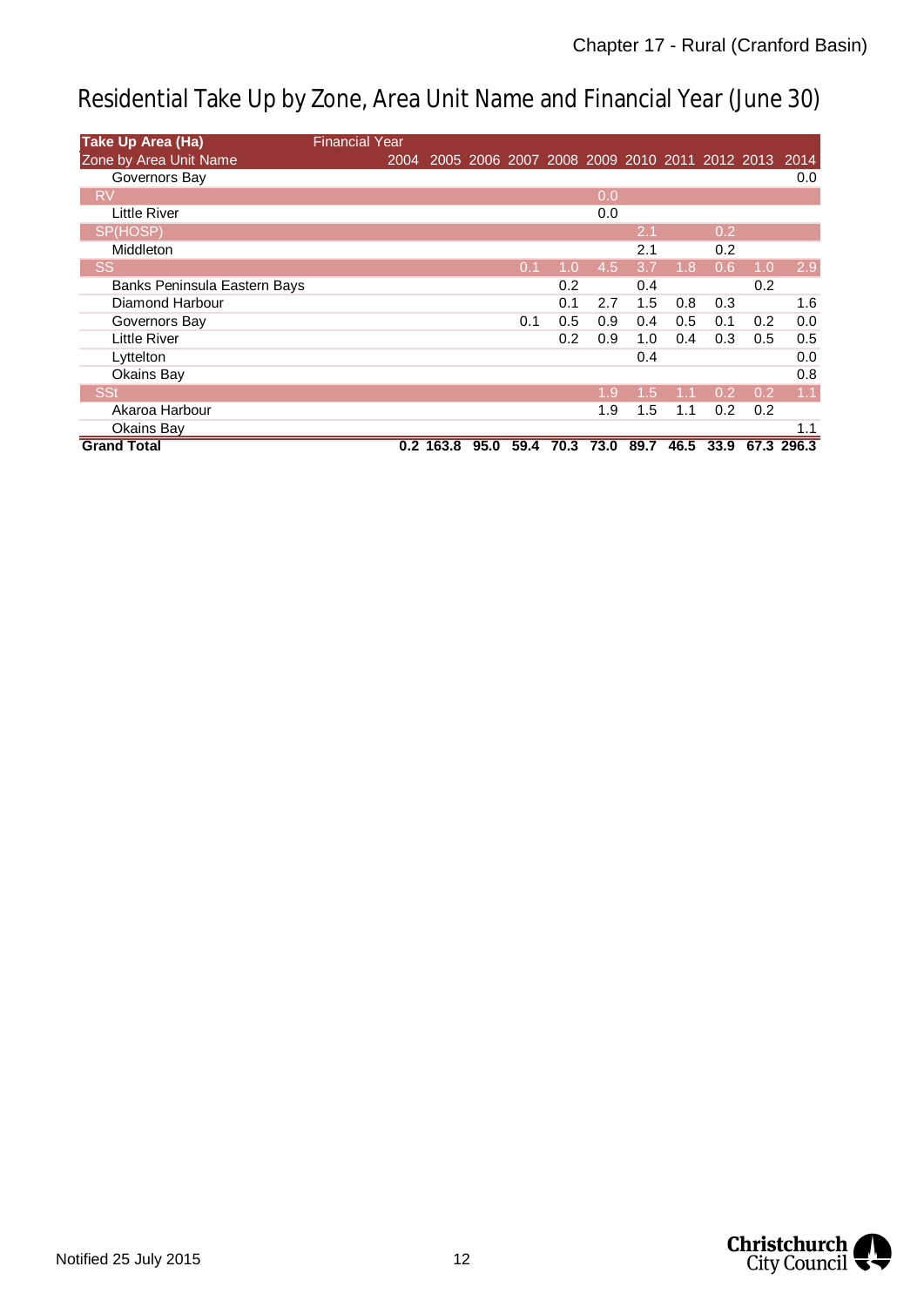| <b>New Housing</b>           | <b>Financial Year</b> |                         |                         |                         |                    |                         |                         |                         |                      |                         |                |                |                |                   |                |                         |                                                                                             |
|------------------------------|-----------------------|-------------------------|-------------------------|-------------------------|--------------------|-------------------------|-------------------------|-------------------------|----------------------|-------------------------|----------------|----------------|----------------|-------------------|----------------|-------------------------|---------------------------------------------------------------------------------------------|
| ZoneCode by Area Unit        |                       |                         |                         |                         |                    |                         |                         |                         |                      |                         |                |                |                |                   |                |                         | 2000 2001 2002 2003 2004 2005 2006 2007 2008 2009 2010 2011 2012 2013 2014 2015 Grand Total |
| AH                           |                       |                         |                         |                         |                    |                         |                         |                         |                      |                         |                |                |                |                   |                |                         | $\overline{4}$                                                                              |
| Akaroa                       |                       |                         |                         | $\mathbf{1}$            |                    | $\mathbf{1}$            |                         |                         | $\mathbf{1}$         |                         | $\mathbf{1}$   |                |                |                   |                |                         | 4                                                                                           |
| <b>B1</b>                    |                       |                         | 2 <sup>7</sup>          | 10 <sup>1</sup>         | $\overline{7}$     | $\overline{4}$          |                         |                         |                      |                         | $\overline{2}$ |                |                |                   |                |                         | $\overline{26}$                                                                             |
| Aidanfield                   |                       |                         |                         | 4                       | $\overline{2}$     |                         |                         |                         |                      |                         | $\overline{2}$ |                | $\mathbf{1}$   |                   |                |                         | 9                                                                                           |
| <b>Belfast South</b>         |                       |                         | $\overline{2}$          | 6                       | $\overline{2}$     | $\mathbf{1}$            |                         |                         |                      |                         |                |                |                |                   |                |                         | 11                                                                                          |
| Cashmere West                |                       |                         |                         |                         | $\mathbf{1}$       |                         |                         |                         |                      |                         |                |                |                |                   |                |                         | $\mathbf{1}$                                                                                |
| Edgeware                     |                       |                         |                         |                         |                    | 3                       |                         |                         |                      |                         |                |                |                |                   |                |                         | $\ensuremath{\mathsf{3}}$                                                                   |
| Hornby South                 |                       |                         |                         |                         | $\overline{2}$     |                         |                         |                         |                      |                         |                |                |                |                   |                |                         | $\overline{2}$                                                                              |
| <b>B2</b>                    |                       |                         |                         |                         |                    |                         |                         |                         |                      |                         |                |                |                |                   |                |                         | $\overline{4}$                                                                              |
| Ferrymead                    |                       |                         |                         |                         |                    |                         |                         |                         |                      |                         |                |                |                |                   | $\mathbf{1}$   |                         | $\mathbf{1}$                                                                                |
| Merivale                     |                       |                         |                         |                         |                    |                         |                         |                         |                      |                         |                |                |                |                   | $\mathbf{1}$   |                         | $\mathbf 1$                                                                                 |
| Sumner                       |                       |                         |                         |                         |                    |                         |                         | $\overline{\mathbf{c}}$ |                      |                         |                |                |                |                   |                |                         | $\overline{\mathbf{c}}$                                                                     |
| B <sub>2</sub> P             |                       |                         |                         |                         |                    |                         | 3                       |                         |                      |                         |                |                |                |                   |                |                         | $\overline{4}$                                                                              |
| New Brighton                 |                       |                         |                         | $\mathbf{1}$            |                    |                         | 3                       |                         |                      |                         |                |                |                |                   |                |                         | $\overline{4}$                                                                              |
| <b>B4</b>                    |                       |                         |                         | $\overline{2}$          |                    |                         |                         | 29                      | 28                   | 6                       |                |                |                |                   |                |                         | 83                                                                                          |
| Harewood                     |                       |                         |                         | $\mathbf{1}$            |                    |                         |                         |                         |                      |                         |                |                |                |                   |                |                         | $\mathbf{1}$                                                                                |
| Islington                    |                       |                         |                         |                         |                    | $\mathbf{1}$            |                         | 17                      |                      |                         |                |                |                |                   |                |                         | 18                                                                                          |
| Russley                      |                       | $\mathbf{1}$            |                         |                         |                    |                         |                         | 12                      | 28                   | 6                       | 6              | 1              | 1              | 3                 |                | $\mathbf{1}$            | 59                                                                                          |
| Wainoni                      |                       |                         |                         |                         |                    |                         |                         |                         |                      |                         |                |                |                |                   | $\mathbf{1}$   |                         | $\mathbf{1}$                                                                                |
| Wigram                       |                       |                         |                         | $\mathbf{1}$            |                    |                         |                         |                         |                      |                         |                |                |                |                   | $\mathbf{1}$   |                         | $\overline{2}$                                                                              |
| <b>Woolston South</b>        |                       |                         |                         |                         |                    |                         |                         |                         |                      |                         |                |                |                |                   | $\mathbf{1}$   | 1                       | $\mathbf 2$                                                                                 |
| B <sub>4</sub> P             |                       |                         |                         |                         |                    |                         |                         |                         |                      |                         |                |                |                |                   | $\overline{2}$ |                         | $\overline{2}$                                                                              |
| Islington                    |                       |                         |                         |                         |                    |                         |                         |                         |                      |                         |                |                |                |                   | $\overline{c}$ |                         | $\sqrt{2}$                                                                                  |
| <b>B5</b>                    |                       |                         |                         |                         |                    |                         |                         | 17                      |                      | $\overline{4}$          |                |                |                |                   |                |                         | $\overline{23}$                                                                             |
| <b>Bromley</b>               |                       |                         |                         |                         |                    |                         |                         |                         |                      | 1                       |                |                |                |                   |                | $\mathbf{1}$            | $\overline{2}$                                                                              |
| Hornby North                 |                       |                         |                         |                         |                    | $\mathbf{1}$            |                         | 17                      |                      | 3                       |                |                |                |                   |                |                         | 21                                                                                          |
| <b>B6</b>                    |                       |                         |                         |                         |                    |                         |                         |                         |                      |                         |                |                |                |                   |                |                         | $\vert$ 1                                                                                   |
| Styx                         |                       |                         |                         |                         |                    |                         | $\mathbf{1}$            |                         |                      |                         |                |                |                |                   |                |                         | $\mathbf{1}$                                                                                |
| C1                           |                       |                         |                         |                         |                    |                         |                         |                         |                      |                         |                |                |                |                   |                |                         |                                                                                             |
|                              |                       | $\mathbf{1}$            |                         |                         |                    |                         |                         |                         |                      |                         |                |                |                |                   |                |                         |                                                                                             |
| Styx<br>C3                   |                       |                         |                         |                         |                    |                         |                         |                         |                      |                         |                |                |                |                   |                |                         | $\mathbf{1}$                                                                                |
|                              |                       |                         |                         |                         |                    |                         |                         |                         |                      |                         |                |                |                |                   |                |                         | $\overline{1}$                                                                              |
| <b>Bishopdale North</b>      |                       |                         |                         |                         | $\mathbf{1}$       |                         |                         |                         |                      |                         |                |                |                |                   |                |                         | $\mathbf{1}$                                                                                |
| C4                           |                       |                         |                         |                         |                    |                         |                         |                         |                      |                         |                |                | 6 <sup>°</sup> | $\overline{2}$    |                |                         | $\overline{8}$                                                                              |
| Sawyers Arms                 |                       |                         |                         |                         |                    |                         |                         |                         |                      |                         |                |                | 6              | 2                 |                |                         | 8                                                                                           |
| <b>CCB</b>                   |                       |                         | 11                      |                         |                    |                         |                         |                         |                      |                         |                |                |                |                   |                |                         | 16                                                                                          |
| <b>Hagley Park</b>           |                       |                         | 11                      |                         |                    |                         | 1                       | 4                       |                      |                         |                |                |                |                   |                |                         | 16                                                                                          |
| <b>CCMU</b>                  |                       |                         |                         |                         |                    |                         |                         |                         |                      |                         |                |                |                |                   |                |                         | $\overline{4}$                                                                              |
| Avon Loop                    |                       |                         |                         |                         |                    |                         |                         |                         |                      |                         |                |                |                |                   | 4              |                         | $\overline{4}$                                                                              |
| <b>CCR</b>                   |                       |                         |                         |                         |                    |                         |                         |                         |                      |                         |                |                |                |                   |                | 12                      | 12                                                                                          |
| Avon Loop                    |                       |                         |                         |                         |                    |                         |                         |                         |                      |                         |                |                |                |                   |                | 12                      | 12                                                                                          |
| CR                           |                       |                         |                         |                         |                    |                         |                         |                         |                      |                         |                |                |                |                   |                |                         | $\vert$ 1                                                                                   |
| Banks Peninsula Eastern Bays |                       |                         |                         |                         |                    |                         |                         |                         |                      |                         |                |                | $\mathbf{1}$   |                   |                |                         | $\mathbf{1}$                                                                                |
| CU <sub>3</sub>              |                       | $\overline{5}$          |                         |                         |                    |                         | 10                      |                         |                      | 8                       | 16             | 6              |                |                   |                |                         | $\overline{58}$                                                                             |
| Addington                    |                       | $\overline{\mathbf{4}}$ |                         |                         |                    |                         |                         |                         |                      |                         |                |                |                |                   |                |                         | $\overline{4}$                                                                              |
| Hornby South                 |                       |                         |                         |                         |                    |                         | 10                      |                         |                      |                         |                |                |                |                   |                |                         | 10                                                                                          |
| Mairehau North               |                       |                         |                         |                         |                    |                         |                         | $\mathbf{1}$            |                      | 8                       | 16             | 6              |                |                   | 1              |                         | 32                                                                                          |
| Merivale                     |                       |                         |                         |                         |                    |                         |                         |                         |                      |                         |                |                |                |                   |                | $\overline{\mathbf{c}}$ | $\sqrt{2}$                                                                                  |
| Moncks Bay                   |                       |                         |                         | $\mathbf{1}$            |                    |                         |                         |                         |                      |                         |                |                |                |                   |                |                         | $\mathbf{1}$                                                                                |
| Northcote                    |                       |                         |                         | $\mathbf{1}$            |                    |                         |                         |                         |                      |                         |                |                |                |                   |                |                         | $\mathbf{1}$                                                                                |
| Redwood South                |                       | $\mathbf{1}$            |                         |                         |                    | 2                       |                         |                         |                      |                         |                |                |                |                   |                |                         | 3                                                                                           |
| Sockburn                     |                       |                         |                         | 5                       |                    |                         |                         |                         |                      |                         |                |                |                |                   |                |                         | 5                                                                                           |
| CU4                          |                       |                         |                         |                         |                    | $\overline{4}$          | 5 <sup>1</sup>          | $\mathcal{E}$           |                      | $\overline{5}$          |                |                |                |                   |                |                         | 18                                                                                          |
| Avonside                     |                       |                         |                         |                         |                    | 4                       | 5                       | 3                       |                      |                         |                |                |                |                   |                |                         | 12                                                                                          |
| Ensors                       |                       |                         |                         |                         |                    |                         |                         |                         |                      | 5                       |                |                |                |                   |                |                         | 5                                                                                           |
| <b>Upper Riccarton</b>       |                       |                         |                         |                         |                    |                         |                         |                         |                      |                         |                |                |                |                   |                |                         | $\mathbf{1}$                                                                                |
|                              |                       | $\mathbf{1}$            |                         |                         |                    |                         |                         |                         |                      |                         |                |                |                |                   |                |                         |                                                                                             |
|                              | 206                   | 599                     |                         |                         | 705 1200 1169 1094 |                         | 959 1026                |                         | 746                  | 370                     | 484            | 333            | 417            |                   | 653 1353       | 956                     | 12270                                                                                       |
| $-L1$<br>Aorangi             | 6                     | 5                       | 11                      | 5                       | $\overline{7}$     | 9                       | 24                      | 32                      | 15                   | 16                      | 5              | 5              | 2              | 9                 | 20             | 8                       | 179                                                                                         |
| Aranui                       | 3                     | 6                       | 8                       | 20                      | 30                 | 10                      | 13                      | 4                       | 6                    | $\mathbf{1}$            |                |                |                | 1                 | 18             | 24                      | 144                                                                                         |
| Avondale                     |                       | $\mathbf{1}$            |                         | $\mathbf{1}$            | 8                  | 4                       | $\mathsf 3$             | 3                       | $\mathbf{1}$         | $\mathbf{1}$            | $\overline{2}$ |                |                | 1                 | 27             | 35                      | 87                                                                                          |
| Avonhead                     |                       | 4                       |                         | 6                       |                    | 15                      | $\overline{2}$          | $\mathbf{1}$            | 14                   | $\mathbf{1}$            | $\overline{2}$ |                |                | 9                 | 4              |                         |                                                                                             |
|                              |                       |                         | 3                       |                         |                    |                         |                         |                         |                      |                         |                | 3              |                |                   |                |                         | 64                                                                                          |
| Avonhead West                |                       | $\overline{2}$          | $\sqrt{2}$              |                         | 5                  | 27                      | 8                       | 11                      | 4                    | $\mathbf{1}$            | 5              | $\overline{2}$ | $\overline{2}$ | 3                 | $\overline{2}$ |                         | 74                                                                                          |
| Avonside                     |                       | 5                       | $\overline{2}$          | $\mathbf{1}$            | 4                  | 6                       | 12                      | 11                      | 5                    |                         | 6              | $\mathbf{1}$   |                | 2                 | 9              | 6                       | 70                                                                                          |
| Barrington North             |                       | $\mathbf{1}$            | $\overline{\mathbf{c}}$ | 3                       | $\mathbf{1}$       | $\overline{\mathbf{c}}$ |                         |                         |                      |                         | 8              | $\sqrt{2}$     |                |                   | $\overline{7}$ | $\overline{2}$          | 28                                                                                          |
| Barrington South             |                       | $\overline{2}$          | $\mathbf{1}$            | 9                       |                    | 2                       | $\overline{\mathbf{c}}$ |                         | $\sqrt{2}$           | $\mathbf{1}$            | 3              |                | 3              | $\mathbf{1}$      | 16             | 7                       | 49                                                                                          |
| Beckenham                    | $\mathbf{1}$          | $\mathbf{1}$            | 9                       | 10                      | $\mathbf{1}$       | 5                       | $\mathbf{1}$            | 3                       | $\mathbf{1}$         | $\mathbf{1}$            |                | $\mathbf{1}$   | $\overline{2}$ | $\overline{c}$    | $\overline{7}$ | 5                       | 50                                                                                          |
| <b>Belfast</b>               | 21                    | 15                      | 25                      | 30                      | 27                 | 16                      | 20                      | 28                      | 16                   | 6                       | 21             | 11             | 12             | 6                 | 9              | 5                       | 268                                                                                         |
| <b>Belfast South</b>         |                       | 41                      | 82                      | 239                     | 208                | 121                     | 71                      | 107                     | 52                   | 20                      | 45             | 23             | 12             | 4                 | 13             | 4                       | 1042                                                                                        |
| Bexley                       | 5                     | 12                      | 12                      | 28                      | 28                 | 21                      | 28                      | 16                      | 19                   | $\mathbf{1}$            | $\overline{2}$ |                |                | 2                 | 36             | 30                      | 240                                                                                         |
| Bishopdale                   |                       |                         |                         |                         |                    |                         | 4                       |                         | 3                    |                         | $\mathbf{1}$   | 4              | $\overline{c}$ |                   | 4              | 8                       | 26                                                                                          |
| <b>Bishopdale North</b>      | 3                     | 3                       | 3                       | 7                       | $\overline{2}$     | $\overline{\mathbf{c}}$ | 5                       | 6                       | 11                   |                         | 4              | 5              | 4              | 5                 | 12             | 5                       | 77                                                                                          |
| <b>Bromley</b>               | $\mathbf{1}$          | 5                       | $\mathbf{1}$            | $\mathbf{1}$            | $\overline{4}$     | 9                       | $\mathbf{1}$            | 9                       | $\mathbf{1}$         | $\mathbf{1}$            | $\mathbf{1}$   | $\overline{c}$ |                | 7                 | 12             | 16                      | 71                                                                                          |
| Broomfield                   |                       | $\overline{\mathbf{4}}$ |                         |                         | $\mathbf{1}$       | $\overline{\mathbf{c}}$ |                         | 6                       | 3                    |                         |                |                | 7              | $\mathbf{1}$      | 4              |                         | 28                                                                                          |
| <b>Bryndwr</b>               | 6                     | 11                      | 13                      | 20                      | 15                 | 16                      | 12                      | 18                      | 13                   | 3                       | 10             | 9              | 8              | 9                 | 33             | 20                      | 216                                                                                         |
| <b>Burnside</b>              |                       | $\mathbf{1}$            |                         |                         | $\mathbf{1}$       | $\overline{c}$          | 3                       | $\mathbf{1}$            | $\mathbf{1}$         | $\overline{\mathbf{c}}$ |                | $\mathbf{1}$   | $\mathbf{1}$   | $\overline{c}$    | 5              | $\overline{2}$          | 22                                                                                          |
| Burwood                      |                       | $\mathbf{1}$            | $\overline{7}$          | 2                       | 18                 | 49                      | 9                       | 12                      | $\mathbf{1}$         | $\overline{2}$          | 10             | 6              | 3              | 8                 | 4              | 4                       | 136                                                                                         |
| Casebrook                    | 1                     |                         | $\overline{2}$          | 3                       | 4                  | 3                       | $\overline{\mathbf{4}}$ | $\mathbf{1}$            | 5                    | 23                      | $\mathbf{1}$   | 13             | 8              | $\mathbf{1}$      | 8              | 3                       | 80                                                                                          |
| Cashmere East                |                       | 5                       | $\overline{7}$          | $\overline{\mathbf{4}}$ | $\overline{2}$     | $\overline{2}$          | 3                       | $\overline{2}$          | $\overline{4}$       | $\overline{2}$          | $\overline{2}$ |                |                | $\overline{7}$    | 13             | 3                       | 56                                                                                          |
| Cashmere West                |                       | $\mathbf{1}$            | $\mathbf{1}$            | $\mathbf{1}$            | 6                  |                         | 1                       | 6                       |                      | $\mathbf{1}$            | $\mathbf{1}$   |                |                |                   | 3              | 4                       | 25                                                                                          |
| Dallington<br>Deans Bush     | $\mathbf{1}$<br>5     | 6<br>5                  | 5<br>9                  | 5<br>10                 | 12<br>5            | 10<br>7                 | $\mathbf{1}$<br>7       | 8<br>7                  | 26<br>$\overline{7}$ | 8<br>$\overline{2}$     | 10<br>6        | $\mathbf{1}$   | $\overline{2}$ | 3<br>$\mathbf{1}$ | 10<br>6        | 16<br>5                 | 121<br>85                                                                                   |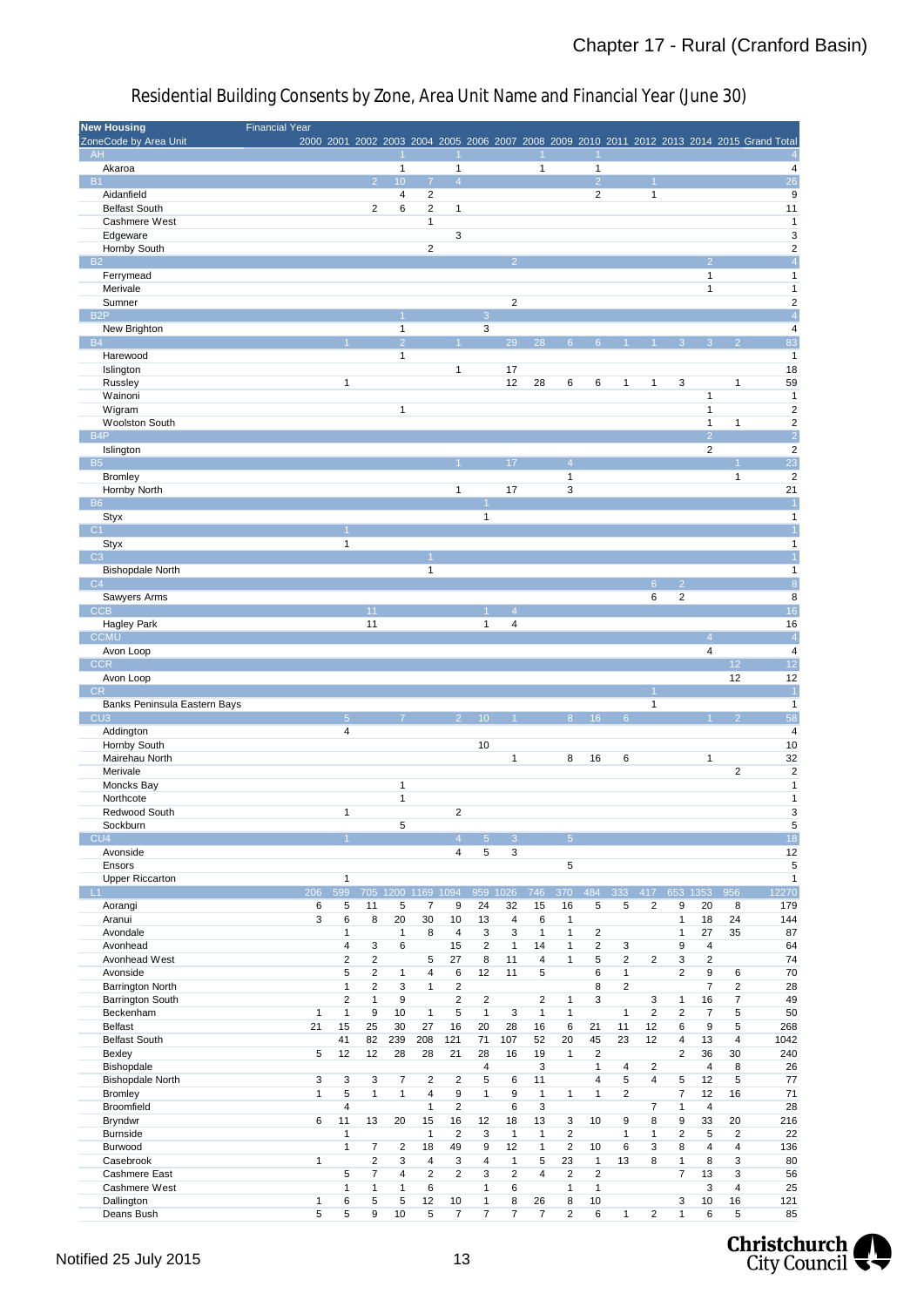| <b>New Housing</b>      | <b>Financial Year</b> |                         |                         |                |                |                         |                         |                         |                         |                |                         |                         |                         |                      |                |                |                                                                                             |
|-------------------------|-----------------------|-------------------------|-------------------------|----------------|----------------|-------------------------|-------------------------|-------------------------|-------------------------|----------------|-------------------------|-------------------------|-------------------------|----------------------|----------------|----------------|---------------------------------------------------------------------------------------------|
| ZoneCode by Area Unit   |                       |                         |                         |                |                |                         |                         |                         |                         |                |                         |                         |                         |                      |                |                | 2000 2001 2002 2003 2004 2005 2006 2007 2008 2009 2010 2011 2012 2013 2014 2015 Grand Total |
| Ensors                  |                       |                         |                         |                |                |                         | 1                       |                         |                         |                |                         |                         |                         |                      | 3              |                | 4                                                                                           |
| Fendalton               |                       | $\mathbf{1}$            |                         |                |                |                         |                         |                         |                         |                |                         |                         |                         |                      |                |                |                                                                                             |
|                         |                       |                         | 3                       | 9              | 6              | 10                      | 11                      | 18                      | 12                      | $\overline{2}$ | 3                       | 7                       | 4                       | 16                   | 7              | 10             | 119                                                                                         |
| Ferrymead               | 10                    | 27                      | 30                      | 35             | 26             | 51                      | 60                      | $\overline{2}$          | 26                      | 21             | 19                      | 15                      | 16                      | $\overline{2}$       | 69             | 60             | 469                                                                                         |
| Halswell Domain         |                       | 80                      | 77                      | 95             | 101            | 59                      | 22                      | 45                      | 33                      | 3              | 4                       | 10                      | 42                      | 32                   | 45             | 4              | 652                                                                                         |
| <b>Halswell South</b>   |                       | $\overline{2}$          | $\mathbf 1$             | $\overline{2}$ |                | 3                       | $\mathbf{1}$            | 8                       | 4                       | $\mathbf{1}$   | 3                       | $\overline{4}$          | 10                      | 12                   | 28             | 3              | 82                                                                                          |
| Harewood                |                       | $\mathbf{1}$            | $\mathbf{1}$            | $\overline{2}$ | 3              | $\overline{2}$          | 2                       | $\mathbf{1}$            |                         |                | 3                       |                         | $\mathbf{1}$            | $\mathbf{1}$         | 2              | 1              | 20                                                                                          |
| Hawthornden             | 5                     | 10                      | 9                       | 7              | 12             |                         |                         | $\mathbf{1}$            | 2                       | 5              | 3                       |                         | $\mathbf{1}$            |                      | 1              | 1              | 57                                                                                          |
| <b>Heathcote Valley</b> | $\overline{2}$        | 11                      | 16                      | 20             | 4              | 3                       | 16                      | 15                      | 11                      | 9              | 11                      | 8                       | 4                       | 10                   | 14             | 9              | 163                                                                                         |
| Hillmorton              |                       | $\overline{2}$          | $\overline{2}$          | $\overline{2}$ | 1              |                         | 2                       |                         | 4                       | 1              | 4                       | 1                       | 6                       | $\overline{2}$       | 6              | 4              | 37                                                                                          |
|                         |                       |                         |                         |                |                |                         |                         |                         |                         |                |                         |                         |                         |                      |                |                |                                                                                             |
| Holmwood                | $\overline{2}$        | 11                      | 12                      | 14             | 11             | 11                      | 9                       | 14                      | 9                       | $\overline{7}$ | 9                       | 5                       | 5                       | 15                   | 22             | 27             | 183                                                                                         |
| Hoon Hay                |                       | 2                       | $\overline{2}$          | $\mathbf{1}$   | 1              | $\overline{2}$          | 2                       | 3                       | 4                       | $\overline{2}$ | 6                       | 1                       | $\overline{4}$          | $\mathbf{1}$         | 8              | 5              | 44                                                                                          |
| Hoon Hay South          | 2                     |                         | 5                       |                | 1              |                         |                         | 8                       | 7                       | $\overline{2}$ | 1                       | $\mathbf{1}$            |                         | $\overline{2}$       | 10             | 3              | 42                                                                                          |
| Hornby North            | $\mathbf{1}$          | 1                       |                         | 13             | 2              | 5                       | $\mathbf{1}$            | 12                      | 2                       | 4              | 1                       |                         |                         | 1                    | 4              | 1              | 48                                                                                          |
| Hornby South            | $\mathbf{1}$          | $\overline{2}$          | $\mathbf{1}$            | $\overline{2}$ | 3              | $\mathbf{1}$            | 12                      | 11                      | $\mathbf{1}$            | 5              |                         | 5                       | 5                       | 3                    | 6              | 3              | 61                                                                                          |
| llam                    | $\mathbf{1}$          | 3                       | $\overline{2}$          | $\overline{2}$ |                | 18                      | 3                       | $\overline{2}$          | $\overline{c}$          | $\mathbf{1}$   | 1                       |                         | $\mathbf{1}$            | 5                    | $\mathbf{1}$   |                | 42                                                                                          |
| Islington               | $\mathbf{1}$          | $\overline{4}$          | 3                       | $\overline{2}$ | 49             | 96                      | 40                      | 3                       | 8                       | $\mathbf{1}$   | 2                       | 2                       | 2                       | 1                    | 3              | 1              | 218                                                                                         |
|                         |                       |                         |                         |                |                |                         |                         |                         |                         |                |                         |                         |                         |                      |                |                |                                                                                             |
| Jellie Park             | 5                     | 9                       | 10                      | 11             | 6              | 11                      | 8                       | 5                       | 13                      | $\overline{7}$ |                         | 4                       | $\overline{4}$          | 2                    | 5              | 3              | 103                                                                                         |
| Linwood                 |                       |                         |                         |                |                |                         |                         |                         |                         |                | 8                       |                         |                         |                      |                | 1              | 9                                                                                           |
| Linwood East            |                       | 14                      | 8                       | 5              | 4              | 3                       | $\mathbf{1}$            | $\mathbf{1}$            | 4                       | 14             | 13                      | 3                       | $\mathbf{1}$            | 14                   | 7              | 8              | 100                                                                                         |
| Linwood North           | $\mathbf{1}$          |                         | 1                       |                |                | $\mathbf{1}$            |                         |                         | 3                       | $\overline{2}$ |                         |                         |                         | $\mathbf{1}$         | 7              | 2              | 18                                                                                          |
| Mairehau                |                       |                         |                         | 1              | 6              | 4                       | 3                       | 10                      | 3                       | $\mathbf{1}$   | 3                       |                         |                         |                      | 10             | 6              | 47                                                                                          |
| Mairehau North          |                       |                         | $\mathbf{1}$            |                |                |                         | 10                      | 25                      | 13                      | 8              | 14                      | 9                       | 27                      | 129                  | 71             | 1              | 308                                                                                         |
| Merivale                |                       |                         |                         |                |                | $\mathbf{1}$            |                         |                         |                         | $\mathbf{1}$   |                         |                         |                         |                      | 1              |                | 3                                                                                           |
|                         | $\mathbf{1}$          |                         |                         |                |                |                         |                         |                         |                         |                |                         |                         |                         |                      |                |                |                                                                                             |
| Merrin                  |                       |                         |                         | 7              | 2              | $\mathbf{1}$            |                         | 3                       |                         |                |                         |                         |                         | 3                    | 1              |                | 18                                                                                          |
| Middleton               |                       | 26                      |                         |                | $\overline{c}$ | $\overline{1}$          |                         |                         | 1                       | 8              | 53                      | 12                      | 4                       | 4                    | 11             | 4              | 126                                                                                         |
| Mona Vale               |                       | $\overline{4}$          | 13                      | 16             | 7              | 19                      | 8                       | $\overline{7}$          | 3                       | $\overline{7}$ | 3                       | 3                       | 2                       | 3                    | 5              | 3              | 103                                                                                         |
| Moncks Bay              | 3                     | 4                       | 3                       | 4              | 4              | $\mathbf{1}$            | 3                       | 13                      | 10                      | 4              | 4                       | 1                       | 2                       | 5                    | 10             | 9              | 80                                                                                          |
| Mt Pleasant             | $\mathbf{1}$          | $\mathbf{1}$            |                         |                |                | $\overline{2}$          |                         | 10                      | 4                       | 4              |                         |                         |                         | 5                    | 11             | 7              | 45                                                                                          |
| New Brighton            |                       | 5                       |                         | 7              | 4              | 14                      | $\mathbf{1}$            | 11                      | 3                       | 3              | 4                       | $\mathbf{1}$            | $\mathbf{1}$            | $\mathbf{1}$         | 10             | 5              | 70                                                                                          |
| North Beach             | 2                     | 14                      | 7                       | 10             | 8              | $\overline{7}$          | 13                      | 5                       | 16                      | 2              | 4                       | 3                       |                         | $\overline{2}$       | 51             | 51             | 195                                                                                         |
| Northcote               |                       | 3                       | 3                       | 12             | 7              | 8                       | $\overline{7}$          | 11                      | $\overline{c}$          | 8              | 4                       | 5                       |                         | $\mathbf{1}$         | 2              | $\overline{2}$ | 75                                                                                          |
|                         |                       |                         |                         |                |                |                         |                         |                         |                         |                |                         |                         |                         |                      |                |                |                                                                                             |
| Oaklands East           | $\overline{2}$        | 9                       | $\overline{c}$          | 3              | 2              | 10                      | 22                      | 4                       | $\overline{7}$          | $\mathbf{1}$   | 5                       | $\mathbf{1}$            | 4                       | 5                    | 11             | 13             | 101                                                                                         |
| Oaklands West           | $\overline{4}$        | 4                       | 8                       | 8              |                | $\overline{2}$          | 4                       | $\mathbf{1}$            |                         |                | 1                       |                         | 1                       | 3                    | 19             | 11             | 66                                                                                          |
| Opawa                   |                       | 5                       | 5                       | 6              | 3              | 3                       | 6                       | 5                       |                         | 6              | 2                       | 7                       | $\mathbf{1}$            | 24                   | 13             | 14             | 100                                                                                         |
| Papanui                 | $\mathbf{1}$          | 3                       | 1                       | $\overline{4}$ | 6              | 3                       | 9                       | 5                       | 8                       | $\overline{7}$ | 17                      | $\overline{7}$          | 2                       | 18                   | 6              | $\overline{7}$ | 104                                                                                         |
| Parklands               | $\overline{2}$        | 4                       | 5                       | 5              | 12             | 5                       | 2                       | 2                       | 13                      | 5              | 2                       |                         |                         | 4                    | 31             | 34             | 126                                                                                         |
| Prestons                |                       |                         |                         |                |                |                         |                         |                         |                         |                |                         |                         | 7                       | 9                    | 20             | 3              | 39                                                                                          |
| Rapaki Track            |                       | 2                       |                         | 1              | 1              | $\mathbf{1}$            |                         |                         | 3                       | 2              | 1                       |                         |                         | 4                    | 9              | 1              | 25                                                                                          |
| Rawhiti                 | 39                    | 22                      | 23                      | 52             | 22             | 8                       | 15                      | 17                      | 10                      | $\overline{4}$ | $\mathbf{1}$            | 5                       |                         | 6                    | 71             | 75             | 370                                                                                         |
|                         |                       |                         |                         |                |                |                         |                         |                         |                         |                |                         |                         |                         |                      |                |                |                                                                                             |
| Redwood North           |                       |                         | 3                       | 5              | $\mathbf{1}$   | $\mathbf{1}$            | $\mathbf{1}$            |                         | 3                       | $\mathbf{1}$   |                         |                         | 2                       |                      | 6              | $\overline{2}$ | 25                                                                                          |
| Redwood South           |                       | 1                       |                         | 27             | 29             | $\mathbf{1}$            | $\overline{4}$          | 2                       |                         | $\mathbf{1}$   |                         | 1                       |                         | $\mathbf{1}$         | 2              | 1              | 70                                                                                          |
| <b>Richmond North</b>   | $\overline{2}$        |                         | $\mathbf 0$             | 3              | 5              | $\overline{2}$          | 9                       | 13                      | 5                       |                | 2                       | $\overline{c}$          | 1                       | $\mathbf{1}$         | 21             | 24             | 90                                                                                          |
| <b>Richmond South</b>   |                       |                         |                         |                |                |                         |                         | 5                       | 1                       |                |                         |                         |                         |                      |                |                | 6                                                                                           |
| Russley                 |                       | 1                       | 16                      | 20             | 7              | $\overline{2}$          | 2                       | 18                      | 5                       | $\mathbf{1}$   | 5                       | $\mathbf{1}$            | 3                       |                      | 2              | 3              | 86                                                                                          |
| Rutland                 |                       | 3                       | 12                      | 7              | 1              | 7                       | 4                       | 7                       | 5                       | $\mathbf{1}$   | 2                       | 5                       | $\mathbf{1}$            | 2                    | 14             | 16             | 87                                                                                          |
| Sawyers Arms            | $\mathbf{1}$          |                         | 1                       | 1              | 9              | $\mathbf{1}$            | $\mathbf{1}$            |                         | $\overline{\mathbf{c}}$ |                |                         |                         | 4                       | $\overline{c}$       | 4              |                | 26                                                                                          |
| <b>Shirley East</b>     |                       |                         |                         | $\overline{2}$ | 19             |                         |                         | 17                      | 21                      | 18             | 2                       | 2                       | 2                       | 7                    | $\overline{7}$ | 13             | 110                                                                                         |
|                         |                       |                         |                         | $\overline{4}$ |                |                         |                         |                         |                         |                |                         |                         |                         | $\mathbf{1}$         |                | 4              |                                                                                             |
| Shirley West            | 1                     | 1                       | 5                       |                | 8              | 18                      | 15                      | 14                      | 3                       |                |                         | 1                       |                         |                      | 5              |                | 80                                                                                          |
| Sockburn                | 5                     | 3                       | 3                       | 19             | 22             | 18                      | 18                      | 28                      | 15                      | 3              | 3                       | 2                       | 12                      | 6                    | 14             | 4              | 175                                                                                         |
| Somerfield              |                       |                         | 1                       | 2              | 5              | 2                       | 7                       | 6                       | 2                       | 1              | 1                       |                         |                         | 7                    | $\mathbf{Q}$   | 4              | 47                                                                                          |
| South Brighton          | 3                     | 3                       | $\overline{2}$          | 4              | 10             | $\overline{7}$          | 10                      | $\overline{2}$          | 8                       |                | 6                       | 3                       |                         | 5                    | 30             | 49             | 142                                                                                         |
| <b>St Martins</b>       | $\mathbf{1}$          | $\overline{7}$          | 10                      | 3              | 6              | 11                      | 4                       | 18                      | 8                       | 7              | 11                      | 4                       | $\overline{4}$          | 9                    | 23             | 34             | 160                                                                                         |
| Strowan                 | 6                     | 10                      | 6                       | 4              | 9              | 5                       | 6                       | 14                      | 15                      | 5              | 7                       | 5                       | 4                       | 12                   | 18             | 14             | 140                                                                                         |
| <b>Styx Mill</b>        | $\mathbf{1}$          | $\overline{7}$          | 8                       | 3              | 3              |                         | 13                      | $\mathbf{1}$            | 3                       | 4              |                         | 3                       |                         | 2                    | 2              | $\mathbf{1}$   | 51                                                                                          |
| Sumner                  |                       | 2                       | 2                       | 2              | 2              | 2                       | $\overline{2}$          | $\sqrt{2}$              | 3                       | $\overline{2}$ | 3                       | 2                       | 2                       | $\mathbf{1}$         | 5              | 4              | 36                                                                                          |
|                         |                       |                         |                         |                |                |                         |                         |                         |                         |                |                         |                         |                         |                      |                |                |                                                                                             |
| Templeton               | $\mathbf{1}$          | $\mathbf{1}$            | $\overline{\mathbf{4}}$ | $\mathbf{1}$   | $\mathbf{1}$   | 8                       | $\overline{\mathbf{7}}$ | 12                      | $\mathbf{1}$            |                |                         | 3                       |                         | $\overline{c}$       |                |                | 41                                                                                          |
| Travis                  | $\mathbf{1}$          | 25                      | $\overline{7}$          | 8              | 7              | 3                       | 11                      | 42                      | 53                      | 21             | 28                      | 11                      | $\mathbf{1}$            | $\mathbf{1}$         | 39             | 22             | 280                                                                                         |
| Travis Wetland          | 5                     | 28                      | 66                      | 167            | 158            | 148                     | 129                     | 100                     | 60                      | 10             | 15                      | 27                      | 31                      | 34                   | 90             | 55             | 1123                                                                                        |
| <b>Upper Riccarton</b>  |                       | 3                       |                         | $\overline{c}$ | 9              | $\overline{\mathbf{c}}$ | $\overline{\mathbf{4}}$ | $\overline{\mathbf{4}}$ | $\mathbf{1}$            | $\overline{2}$ | $\overline{\mathbf{c}}$ | 8                       | 3                       | 3                    | 3              |                | 46                                                                                          |
| Waimairi Beach          | 25                    | 46                      | 36                      | 62             | 63             | 95                      | 78                      | 35                      | 14                      | 10             | $\overline{7}$          | 5                       | $\overline{\mathbf{c}}$ | $\mathbf{1}$         | 40             | 37             | 556                                                                                         |
| Wainoni                 | $\mathbf{1}$          | 5                       | 3                       | 4              | 10             | $\overline{4}$          | 27                      | 54                      | $\overline{c}$          | $\mathbf{1}$   | 3                       | $\overline{\mathbf{c}}$ |                         | 4                    | 42             | 41             | 203                                                                                         |
| Wairarapa               |                       | $\mathbf{1}$            | 13                      | 2              | $\overline{c}$ | 6                       | 7                       | $\mathbf{1}$            | 6                       |                |                         | 2                       | $\mathbf{1}$            | 4                    | 4              | $\mathbf{1}$   | 50                                                                                          |
|                         |                       |                         |                         |                |                |                         |                         |                         |                         |                |                         |                         |                         |                      |                |                |                                                                                             |
| Westburn                |                       | $\overline{\mathbf{c}}$ | 4                       | 2              | 4              | 4                       |                         | $\mathbf{1}$            | $\mathbf{1}$            | 3              | 4                       | 2                       | 3                       | $\mathbf{1}$         | 3              |                | 34                                                                                          |
| Westhaven               |                       |                         | $\mathbf{1}$            |                | $\mathbf{1}$   | $\overline{2}$          | 4                       | $\overline{2}$          | 12                      | $\overline{2}$ | 3                       | 1                       |                         | 4                    | 13             | 2              | 47                                                                                          |
| Westmorland             |                       |                         |                         |                |                |                         | 14                      | 25                      | 11                      | 15             | 10                      | 3                       |                         | $\mathbf{1}$         | $\mathbf{1}$   | $\mathbf{1}$   | 81                                                                                          |
| Wharenui                | $\overline{2}$        | $\overline{4}$          | $\mathbf{1}$            | $\overline{4}$ | 3              |                         | 8                       | $\mathbf{1}$            | 17                      | 2              | 7                       | 4                       | 2                       |                      | 6              | 5              | 66                                                                                          |
| Wigram                  | 11                    | 22                      | 40                      | 74             | 68             | 32                      | 40                      | 29                      | 15                      | 9              | 7                       | 22                      | 114                     | 108                  | 39             | 3              | 633                                                                                         |
| <b>Woolston South</b>   | $\mathbf{1}$          | $\mathbf{1}$            | 1                       | 4              | 1              | $\mathbf{1}$            | 3                       |                         | $\mathbf{1}$            |                | 1                       | $\overline{c}$          |                         | 3                    | 17             | 7              | 43                                                                                          |
| Woolston West           |                       |                         | 1                       | $\mathbf{1}$   | 1              | 6                       | 3                       | 3                       | $\overline{c}$          |                | $\mathbf{1}$            | $\mathbf{1}$            |                         | $\mathbf{1}$         | $\mathbf{1}$   | 5              | 26                                                                                          |
| L1_DEF                  |                       |                         |                         |                |                |                         |                         |                         |                         | 1              | 17                      | 11                      | 12 <sub>2</sub>         | $\blacktriangleleft$ |                |                | 42                                                                                          |
|                         |                       |                         |                         |                |                |                         |                         |                         |                         |                |                         |                         |                         |                      |                |                |                                                                                             |
| <b>Belfast South</b>    |                       |                         |                         |                |                |                         |                         |                         |                         | $\mathbf{1}$   | 17                      | 11                      | 12                      | $\mathbf{1}$         |                |                | 42                                                                                          |
| L1A                     | 47                    | 161                     | 251                     | 339            | 384            | 328                     | 121                     | 162                     | 63                      | 13             | 76                      | 84                      | 46                      | 63                   | 106            | 33             | 2277                                                                                        |
| Aidanfield              |                       |                         | 36                      | 73             | 125            | 148                     | 48                      | 92                      | 52                      | 10             | 64                      | 80                      | 40                      | 49                   | 97             | 28             | 942                                                                                         |
| <b>Bishopdale North</b> |                       | $\mathbf{1}$            | $\overline{7}$          | 18             | 4              | 8                       | 8                       | $\mathbf{1}$            | $\mathbf{1}$            |                | $\mathbf{1}$            | $\mathbf{1}$            |                         |                      | 3              |                | 53                                                                                          |
| <b>Halswell South</b>   |                       |                         |                         |                | 11             | 75                      | 19                      | 5                       |                         |                | $\mathbf{1}$            |                         |                         | 3                    | $\overline{2}$ |                | 116                                                                                         |
| Harewood                | 16                    | 17                      | 42                      | 75             | 36             | 6                       | $\overline{c}$          | $\mathbf{1}$            |                         |                |                         |                         |                         | $\overline{2}$       |                |                | 197                                                                                         |
| Mairehau North          |                       | 4                       | 40                      | 55             | 39             | 32                      | 6                       | 6                       | $\mathbf{1}$            |                | $\mathbf{1}$            |                         | $\overline{\mathbf{c}}$ | 4                    | $\mathbf{1}$   | 5              | 196                                                                                         |
|                         |                       |                         |                         |                |                |                         |                         |                         |                         |                |                         |                         |                         | $\mathbf{1}$         |                |                |                                                                                             |
| Redwood North           |                       |                         | 9                       | 72             | 93             | 28                      | 3                       | 3                       |                         |                |                         |                         |                         |                      |                |                | 209                                                                                         |
| Sawyers Arms            | 9                     | 54                      | 25                      | 6              | $\mathbf{1}$   |                         |                         |                         |                         |                |                         |                         | $\mathbf{1}$            |                      |                |                | 96                                                                                          |
| <b>Styx Mill</b>        | 10                    | 41                      | 61                      | 30             | 31             | 12                      | 4                       |                         | $\overline{2}$          | $\overline{2}$ | 4                       | $\mathbf{1}$            | $\mathbf{1}$            | $\mathbf{1}$         |                |                | 200                                                                                         |

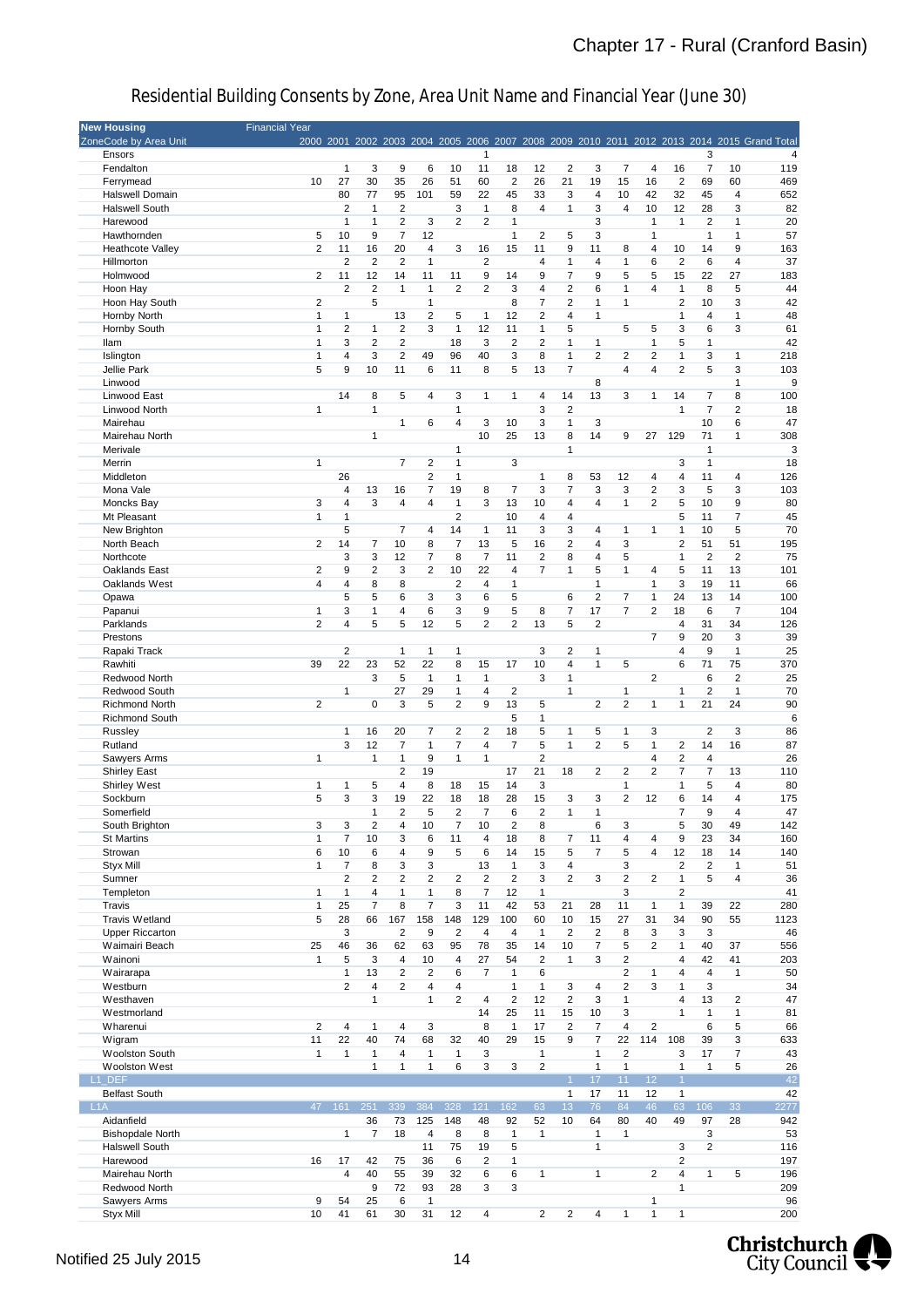| <b>New Housing</b>                          | <b>Financial Year</b>   |                                  |                                           |                         |                         |              |                    |                |                |                |                |                      |                         |                |                                |                |                                                                                             |
|---------------------------------------------|-------------------------|----------------------------------|-------------------------------------------|-------------------------|-------------------------|--------------|--------------------|----------------|----------------|----------------|----------------|----------------------|-------------------------|----------------|--------------------------------|----------------|---------------------------------------------------------------------------------------------|
| ZoneCode by Area Unit                       |                         |                                  |                                           |                         |                         |              |                    |                |                |                |                |                      |                         |                |                                |                | 2000 2001 2002 2003 2004 2005 2006 2007 2008 2009 2010 2011 2012 2013 2014 2015 Grand Total |
| Templeton                                   |                         |                                  |                                           |                         |                         |              | 21                 | 51             | 6              | $\mathbf{1}$   | 3              | 1                    | 1                       | 1              | 2                              |                | 87                                                                                          |
| Westhaven                                   | 12                      | 44                               | 31                                        | 10                      | 44                      | 19           | 10                 | 3              | $\mathbf{1}$   |                | $\overline{c}$ | 1                    | 1                       | 2              | $\mathbf{1}$                   |                | 181                                                                                         |
| L <sub>1</sub> A DEF                        |                         |                                  |                                           |                         |                         |              | 82                 | 34             | 5 <sup>1</sup> | 3              | $\overline{2}$ |                      | $\overline{1}$          |                |                                |                | 128                                                                                         |
| Wigram                                      |                         |                                  |                                           |                         |                         |              | 82                 | 34             | 5              | 3              | 2              |                      | $\mathbf{1}$            |                |                                | $\mathbf{1}$   | 128                                                                                         |
| L <sub>1</sub> B                            |                         | 42                               | $\overline{4}$                            | 13                      | 18                      | 13           | 9                  | $6\phantom{1}$ | 5 <sup>1</sup> | 3              | 3              | 2 <sup>1</sup>       | 3                       | $\mathbf{3}$   | 5 <sub>5</sub>                 | $\overline{2}$ | 132                                                                                         |
| <b>Heathcote Valley</b>                     |                         |                                  |                                           | $\overline{7}$          | 3                       | 9            | 5                  | 3              |                |                |                | $\mathbf{1}$         |                         | $\mathbf{1}$   |                                | $\mathbf{1}$   | 30                                                                                          |
| Mairehau North                              | $\mathbf{1}$            |                                  | $\mathbf{1}$                              |                         | $\mathbf{1}$            | 2            | $\mathbf{1}$       | $\mathbf{1}$   | 5              | 3              | 2              | $\mathbf{1}$         | 3                       | $\mathbf{1}$   | $\mathbf{1}$<br>$\overline{2}$ | $\mathbf{1}$   | 24                                                                                          |
| Papanui                                     |                         |                                  |                                           |                         |                         |              |                    |                |                |                |                |                      |                         |                |                                |                | $\overline{2}$                                                                              |
| Redwood South                               |                         | 38                               | 1                                         | 5                       | 13                      | 1            | 3                  | 2              |                |                | $\mathbf{1}$   |                      |                         | $\mathbf{1}$   | $\mathbf{1}$                   |                | 66                                                                                          |
| Rutland                                     |                         | $\sqrt{4}$                       | $\overline{\mathbf{c}}$<br>$\overline{2}$ | $\mathbf{1}$            | $\mathbf{1}$            | $\mathbf{1}$ |                    |                |                |                |                |                      |                         |                | 1                              |                | 10                                                                                          |
| L <sub>1</sub> D<br><b>Hendersons Basin</b> |                         |                                  | $\overline{c}$                            |                         |                         |              |                    |                |                |                |                | $\mathbf{1}$         |                         |                |                                |                | $\overline{3}$<br>3                                                                         |
| $-L1E$                                      | $\Delta$                | 6 <sup>°</sup>                   | $\overline{4}$                            | 8                       | 3                       |              | $\overline{4}$     |                |                |                | 3              | $\overline{5}$       | $\overline{2}$          |                |                                |                | 41                                                                                          |
|                                             | $\overline{4}$          | 6                                | 4                                         | 8                       | 3                       |              | $\overline{4}$     |                |                | 1              | 3              | 5                    | $\overline{2}$          | $\mathbf{1}$   |                                |                | 41                                                                                          |
| Sawyers Arms<br>L <sub>1</sub> F            |                         |                                  |                                           |                         |                         |              |                    |                |                |                | 20             | 21                   | 20                      |                | 30                             | 14             | 105                                                                                         |
| Prestons                                    |                         |                                  |                                           |                         |                         |              |                    |                |                |                | 20             | 21                   | 20                      |                | 30                             | 14             | 105                                                                                         |
| $-L2$                                       | 52                      | 111                              | 123                                       | 167                     | 140                     | 154          | 135                | 177            | 182            | 76             | 80             | 66                   | 64                      | 103            | 161                            | 161            | 1952                                                                                        |
| <b>Barrington North</b>                     | 3                       | 12                               | 9                                         | 5                       | 10                      | 20           | 15                 | 17             | 15             | 6              | 10             | 2                    | 2                       | 22             | 8                              | 6              | 162                                                                                         |
| <b>Barrington South</b>                     |                         |                                  |                                           |                         |                         |              |                    | $\mathbf{1}$   | $\mathbf{1}$   | $\mathbf{1}$   | $\mathbf{1}$   |                      |                         |                | $\mathbf{1}$                   |                | 5                                                                                           |
| Beckenham                                   |                         |                                  | 3                                         |                         |                         |              |                    |                | $\overline{2}$ |                |                |                      |                         |                | 3                              | 2              | 10                                                                                          |
| Edgeware                                    | 6                       | 17                               | 9                                         | 12                      | $\overline{4}$          | 1            | 13                 | 8              | 3              | 1              |                | 3                    |                         | 10             | 2                              | 8              | 97                                                                                          |
| Ensors                                      | $\overline{2}$          | 4                                | 4                                         | $\mathbf{1}$            | 11                      | 20           | 12                 | 22             | 23             | 8              | 4              | 2                    | $\overline{\mathbf{c}}$ | $\mathbf{1}$   | 8                              | 5              | 129                                                                                         |
| Fendalton                                   |                         |                                  | 3                                         |                         | $\mathbf{1}$            |              | $\overline{2}$     |                |                |                |                | $\overline{2}$       |                         | $\overline{2}$ | 1                              |                | 11                                                                                          |
| Hornby North                                |                         |                                  |                                           | 1                       |                         |              |                    |                |                |                |                |                      |                         |                |                                |                | $\mathbf{1}$                                                                                |
| Hornby South                                | 9                       | $\mathbf{1}$                     | 3                                         | 1                       | 8                       | 2            |                    | 11             |                |                | $\mathbf{1}$   |                      |                         | 3              | $\mathbf{1}$                   | 20             | 60                                                                                          |
| Ilam                                        |                         | $\overline{2}$                   |                                           |                         |                         |              |                    |                |                |                | $\mathbf{1}$   | 2                    | 1                       |                |                                |                | 6                                                                                           |
| Linwood                                     |                         |                                  | $\mathbf{1}$                              | 2                       | 2                       | 1            | $\mathbf{1}$       | $\mathbf{1}$   | 6              |                |                |                      |                         | $\mathbf{1}$   |                                | $\mathbf{1}$   | 16                                                                                          |
| Linwood East                                | $\mathbf{1}$            |                                  |                                           | 1                       |                         | 1            | $\overline{2}$     | 6              |                | 1              | 3              |                      |                         | $\overline{4}$ | 2                              | 1              | 22                                                                                          |
| Linwood North                               | $\overline{4}$          | 3                                | 5                                         | 7                       | 5                       | 2            | 12                 | 18             | 12             |                | $\overline{4}$ | 5                    | $\mathbf{1}$            | 12             | 20                             | 11             | 121                                                                                         |
| Mairehau                                    |                         |                                  |                                           |                         |                         |              | 3                  |                |                |                | 1              |                      |                         |                | $\mathbf{1}$                   | 2              | 7                                                                                           |
| Merivale                                    | $\mathbf{1}$            | 5                                | 5                                         | 19                      | 13                      | 20           | 13                 | 4              | 6              | 5              | 7              | 4                    | $\overline{2}$          | $\overline{4}$ | 8                              | 8              | 124                                                                                         |
| Middleton                                   |                         |                                  | $\mathbf{1}$                              | $\overline{7}$          | $\overline{2}$          | $\mathbf{1}$ |                    |                | $\overline{4}$ |                |                | 2                    |                         |                |                                |                | 17                                                                                          |
| Mona Vale                                   |                         | 3                                | $\mathbf{1}$                              | 7                       | $\overline{2}$          | 2            |                    | 3              |                |                | $\mathbf{1}$   | 3                    | 3                       | $\mathbf{1}$   |                                |                | 26                                                                                          |
| New Brighton                                |                         |                                  | $\overline{4}$                            | 1                       |                         |              | 4                  |                | 2              |                |                | $\mathbf{1}$         |                         | $\mathbf{1}$   | 1                              | 8              | 22                                                                                          |
| Northcote                                   |                         |                                  |                                           |                         | 2                       |              | 3                  | $\mathbf{1}$   | $\overline{4}$ |                | 3              |                      |                         |                | 3                              |                | 16                                                                                          |
| Opawa                                       | 5                       | $\overline{\mathbf{c}}$          |                                           | 1                       |                         | 10           |                    | $\overline{2}$ | $\mathbf{1}$   |                |                | $\mathbf{1}$         | $\mathbf{1}$            |                | 13                             | 8              | 44                                                                                          |
| Papanui                                     |                         | $\overline{7}$                   | 6                                         | 5                       | 3                       | 8            | 3                  | 10             | $\overline{7}$ | 11             |                | 6                    | $\overline{2}$          | $\overline{4}$ | 8                              | 5              | 85                                                                                          |
| Phillipstown                                |                         | 2                                | 2                                         | 1                       | 6                       | 1            | 3                  | 13             | 14             |                |                |                      |                         | 1              | 4                              | 2              | 49                                                                                          |
| Rawhiti                                     | 1                       | 1                                |                                           | 1                       | 1                       | 1            | $\overline{2}$     | $\overline{2}$ |                | 3              |                |                      |                         | $\overline{2}$ | $\mathbf{1}$                   |                | 15                                                                                          |
| <b>Riccarton West</b>                       | 6                       | $\overline{4}$                   | 10                                        | 12                      | 3                       | $\mathbf{1}$ | 9                  | 9              | 13             | 8              | 5              | 6                    | 27                      | $\overline{2}$ | 3                              | 12             | 130                                                                                         |
| <b>Richmond North</b>                       |                         |                                  |                                           |                         | $\overline{4}$          |              |                    |                |                |                |                |                      |                         | $\mathbf{1}$   | $\overline{2}$                 | 2              | 9                                                                                           |
| <b>Richmond South</b>                       |                         |                                  |                                           |                         |                         | $\mathbf{1}$ |                    |                | $\mathbf{1}$   |                | 6              |                      |                         |                |                                | 4              | 12                                                                                          |
| Rutland                                     |                         | 8                                | 15                                        | 26                      | 13                      | 15           | 3                  | 11             | 6              | 2              | 6              | 6                    | $\mathbf{1}$            | 6              | 11                             | $\mathbf{1}$   | 130                                                                                         |
| Somerfield                                  | $\overline{7}$          | 8                                | 10                                        | 14                      | $\overline{7}$          | 7            | $\mathbf{1}$       | 8              | 11             | 5              | 6              | 4                    | 6                       | $\mathbf{1}$   | 8                              | $\overline{4}$ | 107                                                                                         |
| Spreydon                                    | $\overline{4}$          | $\overline{4}$                   | $\overline{7}$                            | 14                      | 12                      | 26           | 14                 | 4              | 12             | 4              | $\overline{2}$ | 2                    | $\overline{7}$          | $\overline{7}$ | 6                              | 6              | 131                                                                                         |
| St Albans East                              |                         | 16                               | 13                                        | 11                      | 12                      | 4            | 3                  | 5              | 5              | 9              | 3              | 1                    | 2                       | 9              | 25                             | 32             | 150                                                                                         |
| St Albans West                              |                         | 3                                | $\overline{7}$                            | 11                      | 7                       | 3            | $\overline{2}$     | 3              | 6              | 6              | 5              |                      | 2                       | 3              | $\mathbf{1}$                   | 2              | 61                                                                                          |
| Sumner                                      |                         |                                  | $\overline{2}$                            | $\mathbf{1}$            |                         | 1            |                    | $\mathbf{1}$   | $\mathbf{1}$   | $\overline{2}$ | $\mathbf{1}$   |                      | 1                       | $\mathbf{1}$   |                                |                | 11                                                                                          |
| Sydenham                                    | $\mathbf{1}$            | $\overline{2}$                   |                                           | $\overline{2}$          | $\mathbf{1}$            |              |                    | $\mathbf{1}$   | 3              |                | $\overline{2}$ | 3                    | 1                       | $\mathbf{1}$   | $\overline{2}$                 | $\mathbf{1}$   | 20                                                                                          |
| <b>Upper Riccarton</b>                      | $\overline{2}$          |                                  | $\overline{2}$                            |                         | 8                       |              | 4                  | $\overline{4}$ |                |                | $\overline{2}$ |                      | $\overline{2}$          | $\mathbf{1}$   | 3                              |                | 28                                                                                          |
| Wharenui                                    |                         |                                  | $\mathbf{1}$                              |                         |                         |              |                    |                |                |                |                |                      |                         | $\overline{c}$ |                                |                | 3                                                                                           |
| <b>Woolston South</b>                       |                         | $\mathbf{1}$                     |                                           |                         | $\mathbf{1}$            | 2            | $\mathbf{1}$       | 3              | 13             |                | 2              | $\mathbf{1}$         |                         |                |                                |                | 24                                                                                          |
| <b>Woolston West</b>                        |                         | 6                                |                                           | 4                       | $\overline{2}$          | 4            | 10                 | 9              | 11             | $\overline{4}$ | $\overline{4}$ | 10                   | $\mathbf{1}$            | $\mathbf{1}$   | 15                             | 10             | 91                                                                                          |
| $-L3$                                       | 13 <sup>°</sup>         | 88                               | 149                                       | 217                     | 320                     | 265          | 285                | 412            | 372            | 221            | 359            | 244                  | 115                     | 166            | 444                            | 307            | 3977                                                                                        |
| Addington                                   |                         | 6                                | 36                                        | 18                      | 18                      | 5            | 50                 | 11             | 35             | 28             | 32             | 18                   | 9                       | 21             | 43                             | 13             | 343                                                                                         |
| Aidanfield<br>Barrington North              |                         |                                  | 6                                         | 6<br>$\mathbf{1}$       | $\overline{7}$          | 8            | 2                  | 3              | 28<br>5        | 19<br>6        | 51             | 18<br>15             | 3                       | $\sqrt{2}$     | 6                              |                | 151<br>35                                                                                   |
| <b>Belfast South</b>                        |                         | 8                                | 24                                        | 37                      | 44                      |              | 4                  |                | $\sqrt{2}$     | 9              | 13             | $\mathbf{1}$         |                         | $\overline{2}$ |                                |                |                                                                                             |
|                                             |                         |                                  |                                           |                         |                         | 39           |                    | 25             |                |                |                |                      |                         |                |                                |                | 208                                                                                         |
| Edgeware<br>Ensors                          |                         | $\overline{7}$<br>$\overline{2}$ | 14                                        | 30<br>$\mathbf{1}$      | 53<br>$\overline{2}$    | 24<br>14     | 33<br>$\mathbf{1}$ | 31<br>6        | 22<br>27       | 14<br>11       | 13<br>8        | 14<br>$\overline{2}$ | $\overline{7}$<br>6     | 3              | 11<br>3                        | 8<br>11        | 281<br>97                                                                                   |
| Linwood                                     |                         | 3                                |                                           | 14                      | 21                      | 11           | 9                  | 34             | $\overline{7}$ | 13             | 14             | 21                   | 14                      | 27             | 63                             | 36             | 287                                                                                         |
| Merivale                                    |                         | 6                                |                                           | 3                       | 8                       | 15           | 2                  | 2              |                | 3              | $\mathbf{1}$   |                      | $\mathbf{1}$            | 5              | 12                             | 22             | 97                                                                                          |
| Middleton                                   |                         | $\overline{2}$                   | 17                                        | $\overline{\mathbf{c}}$ |                         |              |                    |                | $\overline{2}$ |                |                |                      |                         |                |                                |                | 6                                                                                           |
| Mona Vale                                   |                         |                                  | $\overline{2}$                            | $\mathbf{1}$            | $\overline{\mathbf{c}}$ |              | $\overline{2}$     |                |                |                |                | $\overline{2}$       |                         |                |                                |                | 9                                                                                           |
| New Brighton                                |                         |                                  |                                           |                         |                         |              |                    |                |                | $\mathbf{1}$   | $\overline{4}$ | 4                    |                         |                |                                | $\mathbf{1}$   | 10                                                                                          |
| North Beach                                 |                         |                                  |                                           |                         |                         |              | 16                 | $\mathbf{1}$   |                |                |                | $\overline{7}$       | 3                       | $\mathbf{1}$   | 9                              |                | 37                                                                                          |
| Papanui                                     |                         |                                  |                                           | 3                       | 6                       | 3            |                    | 3              | 2              |                |                | $\overline{2}$       | 3                       | 3              |                                |                | 25                                                                                          |
| Phillipstown                                | $\overline{\mathbf{c}}$ |                                  | 4                                         | 11                      | 10                      | 28           | 15                 | 93             | 18             | 8              | 23             | 44                   | $\mathbf{1}$            | 5              | 65                             | 9              | 336                                                                                         |
| Rawhiti                                     |                         |                                  |                                           |                         |                         |              |                    |                |                |                |                |                      |                         |                | $\mathbf{1}$                   |                | $\mathbf{1}$                                                                                |
| Riccarton                                   | 3                       | 15                               | 10                                        | 22                      | 45                      | 22           | 19                 | 56             | 20             | 10             | 21             | 25                   | 6                       | $\overline{c}$ | 24                             | 26             | 326                                                                                         |
| <b>Riccarton South</b>                      |                         |                                  | $\mathbf{1}$                              | 5                       |                         | $\mathbf{1}$ | 4                  | $\mathbf{1}$   | 5              |                | $\overline{c}$ |                      | 15                      |                | $\mathbf{1}$                   |                | 35                                                                                          |
| <b>Riccarton West</b>                       |                         | $\mathbf{1}$                     |                                           | $\overline{c}$          | 4                       | 3            | 8                  | 9              | 3              | 16             | $\overline{2}$ | 6                    | 8                       | $\overline{c}$ | 68                             | 43             | 175                                                                                         |
| <b>Richmond North</b>                       |                         |                                  |                                           |                         |                         |              |                    |                | 5              |                | 11             |                      |                         |                |                                |                | 16                                                                                          |
| Richmond South                              | 3                       | 3                                | 6                                         | $\mathbf{1}$            | 10                      | 4            | 2                  | 31             | 40             | 8              | 18             | $\mathbf{1}$         | $\mathbf{1}$            | 4              | 12                             | 10             | 154                                                                                         |
| Spreydon                                    |                         | 6                                | 6                                         | 5                       |                         | 3            | 6                  | $\mathbf{1}$   | 27             | $\mathbf{1}$   | 5              | 3                    |                         | 3              | $\overline{4}$                 | $\mathbf{1}$   | 71                                                                                          |
| St Albans East                              |                         | 3                                | 3                                         | 14                      | 21                      | 26           | 29                 | 33             | 32             | 32             | 54             | 22                   | 15                      | 25             | 45                             | 34             | 388                                                                                         |
| St Albans West                              |                         | 11                               | 3                                         | $\bf 8$                 | 14                      | 6            | $\overline{c}$     | 8              | 3              | 3              | 3              |                      |                         | $\mathbf{1}$   | 3                              | $\mathbf{1}$   | 66                                                                                          |
| Sumner                                      | 5                       |                                  |                                           | 4                       |                         | 2            | 3                  | 9              |                |                |                | 6                    |                         | 3              | 6                              | $\mathbf{1}$   | 39                                                                                          |
| Sydenham                                    |                         | 12                               | 17                                        | 26                      | 26                      | 36           | 50                 | 54             | 85             | 31             | 64             | 25                   | 11                      | 29             | 37                             | 53             | 556                                                                                         |
| Waltham                                     |                         | 3                                |                                           |                         | 15                      | 7            | 27                 | $\mathbf{1}$   | 4              | $\overline{7}$ | 16             | 8                    | 12                      | 13             | 6                              | 25             | 144                                                                                         |
|                                             |                         |                                  |                                           |                         |                         |              |                    |                |                |                |                |                      |                         |                |                                |                |                                                                                             |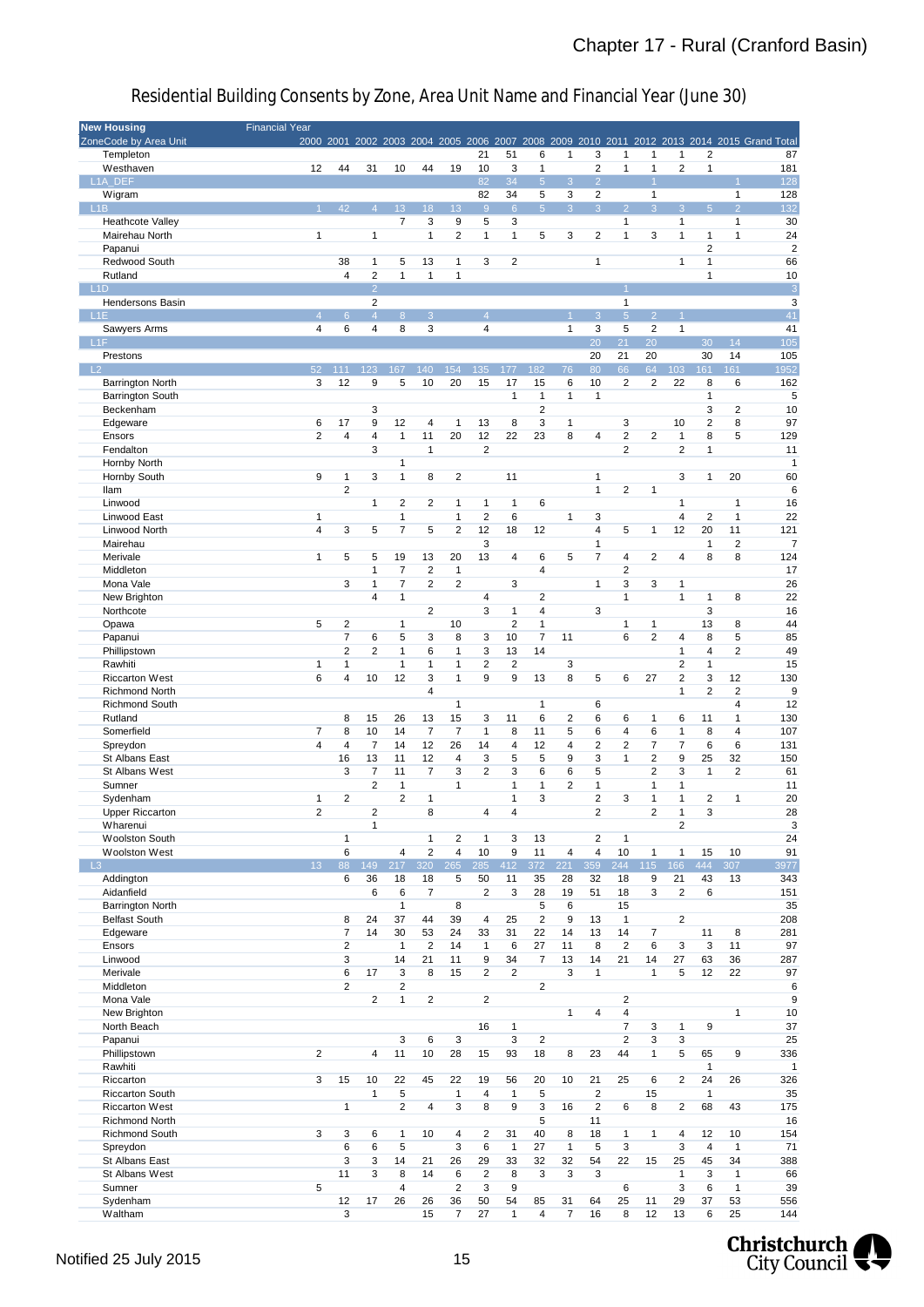| <b>New Housing</b>      | <b>Financial Year</b> |                         |                      |                 |                         |                 |                 |                      |                 |                |                |                      |                 |                      |                         |                |                                                                                             |
|-------------------------|-----------------------|-------------------------|----------------------|-----------------|-------------------------|-----------------|-----------------|----------------------|-----------------|----------------|----------------|----------------------|-----------------|----------------------|-------------------------|----------------|---------------------------------------------------------------------------------------------|
| ZoneCode by Area Unit   |                       |                         |                      |                 |                         |                 |                 |                      |                 |                |                |                      |                 |                      |                         |                | 2000 2001 2002 2003 2004 2005 2006 2007 2008 2009 2010 2011 2012 2013 2014 2015 Grand Total |
| Wigram                  |                       |                         |                      | 2               | 14                      | 8               |                 |                      |                 |                |                |                      |                 | 13                   | 18                      | 10             | 65                                                                                          |
| <b>Woolston South</b>   |                       |                         |                      | $\mathbf{1}$    |                         |                 | 1               |                      |                 | $\mathbf{1}$   | 4              |                      |                 | $\overline{2}$       | $\overline{7}$          | 3              | 19                                                                                          |
| L4A                     | 44                    |                         | 9                    | 51              | 8 <sup>°</sup>          | 12              | 41              | 32                   |                 | $\overline{2}$ | 8              |                      | $\sqrt{5}$      | 15                   | 47                      | 25             | 300                                                                                         |
| Avon Loop               | 44                    |                         | 9                    | 51              | 8                       | 12              | 41              | 32                   | $\mathbf{1}$    | $\overline{2}$ | 8              |                      | 5               | 15                   | 47                      | 25             | 300                                                                                         |
| L <sub>4</sub> B        |                       | 14                      | 6 <sup>°</sup>       | $\overline{2}$  | 2                       | $\overline{1}$  |                 | 55                   |                 |                |                |                      | $\overline{2}$  | $\overline{1}$       | 13 <sup>°</sup>         | $\overline{9}$ | 106                                                                                         |
| Avon Loop               |                       |                         |                      |                 |                         |                 |                 |                      |                 |                |                |                      |                 |                      | 12                      |                | 12                                                                                          |
| <b>Cathedral Square</b> |                       | 12                      |                      |                 |                         |                 |                 |                      |                 |                |                |                      |                 |                      |                         |                | 12                                                                                          |
| <b>Hagley Park</b>      |                       |                         | 1                    | $\mathbf{1}$    | 1                       |                 |                 |                      |                 |                |                |                      |                 |                      |                         | 7              | 10                                                                                          |
| Merivale                |                       | 2                       | 5                    | $\mathbf{1}$    | 1                       | 1               |                 | 55                   |                 |                | 1              |                      |                 |                      |                         |                | 66                                                                                          |
| Waimairi Beach          |                       |                         |                      |                 |                         |                 |                 |                      |                 |                |                |                      | $\overline{2}$  | $\mathbf{1}$         | $\mathbf{1}$            | $\overline{2}$ | $\,6$                                                                                       |
| L4C                     | 14                    | 25                      | 13 <sup>°</sup>      | 27              | 56                      | 15 <sub>1</sub> | $\overline{9}$  | 91                   | 17              | 22             | $\overline{4}$ | 6                    | 32              | 15 <sub>15</sub>     | 77                      | 24             | 447                                                                                         |
|                         |                       |                         |                      |                 |                         |                 |                 |                      |                 |                |                |                      |                 |                      |                         |                |                                                                                             |
| Avon Loop               | 14                    | 15                      | 13                   | 20              | 16                      | $\overline{7}$  | 9               | 84                   | 1               | 22             | 4              | $\overline{4}$       | 28              | 13                   | 59                      | 18             | 327                                                                                         |
| <b>Hagley Park</b>      |                       | 9                       |                      | 7               | 40                      |                 |                 | $\overline{7}$       | 16              |                |                | $\overline{2}$       | $\overline{4}$  | $\mathbf{1}$         | 18                      | 5              | 109                                                                                         |
| New Brighton            |                       |                         |                      |                 |                         |                 |                 |                      |                 |                |                |                      |                 |                      |                         | 1              | $\mathbf{1}$                                                                                |
| Rawhiti                 |                       | $\mathbf{1}$            |                      |                 |                         | 8               |                 |                      |                 |                |                |                      |                 | $\mathbf{1}$         |                         |                | 10                                                                                          |
| $-L5$                   |                       |                         |                      | 5 <sup>5</sup>  | $\overline{7}$          | 10 <sup>°</sup> |                 |                      |                 | $\overline{A}$ |                |                      | 12 <sup>°</sup> | 22                   |                         |                | 62                                                                                          |
| <b>Hagley Park</b>      |                       |                         |                      |                 | 2                       |                 |                 |                      |                 |                | 1              |                      |                 |                      |                         |                | $\mathbf{3}$                                                                                |
| Merivale                |                       |                         |                      | $\mathbf{1}$    | 4                       | $\overline{7}$  |                 |                      |                 |                |                |                      |                 |                      |                         |                | 12                                                                                          |
| Middleton               |                       |                         |                      | $\mathbf{1}$    |                         |                 |                 |                      |                 |                |                |                      |                 |                      |                         |                | $\mathbf{1}$                                                                                |
| Mona Vale               |                       |                         |                      | $\mathbf{1}$    |                         |                 |                 |                      |                 |                |                |                      |                 |                      |                         |                | $\mathbf{1}$                                                                                |
| Russley                 |                       |                         |                      |                 | 1                       |                 | 1               |                      |                 | $\overline{4}$ |                |                      | 12              | 22                   |                         |                | 40                                                                                          |
| <b>Shirley East</b>     |                       |                         |                      | $\overline{2}$  |                         |                 |                 |                      |                 |                |                |                      |                 |                      |                         |                | $\sqrt{2}$                                                                                  |
| St Albans West          |                       |                         |                      |                 |                         | 3               |                 |                      |                 |                |                |                      |                 |                      |                         |                | 3                                                                                           |
| $-LG$                   |                       |                         |                      |                 | 6 <sup>°</sup>          |                 |                 |                      | 18              | 45             | 120            | 106                  | 110             | 58                   | 37                      | 14             | $\overline{515}$                                                                            |
| Broomfield              |                       |                         |                      |                 |                         |                 |                 |                      |                 | 6              | 23             | 23                   | 56              |                      | 33                      | 13             | 195                                                                                         |
|                         |                       |                         |                      |                 |                         |                 |                 |                      |                 |                |                |                      |                 | 41                   |                         |                |                                                                                             |
| Yaldhurst               |                       |                         |                      |                 | 6                       |                 | $\mathbf{1}$    |                      | 18              | 39             | 97             | 83                   | 54              | 17                   | $\overline{4}$          | $\mathbf{1}$   | 320                                                                                         |
| LG(Aw)                  |                       |                         |                      |                 |                         |                 | $\overline{7}$  |                      |                 | $\vert$ 1      |                |                      |                 |                      | $\mathbf{1}$            | 40             | 49                                                                                          |
| Oaklands West           |                       |                         |                      |                 |                         |                 | 7               |                      |                 | $\mathbf{1}$   |                |                      |                 |                      |                         |                | 8                                                                                           |
| Wigram                  |                       |                         |                      |                 |                         |                 |                 |                      |                 |                |                |                      |                 |                      | $\mathbf{1}$            | 40             | 41                                                                                          |
| LG(H)                   |                       |                         |                      |                 |                         |                 |                 |                      |                 |                |                |                      |                 |                      |                         |                | $\overline{1}$                                                                              |
| Sawyers Arms            |                       |                         |                      |                 |                         |                 |                 |                      |                 |                | 1              |                      |                 |                      |                         |                | $\mathbf{1}$                                                                                |
| LG(HP)                  |                       |                         |                      | $\overline{1}$  | $\blacktriangleleft$    | $\overline{2}$  |                 |                      |                 |                |                |                      |                 |                      |                         |                | $\delta$                                                                                    |
| <b>Highfield Park</b>   |                       | $\mathbf{1}$            | 1                    | $\mathbf{1}$    | $\mathbf{1}$            | $\overline{2}$  |                 |                      | 1               |                |                | $\mathbf{1}$         |                 |                      |                         |                | 8                                                                                           |
| LG(HW)                  |                       | $\overline{1}$          |                      | $\overline{5}$  |                         | $\overline{2}$  |                 |                      |                 |                |                |                      |                 | 139                  | 257                     | 123            | 527                                                                                         |
| <b>Halswell West</b>    |                       | $\mathbf{1}$            |                      | 5               |                         | $\overline{2}$  |                 |                      |                 |                |                |                      |                 | 139                  | 257                     | 123            | 527                                                                                         |
| LG(P)                   |                       |                         |                      |                 |                         |                 |                 |                      |                 |                |                |                      |                 |                      | 167                     | 187            | 358                                                                                         |
| Prestons                |                       |                         | 1                    |                 | 1                       |                 |                 |                      | 1               |                | 1              |                      |                 |                      | 167                     | 187            | 358                                                                                         |
| LG(Wg)                  |                       |                         |                      |                 |                         |                 |                 |                      |                 |                |                |                      |                 | 135                  | 285                     | 132            | 553                                                                                         |
| Wigram                  |                       |                         |                      |                 |                         |                 |                 |                      | $\mathbf{1}$    |                |                |                      |                 | 135                  | 285                     | 132            | 553                                                                                         |
| <b>LH</b>               | 31                    | 75                      | 89                   | 125             | 107                     |                 |                 | 101                  | 103             | 63             | 60             | 49                   | 25              | 128                  | 228                     | 137            | 1546                                                                                        |
|                         |                       |                         |                      |                 |                         | 109             | 116             |                      |                 |                |                |                      |                 |                      |                         |                |                                                                                             |
| <b>Cashmere East</b>    | 5                     | 10                      | 17                   | 37              | 30                      | 37              | 39              | 22                   | 22              | 13             | 18             | 13                   | 6               | 11                   | 15                      | 20             | 315                                                                                         |
| Cashmere West           | $\overline{2}$        | 8                       | $\overline{7}$       | 8               | $\overline{7}$          | $\overline{4}$  | 9               | 6                    | $\overline{4}$  | $\sqrt{2}$     | $\mathbf{1}$   | $\overline{2}$       | $\overline{c}$  | 9                    | 13                      | 5              | 89                                                                                          |
| Heathcote Valley        |                       | $\overline{2}$          | $\overline{4}$       | 3               | 3                       | $\overline{2}$  | $\mathbf{1}$    |                      | $\mathbf{1}$    | $\overline{2}$ | $\overline{2}$ |                      |                 | $\overline{4}$       | $\overline{7}$          | 5              | 36                                                                                          |
| Moncks Bay              | 6                     | 13                      | 18                   | 31              | 24                      | 19              | 20              | 11                   | 25              | 12             | 11             | $\overline{7}$       | 4               | 35                   | 44                      | 20             | 300                                                                                         |
| Mt Pleasant             | 4                     | 13                      | 15                   | 14              | 14                      | 14              | 18              | 21                   | 16              | 10             | 9              | $\overline{7}$       | 3               | 32                   | 77                      | 40             | 307                                                                                         |
| Opawa                   |                       | $\overline{\mathbf{c}}$ |                      |                 |                         | $\mathbf{1}$    | 3               | 2                    |                 |                |                |                      | $\mathbf{1}$    | 6                    | 8                       | 5              | 28                                                                                          |
| Rapaki Track            |                       | $\overline{4}$          | 3                    | $\overline{4}$  | 6                       | 3               | $\mathbf{1}$    | 6                    | $\overline{4}$  |                | 4              | $\overline{2}$       | $\overline{2}$  | $\overline{7}$       | 13                      | 5              | 64                                                                                          |
| <b>St Martins</b>       | 1                     | 2                       | 2                    | 5               | 2                       | 8               | 6               | 5                    | 3               | 8              | 3              | $\mathbf{1}$         | $\overline{2}$  | 14                   | 37                      | 18             | 117                                                                                         |
| Sumner                  | 5                     | 8                       | 4                    | 13              | 11                      | 13              | $\overline{7}$  | 11                   | 10              | 8              | 4              | $\overline{7}$       | $\overline{2}$  | $\overline{4}$       | $\overline{4}$          | 6              | 117                                                                                         |
| Westmorland             | 8                     | 13                      | 19                   | 10              | 10                      | 8               | 12              | 17                   | 18              | 8              | 8              | 10                   | 3               | 6                    | 10                      | 13             | 173                                                                                         |
| <b>LHA</b>              |                       | $\overline{4}$          |                      |                 | 13                      |                 | 28              |                      | 25              | 15             | 12             | 12                   |                 | 17                   | 17                      | $\sqrt{5}$     | 208                                                                                         |
| Cashmere West           |                       | $\mathbf{1}$            |                      |                 |                         |                 |                 |                      | $\mathbf{1}$    |                |                | $\sqrt{2}$           |                 | $\mathsf 3$          | $\overline{\mathbf{c}}$ |                | 9                                                                                           |
| <b>Heathcote Valley</b> |                       |                         | $\mathbf{1}$         | $\mathbf{1}$    | $\overline{\mathbf{c}}$ | 12              | 11              | 5                    | 8               | $\mathbf{1}$   | 2              | $\overline{2}$       |                 | $\mathbf{1}$         | $\overline{2}$          | $\mathbf{1}$   | 49                                                                                          |
|                         | $\mathbf{1}$          |                         |                      |                 |                         | 9               |                 |                      |                 |                |                |                      | $\mathbf{1}$    |                      |                         |                |                                                                                             |
| Kennedys Bush           |                       | 3                       | 5                    | 8               | 7                       |                 | 15              | 11                   | 13              | 10             | 9              | 5                    |                 | 9                    | 12                      | 3              | 121                                                                                         |
| Moncks Bay              |                       |                         |                      |                 |                         |                 |                 |                      | 1               | 3              | 1              | $\mathsf 3$          |                 | 3                    | $\mathbf{1}$            | $\mathbf{1}$   | 13                                                                                          |
| Mt Pleasant             |                       |                         | $\mathbf{1}$         | $\mathbf{1}$    | 4                       | 3               | $\sqrt{2}$      | $\mathbf{1}$         |                 |                |                |                      |                 | $\mathbf{1}$         |                         |                | 13                                                                                          |
| Sumner                  |                       |                         |                      |                 |                         |                 |                 |                      | $\overline{2}$  | $\mathbf{1}$   |                |                      |                 |                      |                         |                | 3                                                                                           |
| LHA_DEF                 |                       |                         | $\overline{1}$       |                 |                         |                 |                 | $\mathbf{1}$         |                 |                |                |                      |                 |                      |                         |                | $\overline{2}$                                                                              |
| Heathcote Valley        |                       |                         | $\mathbf{1}$         |                 |                         |                 |                 | $\mathbf{1}$         |                 |                |                |                      |                 |                      |                         |                | $\sqrt{2}$                                                                                  |
| <b>LHB</b>              |                       |                         | $\blacktriangleleft$ | $\overline{4}$  | $\overline{3}$          | $\overline{4}$  | $\overline{7}$  | $\overline{4}$       | $\mathbf{3}$    | 2              |                | 3                    |                 | $\overline{5}$       |                         |                | $\overline{43}$                                                                             |
| Cashmere West           |                       |                         |                      |                 |                         |                 | 3               | 3                    | 1               |                |                |                      |                 |                      |                         |                | $\overline{7}$                                                                              |
| Halswell West           |                       |                         | 1                    | 2               | $\mathbf{1}$            |                 |                 |                      | $\mathbf{1}$    |                |                | $\mathbf{1}$         |                 |                      |                         |                | $6\phantom{1}6$                                                                             |
| Kennedys Bush           |                       |                         |                      | $\mathbf{1}$    |                         | $\mathbf{1}$    | $\sqrt{2}$      | $\mathbf{1}$         | $\mathbf{1}$    | $\sqrt{2}$     | 1              | $\sqrt{2}$           | $\mathbf{1}$    | $\sqrt{4}$           | $\mathbf{1}$            |                | 17                                                                                          |
| Mt Pleasant             |                       |                         |                      | $\mathbf{1}$    | $\overline{\mathbf{c}}$ | 3               | 2               |                      |                 |                |                |                      |                 | $\mathbf{1}$         | 3                       | $\mathbf{1}$   | 13                                                                                          |
| <b>LRS</b>              |                       | 13                      | 22                   | 29              | 52                      | 23              | 13 <sup>°</sup> | 7 <sup>1</sup>       | 15 <sub>1</sub> | 11             | 19             | $\overline{5}$       |                 | $\mathbf{1}$         | 8 <sup>°</sup>          | 8              | 233                                                                                         |
| <b>Styx</b>             | $\overline{7}$        | 13                      | 22                   | 29              | 52                      | 23              | 13              | $\overline{7}$       | 15              | 11             | 19             | 5                    |                 | $\mathbf{1}$         | 8                       | 8              | 233                                                                                         |
| LRV                     |                       |                         | $\overline{2}$       | $\vert$ 1       | $\vert$ 1               |                 |                 | $\blacktriangleleft$ |                 | $\overline{2}$ |                | $\blacktriangleleft$ | $\overline{2}$  | $\blacktriangleleft$ | $\mathbf{1}$            |                | $\overline{12}$                                                                             |
| Styx                    |                       |                         | $\overline{2}$       | $\mathbf{1}$    | $\mathbf{1}$            |                 |                 | $\mathbf{1}$         |                 | $\sqrt{2}$     |                | $\mathbf{1}$         | $\overline{2}$  | $\mathbf{1}$         | $\mathbf{1}$            |                | 12                                                                                          |
| O2                      |                       |                         |                      |                 |                         |                 |                 |                      |                 | $\overline{1}$ |                |                      |                 |                      |                         |                |                                                                                             |
|                         |                       |                         |                      |                 |                         |                 |                 |                      |                 |                |                |                      |                 |                      |                         |                | $\overline{2}$                                                                              |
| Halswell Domain         |                       |                         |                      |                 |                         |                 | $\mathbf{1}$    |                      |                 | $\mathbf{1}$   |                |                      |                 |                      |                         |                | $\overline{2}$                                                                              |
| O3B                     |                       |                         | $\overline{2}$       | $6\phantom{1}6$ |                         | 2 <sup>1</sup>  |                 |                      | $\overline{3}$  | 11             | 9 <sup>°</sup> | $\overline{7}$       | $\overline{4}$  | 40                   | 3                       | $\overline{2}$ | $\overline{89}$                                                                             |
| Linwood East            |                       |                         |                      |                 |                         |                 |                 |                      |                 |                |                |                      |                 | 37                   |                         |                | 37                                                                                          |
| Middleton               |                       |                         |                      | $\mathbf{1}$    |                         |                 |                 |                      | 2               | 6              |                |                      |                 |                      |                         |                | 9                                                                                           |
| Waimairi Beach          |                       |                         |                      |                 |                         |                 |                 |                      | $\mathbf{1}$    | 5              | 9              | $\overline{7}$       | 4               | 3                    | 3                       | $\sqrt{2}$     | 34                                                                                          |
| Westhaven               |                       |                         | $\overline{2}$       | 5               |                         | $\overline{2}$  |                 |                      |                 |                |                |                      |                 |                      |                         |                | 9                                                                                           |
| O3C                     |                       |                         |                      |                 |                         |                 |                 |                      |                 |                |                |                      |                 | $\overline{3}$       |                         |                | $\overline{4}$                                                                              |
| Middleton               |                       |                         |                      |                 |                         |                 |                 |                      |                 | $\mathbf{1}$   |                |                      |                 | 3                    |                         |                | 4                                                                                           |
| O3D(CLW)                |                       | 16                      | 11                   | 6 <sup>°</sup>  | $\overline{4}$          |                 |                 |                      | 6 <sup>°</sup>  | 8 <sup>°</sup> | 5 <sup>5</sup> | $\mathbf{3}$         | 5 <sub>5</sub>  | 15 <sub>15</sub>     | 10 <sup>°</sup>         | $\overline{4}$ | $\overline{96}$                                                                             |
| <b>Belfast</b>          |                       | 16                      | 11                   | 6               | 4                       | $\mathbf{1}$    | 1               | $\mathbf{1}$         | 6               | 8              | 5              | 3                    | 5               | 15                   | 10                      | 4              | 96                                                                                          |
| PA                      |                       |                         |                      | $\overline{2}$  |                         | $\mathcal{P}$   |                 |                      |                 |                | $\overline{2}$ |                      |                 |                      |                         | $\overline{2}$ | 10 <sup>°</sup>                                                                             |
|                         |                       |                         |                      |                 |                         |                 |                 |                      |                 |                |                |                      |                 |                      |                         |                |                                                                                             |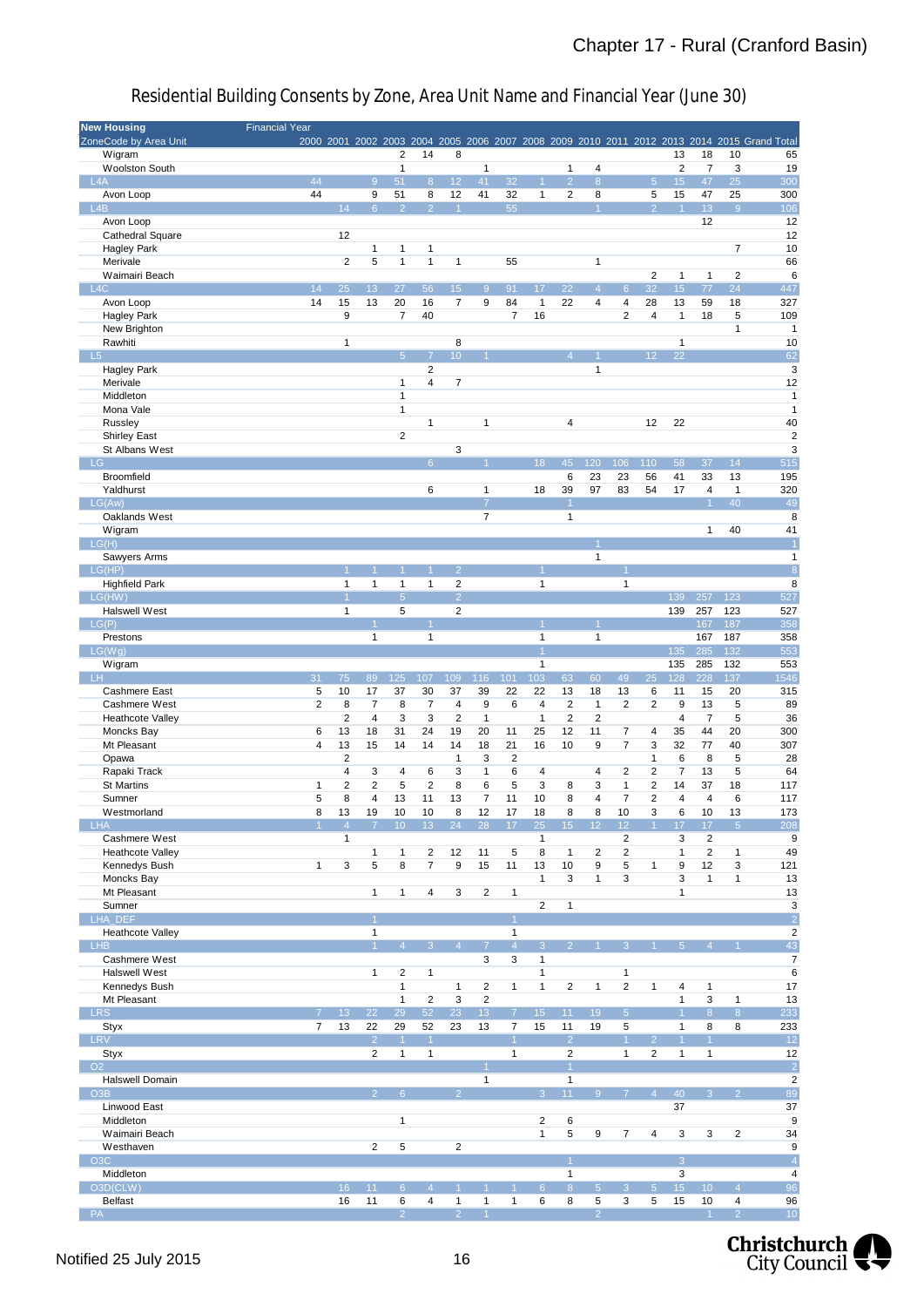| <b>New Housing</b>                       | <b>Financial Year</b> |                |                         |                         |                      |                         |                   |                |                     |                     |                |                         |                                         |                      |                      |                         |                                                                                             |
|------------------------------------------|-----------------------|----------------|-------------------------|-------------------------|----------------------|-------------------------|-------------------|----------------|---------------------|---------------------|----------------|-------------------------|-----------------------------------------|----------------------|----------------------|-------------------------|---------------------------------------------------------------------------------------------|
| ZoneCode by Area Unit                    |                       |                |                         |                         |                      |                         |                   |                |                     |                     |                |                         |                                         |                      |                      |                         | 2000 2001 2002 2003 2004 2005 2006 2007 2008 2009 2010 2011 2012 2013 2014 2015 Grand Total |
| Lyttelton                                |                       |                |                         | $\overline{2}$          |                      | $\overline{2}$          |                   |                |                     |                     |                |                         |                                         |                      | $\mathbf{1}$         |                         | 5                                                                                           |
| Port Levy                                |                       |                |                         |                         |                      |                         | $\mathbf{1}$      |                |                     |                     | $\sqrt{2}$     |                         |                                         |                      |                      | $\sqrt{2}$              | 5                                                                                           |
| R                                        |                       |                |                         | 34                      | 40                   | 51                      | 37                | 33             | 23                  | 30                  | 32             | 26                      | 10                                      | 13                   | 27                   | 13                      | 369                                                                                         |
| Akaroa                                   |                       |                |                         | $\overline{7}$          | 10                   | 12                      | $\overline{7}$    | 6              | $\overline{2}$      | 3                   | 12             | 4                       |                                         | 0                    | 6                    | $\mathbf{1}$            | 70                                                                                          |
| Akaroa Harbour                           |                       |                |                         | 3                       | $\overline{7}$       | 11                      | 5                 | 12             | 6                   | 4                   | 5              | $\mathbf{1}$            | 3                                       | 2                    | 3                    | $\mathbf{1}$            | 63                                                                                          |
| Diamond Harbour                          |                       |                |                         | 10                      | 13                   | 14<br>14                | 16<br>9           | 7              | 6                   | 15                  | 5              | 11<br>10                | $\mathbf{1}$                            | 5                    | 5                    | $\overline{\mathbf{c}}$ | 110                                                                                         |
| Lyttelton<br>RC                          |                       |                |                         | 14<br>$\overline{1}$    | 10<br>$\overline{3}$ | $\blacktriangleleft$    |                   | 8              | 9<br>$\overline{2}$ | 8<br>$\overline{2}$ | 10<br>6        |                         | 6<br>$\overline{1}$                     | 6<br>$\overline{1}$  | 13<br>5 <sup>5</sup> | 9<br>$\overline{4}$     | 126<br>$\overline{26}$                                                                      |
| Akaroa                                   |                       |                |                         |                         | $\mathbf{1}$         |                         |                   |                |                     |                     | 3              |                         | $\mathbf{1}$                            |                      |                      |                         | 5                                                                                           |
| Lyttelton                                |                       |                |                         | $\mathbf{1}$            | 2                    | $\mathbf{1}$            |                   |                | 2                   | $\overline{c}$      | $\mathsf 3$    |                         |                                         | $\mathbf{1}$         | 5                    | 4                       | 21                                                                                          |
| Ru                                       |                       |                |                         | $6\phantom{1}$          | 19                   | $8\phantom{1}$          | 15 <sub>1</sub>   | 11             | $\overline{9}$      | 14                  | 13             | 12 <sub>2</sub>         | 12                                      | $\overline{8}$       | $\overline{7}$       | $\overline{3}$          | 137                                                                                         |
| Akaroa Harbour                           |                       |                |                         | 3                       | $\overline{4}$       | $\overline{2}$          | $\overline{4}$    | 4              | $\overline{4}$      | 6                   | $\overline{4}$ | 6                       | $\overline{4}$                          | $\overline{2}$       | 4                    |                         | 47                                                                                          |
| Banks Peninsula Eastern Bays             |                       |                |                         | $\mathbf{1}$            | $\mathbf{1}$         | $\overline{2}$          | $\overline{c}$    | $\mathbf{1}$   | 3                   | 2                   | $\overline{4}$ | 3                       | $\overline{2}$                          | $\mathbf{1}$         | $\mathbf{1}$         |                         | 23                                                                                          |
| Diamond Harbour                          |                       |                |                         |                         | 2                    | $\mathbf{1}$            |                   |                |                     | 2                   | $\overline{c}$ |                         |                                         | $\mathbf{1}$         |                      | $\overline{c}$          | 10                                                                                          |
| Governors Bay                            |                       |                |                         |                         | $\mathbf{1}$         | $\overline{\mathbf{c}}$ | 3                 |                |                     |                     | $\mathbf{1}$   | $\overline{\mathbf{c}}$ |                                         |                      |                      |                         | 9                                                                                           |
| <b>Little River</b>                      |                       |                |                         | $\mathbf{1}$            | 9                    | $\mathbf{1}$            | 3                 | 6              | $\mathbf{1}$        | 3                   | $\overline{2}$ |                         | $\overline{4}$                          | 4                    | $\overline{2}$       | $\mathbf{1}$            | 37                                                                                          |
| Lyttelton                                |                       |                |                         | $\mathbf{1}$            |                      |                         | $\overline{2}$    |                |                     |                     |                |                         | $\mathbf{1}$                            |                      |                      |                         | 4                                                                                           |
| Port Levy                                |                       |                |                         |                         | $\overline{2}$       |                         | $\mathbf{1}$      |                | $\mathbf{1}$        | 1                   |                | $\mathbf{1}$            | $\mathbf{1}$                            |                      |                      |                         | $\overline{7}$                                                                              |
| RU <sub>1</sub>                          |                       | $\mathcal{P}$  | $\overline{4}$          | $\boldsymbol{8}$        | 12                   | 11                      | $\overline{7}$    | $\overline{4}$ | $\overline{2}$      | $\overline{2}$      | $\overline{2}$ | $\overline{1}$          | $\overline{2}$                          | $\overline{3}$       |                      | $\overline{2}$          | 62                                                                                          |
| <b>Styx</b>                              |                       | $\mathbf{1}$   | $\overline{c}$          | $\overline{\mathbf{7}}$ | 10                   | 11                      | $\overline{7}$    | 4              | $\overline{2}$      | $\overline{2}$      | $\overline{2}$ | $\mathbf{1}$            | $\overline{2}$                          | 3                    |                      | $\overline{2}$          | 56                                                                                          |
| Travis Wetland                           |                       | $\mathbf{1}$   | $\overline{2}$          | $\mathbf{1}$            | 2                    |                         |                   |                |                     |                     |                |                         |                                         |                      |                      |                         | 6                                                                                           |
| RU <sub>2</sub>                          | 3                     | 6 <sup>°</sup> | 8                       | 12                      | 11                   | $\overline{7}$          | 3 <sup>1</sup>    |                | 6 <sup>1</sup>      | $\overline{2}$      | 5 <sup>1</sup> | 3 <sup>°</sup>          | $\overline{9}$                          | 17                   | 19                   | 5 <sup>1</sup>          | 117                                                                                         |
| <b>Halswell South</b>                    |                       |                |                         |                         |                      |                         |                   |                |                     |                     |                |                         | $\mathbf{1}$                            | 11                   | 12                   |                         | 24                                                                                          |
| <b>Halswell West</b>                     | $\overline{2}$        | $\overline{4}$ | 3                       | 6                       | 6                    | $\overline{2}$          | $\overline{2}$    | 1              |                     | $\mathbf{1}$        |                | $\mathbf{1}$            | 5                                       | 3                    | $\overline{2}$       | 3                       | 41                                                                                          |
| Hendersons Basin                         | $\mathbf{1}$          |                | 3                       | 5                       | $\overline{2}$       |                         |                   |                | $\mathbf{1}$        |                     | $\mathbf{1}$   |                         |                                         |                      | 3                    |                         | 16                                                                                          |
| Islington                                |                       | 1              | $\mathbf{1}$            | $\mathbf{1}$            |                      |                         |                   |                |                     |                     | $\mathbf{1}$   |                         |                                         |                      | $\mathbf{1}$         |                         | 5                                                                                           |
| Kennedys Bush                            |                       | $\mathbf{1}$   |                         |                         |                      |                         |                   |                | $\overline{2}$      | 1                   | $\mathbf{1}$   | 1                       | $\overline{\mathbf{c}}$<br>$\mathbf{1}$ | 3                    |                      | $\mathbf{1}$            | 8<br>5                                                                                      |
| Mcleans Island<br>Paparua                |                       |                |                         |                         | 3                    | 5                       | $\mathbf{1}$      |                | 3                   |                     | $\mathbf{1}$   | $\mathbf{1}$            |                                         |                      | $\mathbf{1}$         | $\mathbf{1}$            | 16                                                                                          |
| Trents-Ladbrooks                         |                       |                |                         |                         |                      |                         |                   |                |                     |                     | $\mathbf{1}$   |                         |                                         |                      |                      |                         | $\mathbf{1}$                                                                                |
| Westmorland                              |                       |                | $\mathbf{1}$            |                         |                      |                         |                   |                |                     |                     |                |                         |                                         |                      |                      |                         | $\mathbf{1}$                                                                                |
| RU <sub>3</sub>                          |                       |                | 9                       | 11                      | 10 <sup>1</sup>      | 16                      | 11                | 5              | 6                   | 15                  | $\overline{9}$ | 15 <sub>1</sub>         | 18                                      | $\overline{9}$       | 15 <sup>15</sup>     | 5 <sup>5</sup>          | 162                                                                                         |
| <b>Belfast</b>                           | $\mathbf{1}$          |                | $\mathbf{1}$            | 3                       |                      | $\mathbf{1}$            | $\mathbf{1}$      |                | $\mathbf{1}$        | 1                   | $\overline{2}$ |                         |                                         | $\mathbf{1}$         | 5                    | $\overline{c}$          | 19                                                                                          |
| <b>Belfast South</b>                     |                       |                | $\mathbf{1}$            |                         |                      | 8                       | 3                 |                | $\mathbf{1}$        | 4                   | 6              | 8                       | 12                                      | 7                    | 3                    |                         | 53                                                                                          |
| <b>Highfield Park</b>                    |                       | $\overline{2}$ | $\overline{\mathbf{c}}$ |                         | 3                    | 2                       | $\overline{c}$    | 2              | 1                   | 4                   | $\mathbf{1}$   | $\mathbf{1}$            | $\mathbf{1}$                            | $\mathbf{1}$         |                      |                         | 22                                                                                          |
| Prestons                                 |                       | $\mathbf{1}$   | 1                       | $\mathbf{1}$            |                      | $\overline{2}$          | $\mathbf{1}$      | 2              | $\mathbf{1}$        | 1                   |                | $\mathbf{1}$            | $\mathbf{1}$                            |                      | $\mathbf{1}$         | $\mathbf{1}$            | 14                                                                                          |
| Redwood North                            |                       |                |                         |                         | $\mathbf{1}$         |                         |                   |                |                     |                     |                |                         |                                         |                      |                      |                         | $\mathbf{1}$                                                                                |
| Sawyers Arms                             |                       | $\overline{2}$ |                         | $\overline{2}$          | 1                    | $\mathbf{1}$            |                   |                | $\mathbf{1}$        | 2                   |                | $\mathbf{1}$            | $\overline{2}$                          |                      | $\mathbf{1}$         |                         | 13                                                                                          |
| <b>Styx</b>                              |                       | $\overline{2}$ | 4                       | 5                       | 5                    | $\overline{2}$          | 4                 | $\mathbf{1}$   | $\mathbf{1}$        | 3                   |                | $\overline{4}$          | $\overline{2}$                          |                      | 5                    | $\mathbf{1}$            | 39                                                                                          |
| <b>Travis Wetland</b>                    |                       |                |                         |                         |                      |                         |                   |                |                     |                     |                |                         |                                         |                      |                      | $\mathbf{1}$            | $\mathbf{1}$                                                                                |
| $RU_4$                                   |                       | $\overline{2}$ |                         | $\overline{1}$          | $\overline{2}$       | $\overline{2}$          | $\mathbf{1}$      | 2 <sup>1</sup> |                     |                     | $\overline{1}$ |                         |                                         |                      |                      | $\overline{1}$          | 12                                                                                          |
| <b>Belfast</b>                           |                       | $\overline{2}$ |                         | $\mathbf{1}$            | 2                    | $\mathbf{1}$            | $\mathbf{1}$      | 2              |                     |                     | $\mathbf{1}$   |                         |                                         |                      |                      | $\mathbf{1}$            | 11                                                                                          |
| Mcleans Island                           |                       |                |                         |                         |                      | $\mathbf{1}$            |                   |                |                     |                     |                |                         |                                         |                      |                      |                         | $\mathbf{1}$                                                                                |
| RU <sub>5</sub>                          |                       | $\overline{9}$ | $\overline{5}$          | 11                      | $6\phantom{1}$       | $\overline{2}$          | $\overline{4}$    |                | 3                   | $\overline{4}$      | $\overline{2}$ | 5 <sup>5</sup>          | $6\phantom{1}6$                         | $\overline{2}$       | $\overline{2}$       | 3                       | 72                                                                                          |
| <b>Bishopdale North</b>                  |                       |                |                         | $\mathbf{1}$            | 1                    | $\mathbf{1}$            |                   |                |                     |                     | $\mathbf{1}$   |                         | $\mathbf{1}$                            |                      |                      |                         | 5                                                                                           |
| Harewood                                 |                       |                |                         | $\overline{2}$          |                      |                         |                   |                | $\mathbf{1}$        | 1                   |                | $\overline{c}$          |                                         |                      |                      |                         | 6                                                                                           |
| Hawthornden                              |                       | 1              |                         |                         |                      |                         | 2<br>$\mathbf{1}$ | 1              | 1                   | $\mathbf{1}$        |                | $\mathbf{1}$            | 3                                       | 1                    | $\mathbf{1}$         |                         | 12                                                                                          |
| Islington<br>Mcleans Island              |                       | $\mathbf{1}$   |                         | $\mathbf{1}$            |                      |                         |                   |                |                     |                     |                |                         | $\mathbf{1}$                            | 1                    |                      |                         | $\mathbf{1}$<br>4                                                                           |
| Paparua                                  |                       | 3              |                         |                         |                      |                         | $\mathbf{1}$      |                |                     |                     |                | $\mathbf{1}$            |                                         |                      |                      | 1                       | 6                                                                                           |
| Sawyers Arms                             |                       | $\mathbf{1}$   |                         | $\pmb{0}$               | $\sqrt{2}$           |                         |                   |                |                     |                     |                |                         |                                         |                      | $\mathbf{1}$         | 1                       | 5                                                                                           |
| Yaldhurst                                | $\mathbf{1}$          | 3              | 5                       | $\overline{7}$          | 3                    | $\mathbf{1}$            |                   | 6              | $\mathbf{1}$        | $\overline{2}$      | $\mathbf{1}$   | $\mathbf{1}$            | $\mathbf{1}$                            |                      |                      | $\mathbf{1}$            | 33                                                                                          |
| RU <sub>6</sub>                          |                       |                |                         |                         |                      |                         |                   |                |                     |                     |                |                         |                                         |                      |                      |                         | $\overline{1}$                                                                              |
| Mcleans Island                           |                       |                |                         |                         |                      |                         |                   | $\mathbf{1}$   |                     |                     |                |                         |                                         |                      |                      |                         | $\mathbf{1}$                                                                                |
| RU7                                      |                       |                |                         |                         | $\overline{1}$       |                         |                   |                | $\overline{2}$      |                     |                |                         | $\mathcal{P}$                           | $\overline{1}$       | 3                    | $\overline{2}$          | 14                                                                                          |
| Heathcote Valley                         |                       |                | $\mathbf{1}$            |                         |                      |                         |                   |                | $\mathbf{1}$        |                     |                | $\mathbf{1}$            | $\mathbf{1}$                            | $\mathbf{1}$         | $\mathbf{1}$         | $\mathbf{1}$            | $\overline{7}$                                                                              |
| Rapaki Track                             |                       |                |                         |                         | $\mathbf{1}$         |                         |                   |                | $\mathbf{1}$        |                     | $\mathbf{1}$   |                         | $\mathbf{1}$                            |                      | $\overline{2}$       | $\mathbf{1}$            | $\overline{7}$                                                                              |
| <b>RUH</b>                               |                       |                |                         |                         |                      |                         |                   |                |                     |                     |                |                         | $\overline{1}$                          | $\blacktriangleleft$ | 3 <sup>°</sup>       | $\overline{3}$          | 12                                                                                          |
| Cashmere East                            |                       |                |                         |                         |                      |                         |                   | $\mathbf{1}$   |                     |                     |                |                         |                                         |                      |                      |                         | $\mathbf{1}$                                                                                |
| Cashmere West                            |                       |                |                         |                         |                      |                         |                   |                |                     |                     |                |                         | $\mathbf{1}$                            | $\mathbf{1}$         |                      |                         | $\overline{c}$                                                                              |
| Governors Bay                            |                       |                |                         |                         |                      |                         |                   |                |                     |                     |                |                         |                                         |                      |                      | $\mathbf{1}$            | $\mathbf 1$                                                                                 |
| Kennedys Bush                            |                       | $\mathbf{1}$   |                         |                         |                      |                         |                   |                |                     |                     |                |                         |                                         |                      | $\mathbf{1}$         | $\mathbf{1}$            | 3                                                                                           |
| Mt Pleasant                              |                       |                |                         |                         |                      |                         |                   |                |                     |                     |                |                         |                                         |                      |                      | $\mathbf{1}$            | $\mathbf 1$                                                                                 |
| Rapaki Track                             |                       |                |                         | $\mathbf{1}$            |                      |                         |                   |                |                     |                     |                |                         |                                         |                      | $\mathbf{1}$         |                         | $\overline{\mathbf{c}}$                                                                     |
| Sumner                                   |                       |                |                         |                         |                      |                         | $\mathbf{1}$      |                |                     |                     |                |                         |                                         |                      |                      |                         | $\mathbf{1}$                                                                                |
| Westmorland                              |                       |                |                         |                         |                      |                         |                   |                |                     |                     |                |                         |                                         |                      | $\mathbf{1}$         |                         | $\mathbf 1$                                                                                 |
| <b>RUQ</b>                               |                       |                |                         |                         |                      |                         |                   |                |                     |                     |                |                         |                                         |                      |                      |                         | $\overline{2}$                                                                              |
| Paparua                                  | 1                     |                |                         |                         |                      | $\mathbf{1}$            |                   |                |                     |                     |                |                         |                                         |                      |                      |                         | $\boldsymbol{2}$                                                                            |
| RuR                                      |                       |                |                         |                         |                      |                         |                   |                |                     |                     |                |                         |                                         |                      |                      |                         | $\overline{1}$                                                                              |
| Governors Bay                            |                       |                |                         |                         |                      |                         |                   |                |                     |                     |                |                         |                                         |                      |                      | $\mathbf{1}$            | $\mathbf{1}$                                                                                |
| RV                                       |                       |                |                         |                         |                      |                         |                   |                |                     |                     |                |                         |                                         |                      |                      |                         | $\overline{2}$                                                                              |
| Akaroa Harbour                           |                       |                |                         | $\mathbf{1}$            |                      |                         |                   |                |                     |                     | $\mathbf{1}$   |                         |                                         |                      |                      |                         | $\mathbf{1}$<br>$\mathbf 1$                                                                 |
| Banks Peninsula Eastern Bays<br>SP(FERY) |                       |                |                         |                         |                      |                         |                   |                |                     |                     |                |                         |                                         |                      |                      |                         | $\overline{3}$                                                                              |
| Heathcote Valley                         |                       |                |                         |                         |                      | $\mathbf{1}$            | $\mathbf{1}$      |                |                     |                     |                |                         |                                         | $\mathbf{1}$         |                      |                         | 3                                                                                           |
| SP(HOSP)                                 |                       |                |                         |                         |                      |                         |                   |                | 19                  | 39                  | 39             | 23                      | 21                                      | 6 <sup>°</sup>       | 14                   | 36                      | 198                                                                                         |
| Avon Loop                                |                       |                |                         |                         |                      |                         |                   |                |                     |                     |                |                         |                                         | $\mathbf{1}$         |                      | 24                      | 25                                                                                          |
| Barrington South                         |                       |                |                         |                         |                      |                         |                   |                |                     |                     |                |                         |                                         |                      |                      | $\pmb{0}$               | $\pmb{0}$                                                                                   |
| Cashmere West                            |                       |                |                         |                         |                      |                         |                   |                |                     |                     |                |                         |                                         |                      | $\mathbf{1}$         |                         | $\mathbf{1}$                                                                                |
| <b>Hagley Park</b>                       |                       |                |                         | $\mathbf{1}$            |                      |                         |                   |                |                     |                     |                |                         |                                         |                      |                      |                         | $\mathbf{1}$                                                                                |